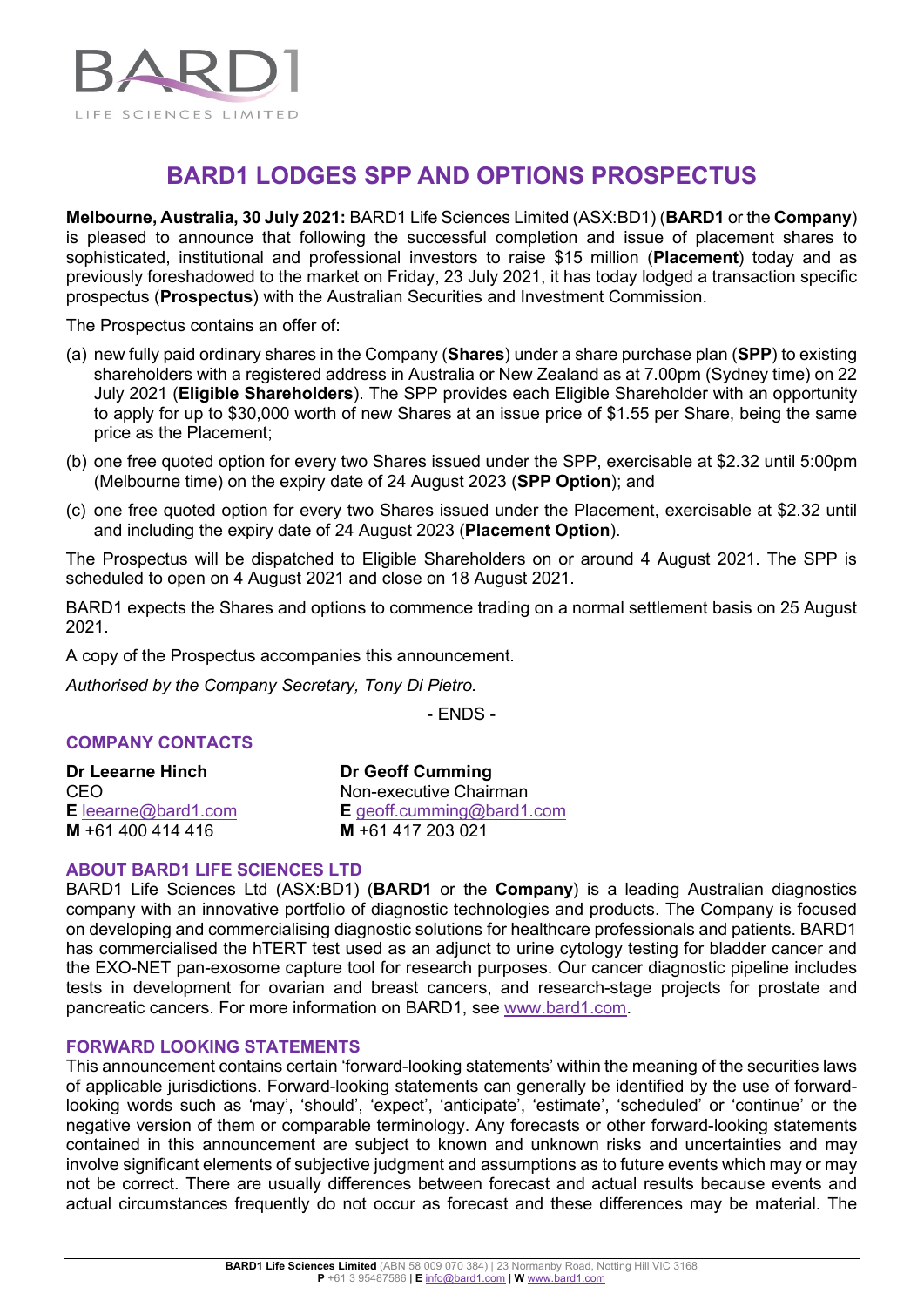Company does not give any representation, assurance or guarantee that the occurrence of the events expressed or implied in any forward-looking statements in this announcement will actually occur and you are cautioned not to place undue reliance on forward-looking statements.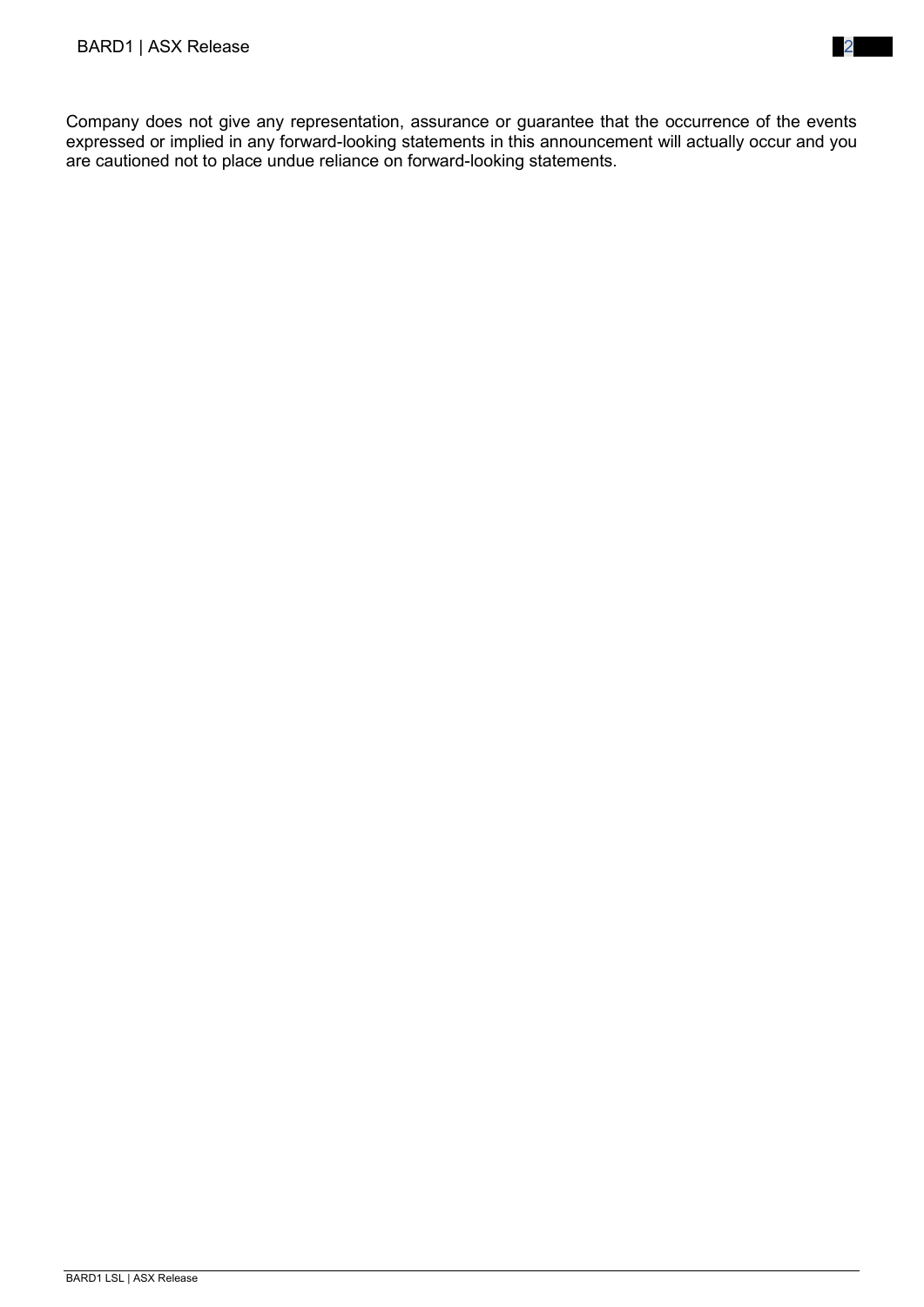## **BARD1 Life Sciences Limited**

## **ACN 009 070 384**

# **Prospectus**

For the offer of:

- New Shares at the Offer Price of \$1.55 per New Share and free attaching New Options to eligible Shareholders under the Share Purchase Plan; and
- free Placement Options to participants in the Placement.

#### **IMPORTANT NOTICE**

This Prospectus is a transaction specific prospectus issued in accordance with section 713 of the Corporations Act. This is an important document that should be read in its entirety. You should read this Prospectus in its entirety before deciding whether to take up Securities under the Offers.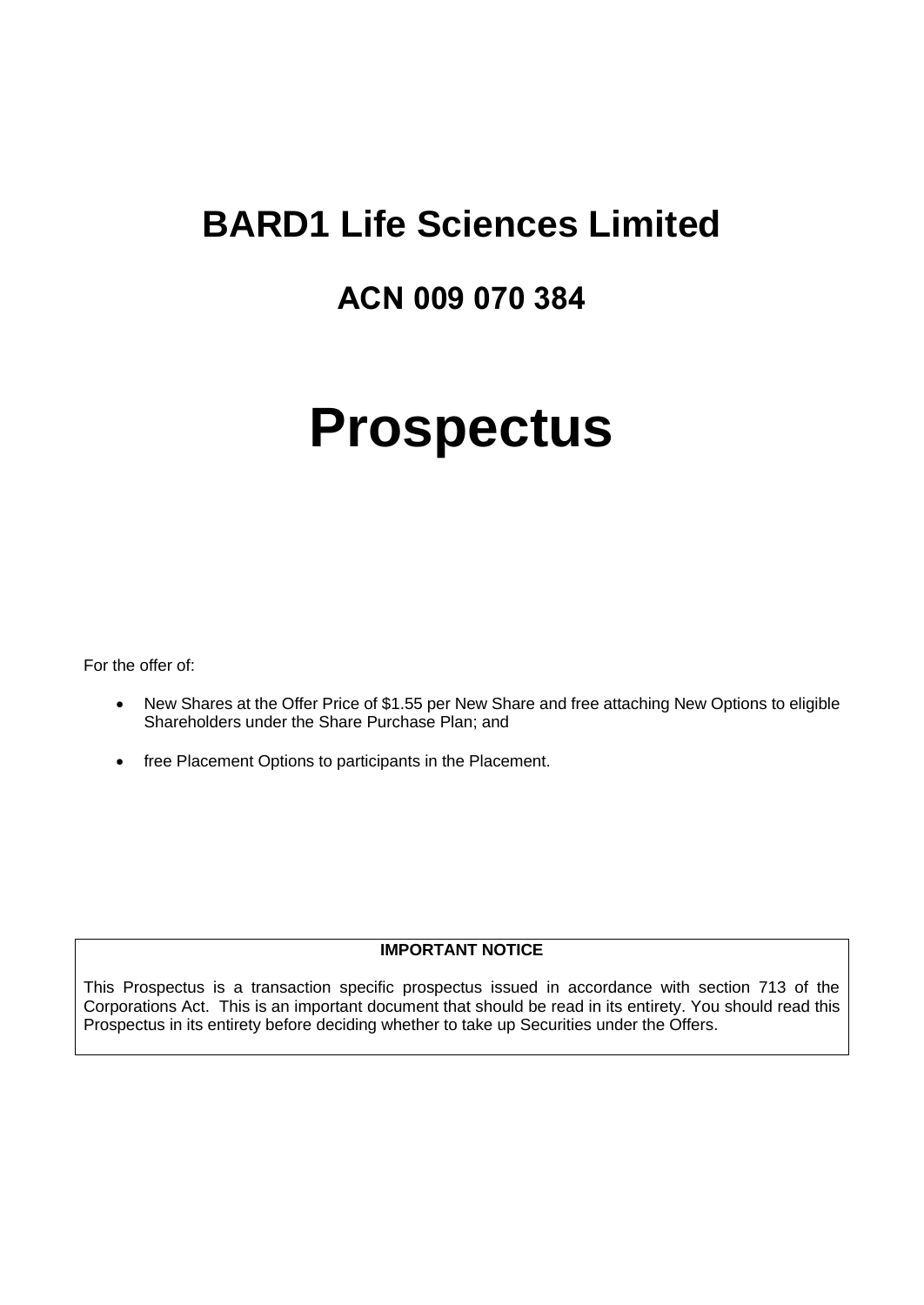## **TABLE OF CONTENTS**

|    | <b>IMPORTANT INFORMATION</b>   | 3  |
|----|--------------------------------|----|
|    | <b>CHAIRMAN'S LETTER</b>       | 6  |
|    | <b>KEY DATES</b>               | 8  |
| 1. | <b>INVESTMENT OVERVIEW</b>     | 9  |
| 2. | DETAILS OF THE SPP OFFER       | 13 |
| 3. | DETAILS OF THE PLACEMENT OFFER | 21 |
| 4. | PURPOSE AND EFFECT OF THE SPP  | 25 |
| 5. | <b>RISK FACTORS</b>            | 29 |
| 6. | ADDITIONAL INFORMATION         | 38 |
| 7. | DIRECTORS' AUTHORISATION       | 47 |
| 8. | <b>DEFINITIONS</b>             | 48 |
|    | <b>CORPORATE DIRECTORY</b>     | 51 |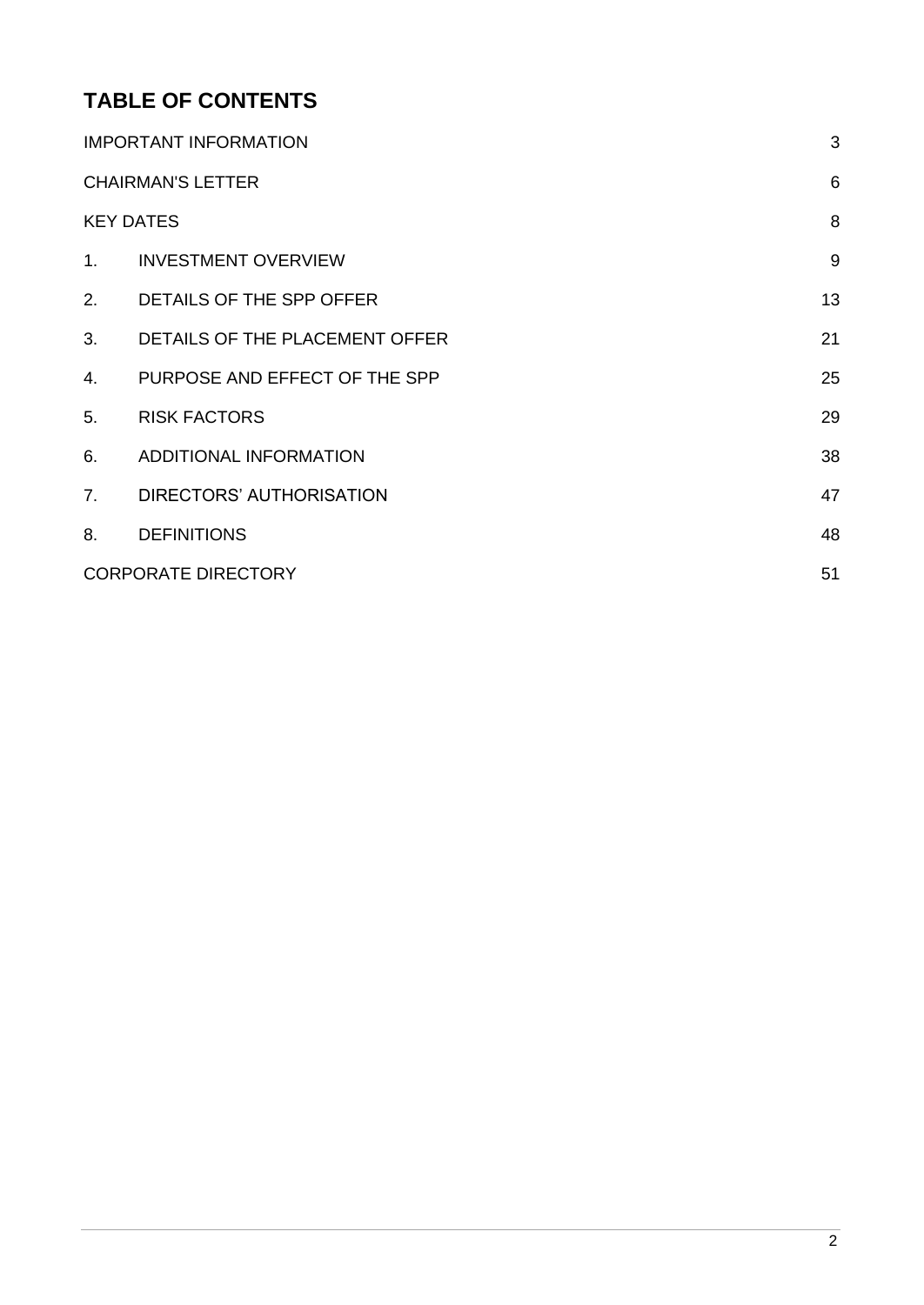## <span id="page-4-0"></span>**IMPORTANT INFORMATION**

#### **General**

This Prospectus relates to the BARD1 Life Sciences Limited ACN 009 070 384 (**BARD1** or **Company**) Share Purchase Plan under which the Company will offer New Shares and New Options and Placement Options. This Prospectus is dated 30 July 2021 and a copy has been lodged with ASIC. The expiry date of this Prospectus is 30 July 2022. No Securities will be issued on the basis of this Prospectus after the expiry date.

The Company has applied or will within 7 days after the date of this Prospectus apply for quotation of the Securities on ASX. Neither ASIC nor ASX takes any responsibility for the contents of this Prospectus nor for the merits of the investment to which this Prospectus relates.

In preparing this Prospectus, regard has been had to the fact that the Company is a disclosing entity for the purposes of the Corporations Act and that certain matters may reasonably be expected to be known to investors and their professional advisers. This Prospectus is a transaction specific prospectus for an offer of continuously quoted securities (as defined in the Corporations Act) and has been prepared in accordance with section 713 of the Corporations Act. Section 713 allows the issue of a more concise prospectus in relation to an offer of continuously quoted securities. This Prospectus does not include all information that would be included in a prospectus for an initial public offering.

This Prospectus is important and requires your immediate attention. You should read the entire Prospectus carefully before deciding whether to invest in the Securities under the Offers. In particular you should consider the risk factors that could affect the performance of BARD1 or the value of an investment in BARD1, some of which are outlined in Section [5.](#page-30-0) However, the information provided in this Prospectus is not investment advice or financial product advice and has been prepared without taking into account your individual investment objectives, financial situation, tax position or particular needs. Before deciding whether to apply for Securities under the Offers, you should consider whether they are a suitable investment for you in light of your own investment objectives, financial situation, tax position and particular needs and having regard to the merits and risks involved. If, after reading this Prospectus, you have any questions about the Offers you should contact your stockbroker, solicitor, accountant and/or other professional financial adviser. The Company is not licensed to provide financial product advice in relation to Securities or any other financial products. No cooling off regime applies to the acquisition of Securities under this Prospectus.

The past performance of the price of the Company's Shares or other securities of the Company provides no guidance or indication as to how the price of the Securities will perform in the future.

The right to participate in the Offers is not transferable. Please carefully read and follow the instructions in this Prospectus and on the accompanying Application Form when accompanying Application Form when subscribing for Securities.

#### **Prospectus availability**

Eligible SPP Shareholders will receive a copy of this Prospectus together with an accompanying personalised Application Form. Eligible SPP Shareholders and participants in the Placement can obtain a copy of this Prospectus during the Offer Period (free of charge) from the Company's website at the state at the state at the state at the state at the state at the state at the state at the state at  $\alpha$ https://www.bard1.com/investors/announcement s/. Eligible SPP Shareholders and participants in the Placement who access the electronic version of this Prospectus on BARD1's website should ensure they download and read the entire Prospectus. The electronic version of the Prospectus on BARD1's website will not include an Application Form.

Any references to documents located on the Company's website are provided for convenience only, and none of the documents or other information on the Company's website are incorporated by reference into this Prospectus.

#### **New Zealand**

The New Shares are not being offered or sold to the public within New Zealand other than to existing Shareholders of the Company with registered addresses in New Zealand to whom the offer of the New Shares is being made in reliance on the Financial Markets Conduct (Incidental Offers) Exemption Notice 2016. The Company is issuing the New Options to existing Shareholders of the Company for no consideration.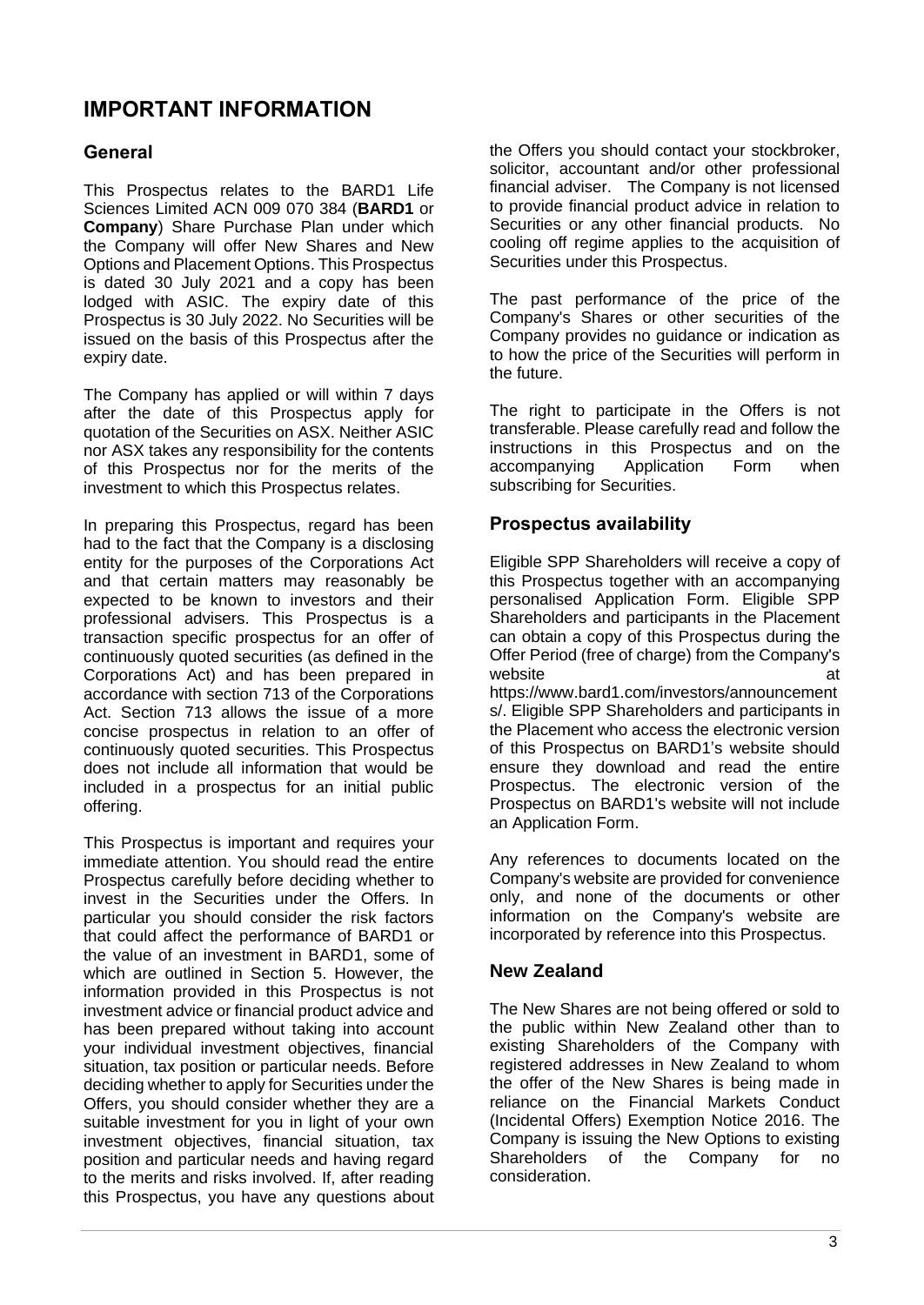This document has not been registered, filed with or approved by any New Zealand regulatory authority under the Financial Markets Conduct Act 2013.

This document is not a product disclosure statement under New Zealand law and is not required to, and may not, contain all the information that a product disclosure statement under New Zealand law is required to contain.

#### **Other jurisdictions**

The SPP Offer does not constitute an offer to sell or the solicitation of any offer to buy, any securities in the US or to a US Person (or to any person acting for the account or benefit of a US Person), or in any place in which, or to any person to whom, it would not be lawful to make such an offer or invitation.

No action has been taken to register or qualify the SPP, or otherwise permit a public offering of the New Shares or New Options, in any jurisdiction other than Australia or New Zealand.

The distribution of this Prospectus (including an electronic copy) outside Australia may be restricted by law. If you come into possession of this Prospectus, you should observe any such restrictions and should seek your own advice on such restrictions. Any failure to comply with such restrictions may contravene applicable securities laws. The Company disclaims all liability to such persons.

By returning a completed Application Form or making a payment by BPAY®, you will be taken to have given the representations and warranties set out in Section [2.10](#page-18-0) and represented and warranted that there has been no breach of such laws and that all necessary approvals and consents have been obtained.

The Securities have not been, and will not be, registered under the US Securities Act, or the securities laws of any state or other jurisdiction in the US. The Securities may not be offered, sold or resold in the United States or to, or for the account or benefit of, a US Person, except in a transaction exempt from, or not subject to, the registration requirements of the US Securities Act and applicable US state securities laws.

The SPP Offer is not being extended to any Shareholder outside Australia and New Zealand.

#### **Future performance and forwardlooking statements**

The pro forma financial information provided in this Prospectus is for illustrative purposes only and does not represent a forecast or expectation by the Company as to its future financial condition and/or performance. In particular, certain pro forma financial information and certain other qualitative assessments by BARD1 in this Prospectus assume that proceeds of the Offers were received by the Company on the relevant settlement dates under the Offers.

This Prospectus contains forward-looking statements, including statements containing such words as "anticipate", "estimates", "should", "will", "expects", "plans" or similar expressions. These forward-looking statements are, despite being based on BARD1's current expectations about future events and on assumptions for which the Directors consider they have reasonable grounds, subject to known and unknown risks and uncertainties, many of which are outside the control of the Company and its Directors. These known and unknown risks and uncertainties could cause actual results, performance or achievements to differ materially from future results, performance or achievements expressed or implied by the forward-looking statements. These risks, uncertainties and assumptions include but are not limited to the risks outlined in Section [5.](#page-30-0) Given these uncertainties, investors are cautioned not to place undue reliance on such forward-looking statements in this Prospectus. In addition, except as required by law, and then only to the extent required by law, neither the Company nor any other person warrants the future performance of the Company, the future performance of the Securities, the correctness of the assumptions underlying the forecast financial information or any return on any investment made by you under this Prospectus.

The Company and its Directors, officers and employees disclaim any responsibility to update any risk factors or publicly announce the result of any revisions to the forward-looking statements contained in this Prospectus to reflect future developments or events, other than where required to do so by the Corporations Act or the ASX Listing Rules.

#### **Electronic Prospectus**

In addition to issuing the Prospectus in printed form, a read-only version of the Prospectus is also available on the Company's website at [https://www.bard1.com/investors/announcement](https://www.bard1.com/investors/prospectus/)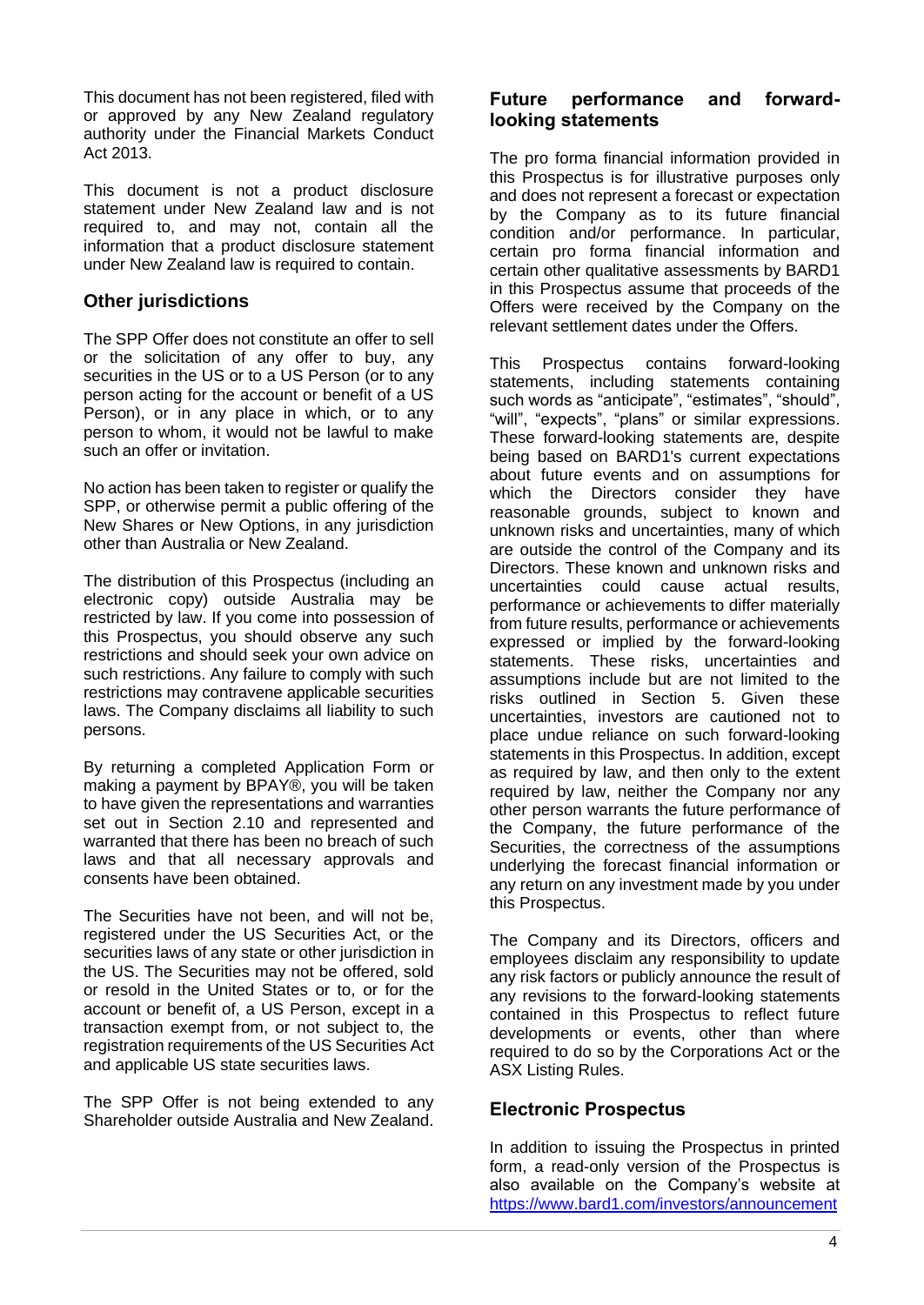[s/.](https://www.bard1.com/investors/prospectus/) Any person accessing the electronic version of this Prospectus for the purpose of making an investment in the Company must be an Australian resident and must only access the Prospectus from within Australia. The Corporations Act prohibits any person passing onto another person an Application Form unless it is included in or accompanied by a hard copy of this Prospectus or it accompanies the complete and unaltered electronic version of this Prospectus. The Company will not accept a completed Application Form if it has reason to believe that the Applicant has not received a complete and unaltered copy of the Prospectus. Any person may obtain a hard copy of this Prospectus by contacting the Company prior to the Closing Date.

#### **Risk factors**

Before deciding to invest in the Company, potential investors should read the entire Prospectus. In considering the prospects for the Company, potential investors should consider the assumptions underlying the prospective financial information and the risk factors that could affect the performance of the Company. Potential investors should carefully consider these factors in light of personal circumstances (including financial and taxation issues) and seek professional advice from a stockbroker, accountant or other independent financial adviser before deciding to invest. No person named in this Prospectus, nor any other person, guarantees the performance of the Company, the repayment of capital by the Company or the payment of a return on the Shares.

#### **Publicly available information**

Information about the Company is publicly available and can be obtained from ASIC and ASX (including ASX's website www.asx.com.au). The contents of any website or ASIC or ASX filing by the Company are not incorporated into this Prospectus and do not constitute part of the Offers. This Prospectus is intended to be read in conjunction with the publicly available information in relation to the Company which has been notified to ASX. Investors should therefore have regard to the other publicly available information in relation to the Company before making a decision whether or not to invest in Shares or the Company.

No person is authorised to give any information or to make any representation in relation to the Offers which is not contained in this Prospectus and any such information may not be relied upon as having been authorised by the Directors.

#### **Enquiries**

Phone the Offer Information Line: 1300 850 505 (within Australia) +61 3 9415 4000 (outside Australia) between 8.30am and 5.00pm (Melbourne time) Monday to Friday during the Offer Period.

If you have questions about the Offers, please contact your solicitor, stockbroker, accountant and/or other professional financial adviser.

#### **Interpretation**

A number of terms and abbreviations used in this Prospectus have defined meanings which are set out in Section [8](#page-49-0).

All references in this Prospectus to **\$**, **AUD** or **dollars** are references to Australian currency, unless otherwise stated.

Unless otherwise stated, all references to time in this Prospectus relate to the time in Melbourne, Australia.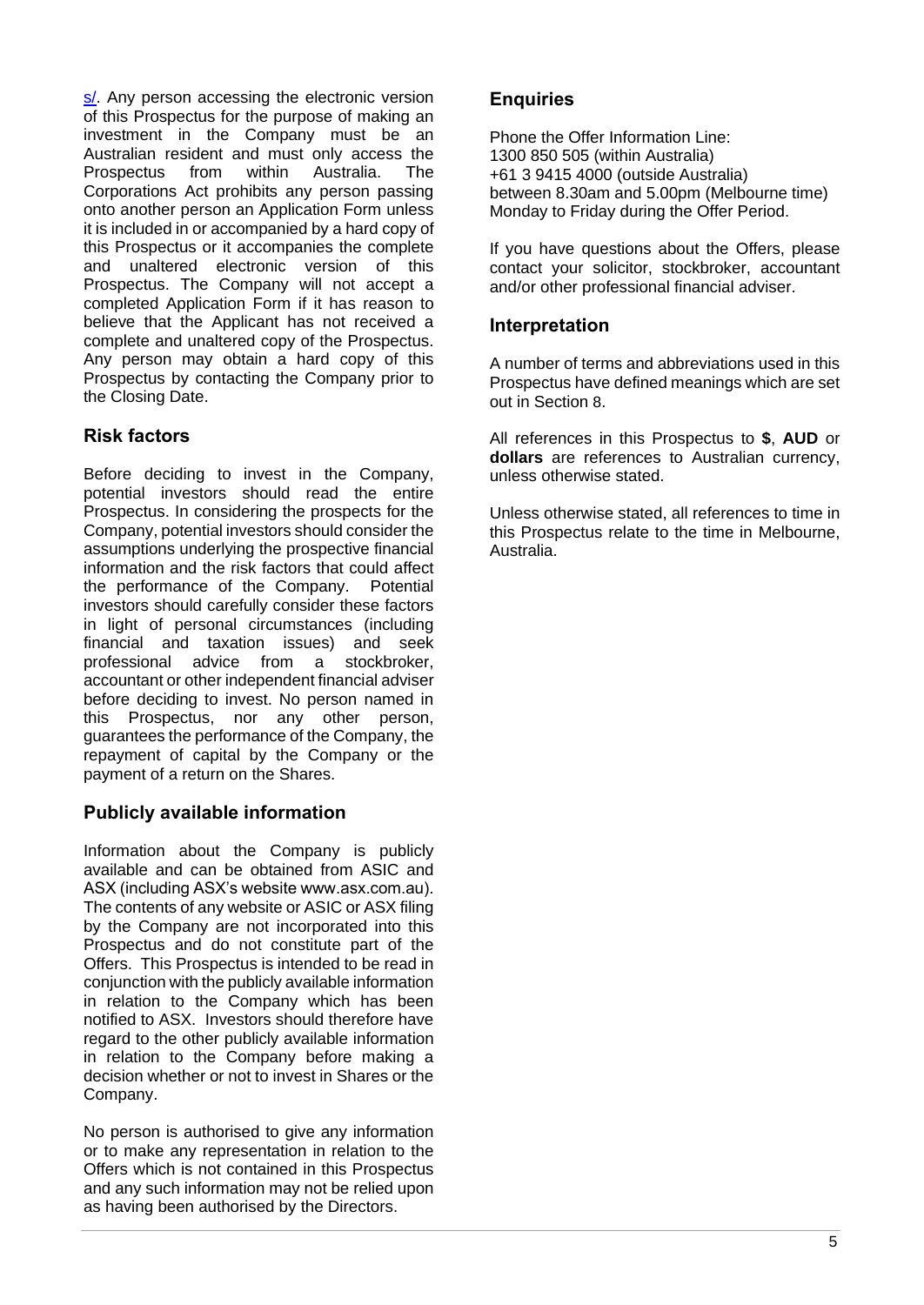## <span id="page-7-0"></span>**Chairman's Letter**

30 July 2021

Dear Shareholder

On 23 July 2021, the Company announced to ASX that it had successfully raised \$15 million from a placement of 9,677,420 Shares to institutional and sophisticated investors at an issue price of \$1.55 per Share (**Placement**). For every two Shares subscribed under the Placement, each participant is also entitled to apply for one free quoted option to acquire one fully paid ordinary share by way of issue in the Company exercisable at \$2.32 until and including the expiry date of 24 August 2023 (**Placement Option**).

The Board acknowledges that many of the Company's shareholders did not have an opportunity to participate in the Placement. Therefore, the Board is pleased to offer Eligible SPP Shareholders an opportunity to participate in the SPP Offer. The SPP Offer will give all Eligible SPP Shareholders an opportunity to apply for up to \$30,000 worth of new Shares (**New Shares**) at an issue price of \$1.55 per New Share, being the issue price per Share paid under the Placement and one free quoted option for every two New Shares issued in the Company (**New Options)**.

The New Options issued in connection with the SPP Offer will have the same terms as the Placement Options issued to participants in the Placement.

The additional capital raised under the Offers will be primarily used to fund the development and commercialisation of SubB2M tests for ovarian and breast cancer, commercialisation of EXO-NET products, other research, working capital and costs associated with the Offers.

The SPP Offer is open to all Shareholders recorded as holding Shares on the Company's register of members as at 7.00pm (Sydney, Australia time) on 22 July 2021 and who have a registered address in Australia or New Zealand (and who otherwise meet the eligibility criteria set out in Section [2.4\)](#page-15-0).

Other conditions of the SPP include:

- Eligible SPP Shareholders may apply for a minimum parcel of \$1,000 worth of New Shares under the SPP;
- Applications, certificates (in the case of 'custodians') and full payment for New Shares applied for under the SPP must be received by 5.00pm (Melbourne time) on 18 August 2021 in accordance with the instructions set out in the enclosed Application Form;
- the SPP attracts no brokerage or other transaction costs; and
- If the total value of applications for New Shares (and New Options) under the SPP exceeds \$2,000,000 in aggregate, the Company may (i) depending on the amounts subscribed by Applicants under the SPP, exercise its absolute discretion to scale back applications in order to make the SPP Offer more equitable and reflective of existing proportionate shareholdings; (ii) accept applications in excess of this amount; and/or (iii) to the extent required, decide to obtain shareholder approval (and any other approval required under the ASX Listing Rules) in respect of the New Options attaching to those SPP Shares for which Eligible SPP Shareholders applied in excess of \$2,000,000. For the purposes of calculating the pro forma impacts of the SPP Offer in Section [4.3,](#page-27-0) we have assumed that proceeds of \$2,000,000 will be raised.

Participation in the Offers is completely optional, however, a Shareholder's entitlement to participate in the Offers is non-renounceable. This means that a Shareholder's right to participate in the Offers cannot be transferred to anyone else.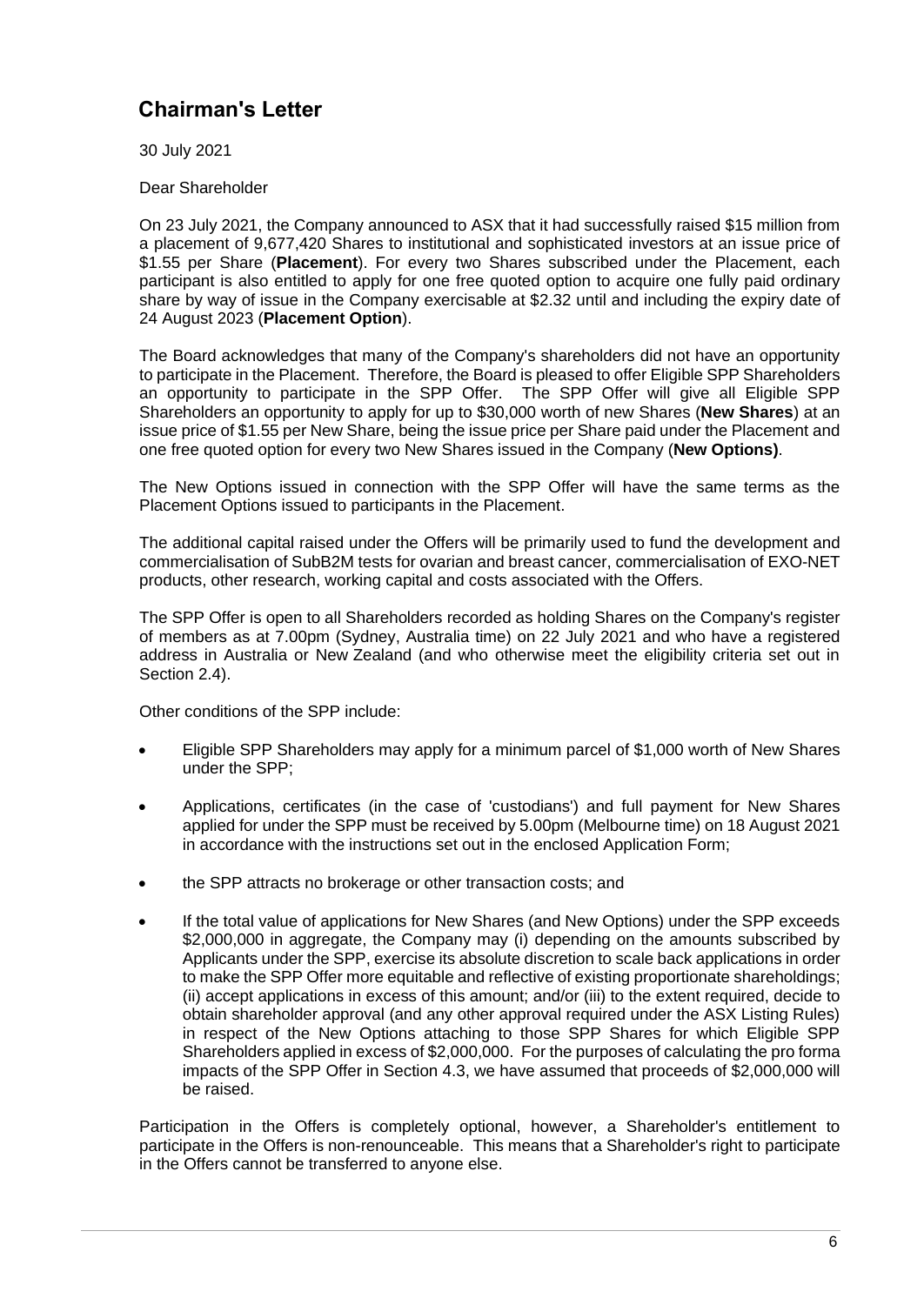All Directors propose to take up their full entitlements under the SPP Offer. 1

If you are eligible and wish to participate in the Offers, you should submit a BPAY® payment, in accordance with the instructions on the Application Form, or complete and return the enclosed Application Form and, for the SPP Offer, your Application Form should be accompanied with a cheque, bank draft or money order for the relevant amount of Application Monies. If you are a 'custodian' in respect of the SPP Offer, you may be required to submit a custodian certificate to the Company in order to participate on behalf of any beneficiaries. Please see Section [2.12](#page-19-0) for further details. Your application and payment must be received by no later than 5.00pm (Melbourne time) on 18 August 2021.

**You should be aware that your own financial institution may implement earlier cut-off times with regard to electronic payment, and you should therefore take this into consideration when making payment**. It is your responsibility to ensure that Application Monies submitted through BPAY are received by 5.00pm (Melbourne time) on 18 August 2021.

The Board recommends that you read this Prospectus carefully, and in its entirety, before you decide whether to participate in the Offers. In particular, you should note the future market price of the Shares is uncertain and may rise or fall. This means the price you pay for New Shares under the SPP may be either higher or lower than the Share price as traded on ASX at the time the New Shares are issued to you under the SPP, with the effect that the value of your investment in the Securities could rise or fall.

Yours sincerely,

Hymmmng

Dr Geoff Cumming Non-Executive Chairman

<sup>1</sup> The issue of New Options in connection with the SPP Offer to Directors is subject to the grant of a waiver by ASX to permit those New Options to be issued to Directors without Shareholder approval. If the waiver is not granted by ASX, the Directors will forgo their entitlement to the New Options and may seek Shareholder approval for the issue of the New Options at a subsequent date.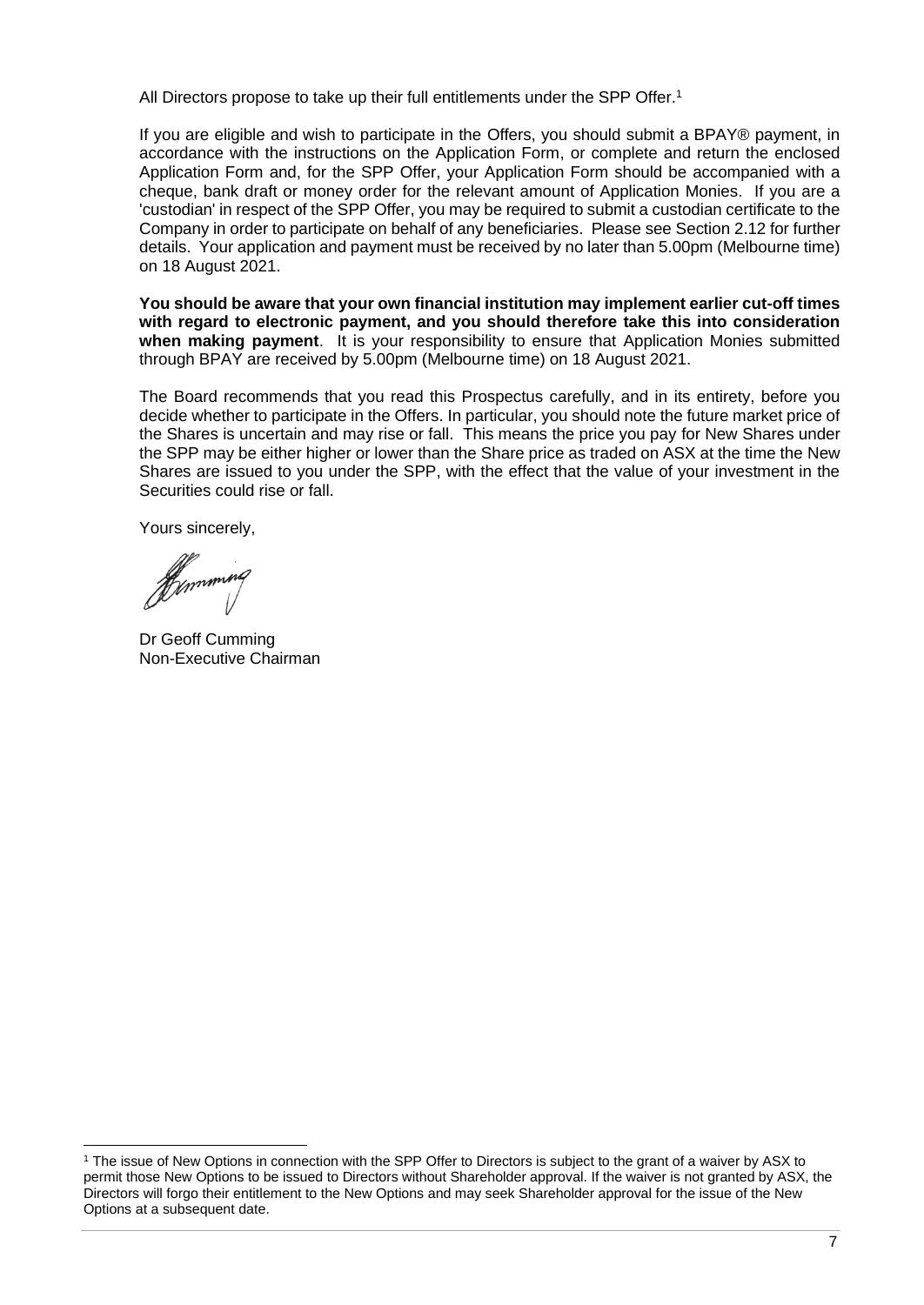## <span id="page-9-0"></span>**Key Dates**

| <b>Event</b>                                                                                                                                     | Date*                                        |
|--------------------------------------------------------------------------------------------------------------------------------------------------|----------------------------------------------|
| Record Date for the SPP                                                                                                                          | 7.00pm (Sydney time) on<br>22 July 2021      |
| Lodgement of this Prospectus with ASIC and ASX                                                                                                   | 30 July 2021                                 |
| Proposed issue of the Shares under the Placement                                                                                                 | 30 July 2021                                 |
| Offers open                                                                                                                                      | 4 August 2021                                |
| Offers close                                                                                                                                     | 5.00pm (Melbourne time) on<br>18 August 2021 |
| Proposed issue of the Securities                                                                                                                 | 24 August 2021                               |
| Expected date for quotation of New Shares and New<br>Options issued under the SPP and the Placement<br>Options under the Placement Offer, on ASX | 25 August 2021                               |
| Dispatch of holding statements                                                                                                                   | 25 August 2021                               |

\* The timetable is indicative only and subject to change. The Company retains the discretion, subject to the ASX Listing Rules and the Corporations Act, to alter any or all of these key dates at its discretion (generally or in particular cases), without prior notice, including extending the Closing Date or to withdraw the Offers without prior notice. Applicants are encouraged to submit their Application Forms as soon as possible.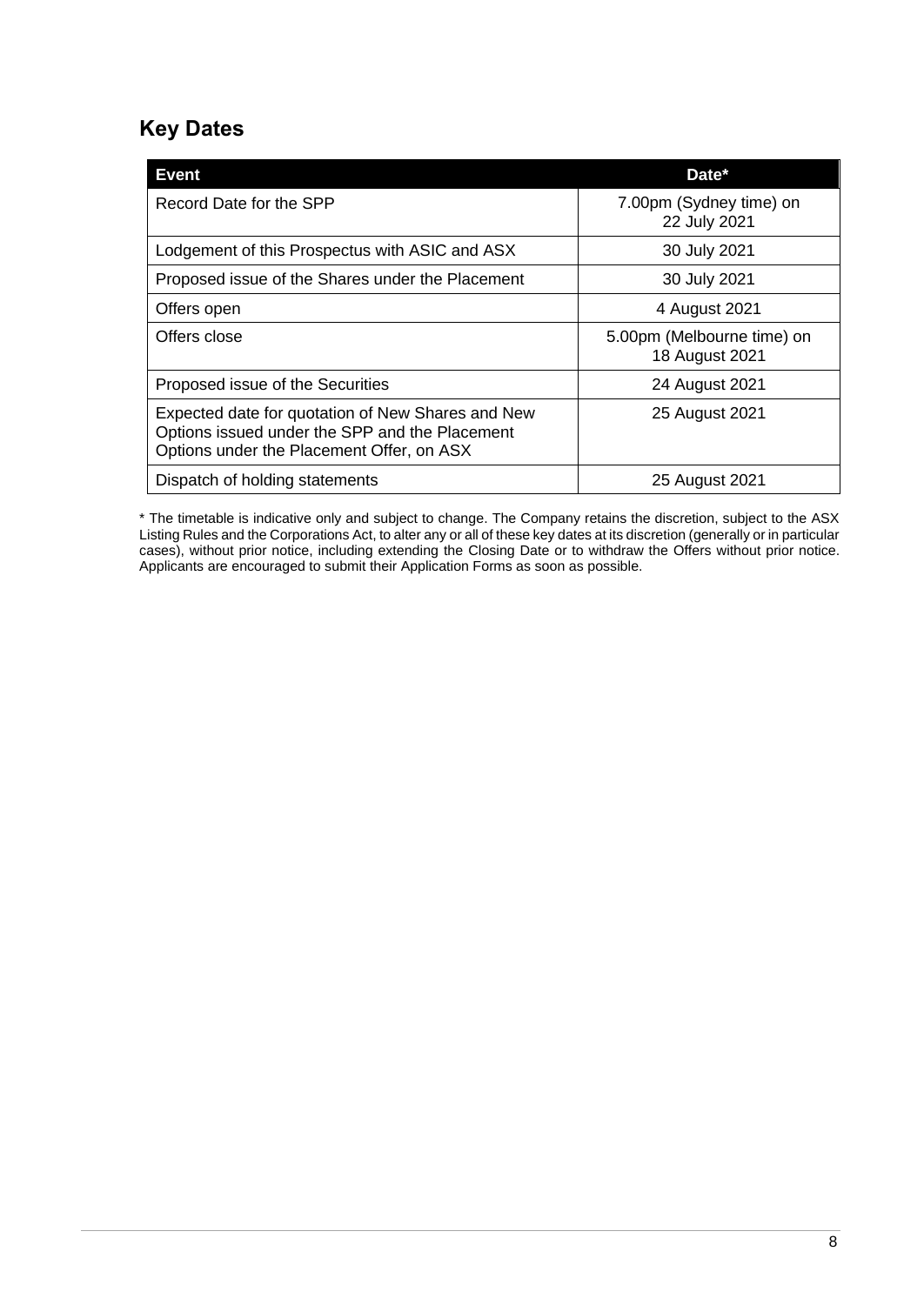## <span id="page-10-0"></span>**1. Investment overview**

The information is a selective overview of the SPP and Placement Offer only. Participants should read the Prospectus in full before deciding to invest in Securities.

#### **SPP Offer**

| <b>Topic</b>                                                       | <b>Summary</b>                                                                                                                                                                                                                                                                                                                                                                                                                                                                                                                                                                                                                                                                                  | <b>Where</b><br>to           |
|--------------------------------------------------------------------|-------------------------------------------------------------------------------------------------------------------------------------------------------------------------------------------------------------------------------------------------------------------------------------------------------------------------------------------------------------------------------------------------------------------------------------------------------------------------------------------------------------------------------------------------------------------------------------------------------------------------------------------------------------------------------------------------|------------------------------|
|                                                                    |                                                                                                                                                                                                                                                                                                                                                                                                                                                                                                                                                                                                                                                                                                 | find<br>more                 |
|                                                                    |                                                                                                                                                                                                                                                                                                                                                                                                                                                                                                                                                                                                                                                                                                 | information                  |
| What is the SPP?                                                   | The SPP provides Eligible SPP Shareholders with<br>the opportunity to acquire up to \$30,000 worth of<br>New Shares at the Offer Price and one New Option<br>for every two New Shares issued, free of brokerage<br>or other transaction costs.<br>The Company reserves the right to modify or<br>terminate the SPP Offer at any time including closing<br>the SPP Offer early (see section 2.3). The Company<br>will notify the ASX of any modification to, or<br>termination of, the SPP Offer.                                                                                                                                                                                                | Section 2.1,<br>2.3 and 2.19 |
| What is the Offer Price?                                           | The Offer Price is \$1.55 per New Share, being the<br>issue price per Share paid by participants under the<br>Placement.<br>The New Options will be issued for nil consideration.                                                                                                                                                                                                                                                                                                                                                                                                                                                                                                               | Section 2.1                  |
|                                                                    |                                                                                                                                                                                                                                                                                                                                                                                                                                                                                                                                                                                                                                                                                                 |                              |
| eligible<br>Am<br>to<br>participate in the SPP?                    | Only Eligible SPP Shareholders are entitled to<br>participate in the SPP. An Eligible SPP Shareholder<br>is a person:<br>who was a registered holder of Shares as at<br>7.00pm (Sydney time) on 22 July 2021 (being<br>the record date for the SPP);<br>whose registered address was in Australia or<br>٠<br>New Zealand;<br>who is not a US Person or acting for the<br>٠<br>account or benefit of a US Person; and<br>who does not hold Shares on behalf of<br>another person who resides outside Australia<br>or New Zealand (unless they hold Shares in<br>an eligible capacity).<br>Custodians holding Shares on behalf of one or more<br>beneficial holders should refer to Section 2.12. | Section 2.4                  |
| Do I have to participate<br>in the SPP?                            | No. Participation in the SPP is optional.                                                                                                                                                                                                                                                                                                                                                                                                                                                                                                                                                                                                                                                       | Section 2.4                  |
|                                                                    |                                                                                                                                                                                                                                                                                                                                                                                                                                                                                                                                                                                                                                                                                                 |                              |
| transfer<br>Can<br>my<br>entitlement to participate<br>in the SPP? | No. You cannot transfer your right to purchase New<br>Shares and the New Options under the SPP to<br>anyone else.                                                                                                                                                                                                                                                                                                                                                                                                                                                                                                                                                                               | Section 2.6                  |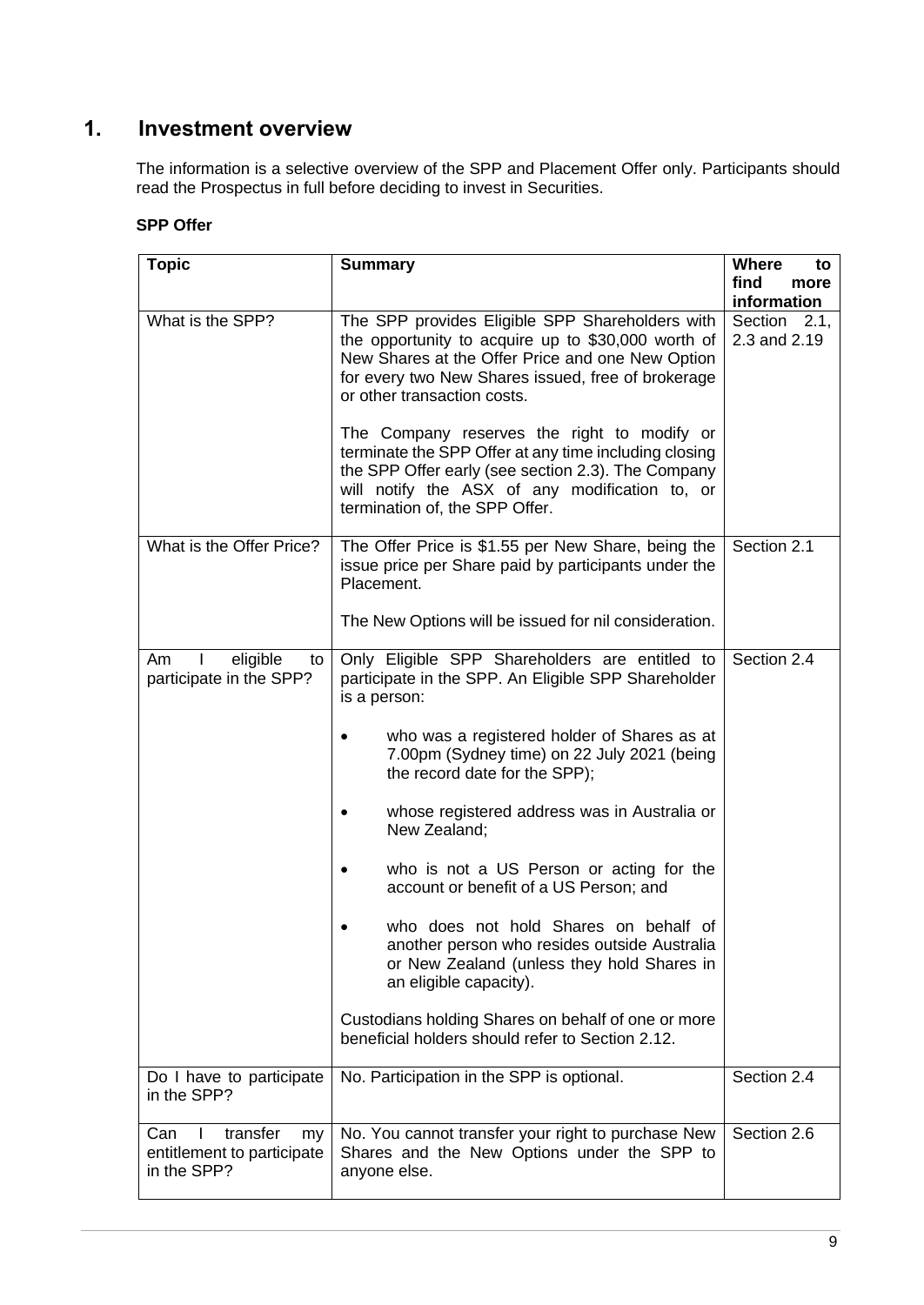| How many New Shares<br>if<br>receive<br>will<br>a sa T<br>$\mathbf{I}$<br>participate in the SPP?                      | Under the SPP, you may apply for a parcel of New<br>Shares with a minimum value of \$1,000 and a<br>maximum value of \$30,000. The number of New<br>Shares you receive will depend on the value of the<br>parcel of New Shares for which you apply and on the<br>total number of New Shares for which all Eligible<br>SPP Shareholders have applied. The Company<br>reserves the right to:<br>scale back Applications where the total value<br>of applications for New Shares (and New<br>Options) under the SPP exceeds \$2,000,000;<br>accept applications in excess of this amount;<br>and/or (to the extent required)<br>obtain shareholder approval (and any other<br>approval required under the ASX Listing<br>Rules) in respect of the New Options attaching<br>to those SPP Shares for which Eligible SPP<br><b>Shareholders</b><br>applied<br>in<br>excess<br>οf<br>\$2,000,000. | Section 2.1  |
|------------------------------------------------------------------------------------------------------------------------|--------------------------------------------------------------------------------------------------------------------------------------------------------------------------------------------------------------------------------------------------------------------------------------------------------------------------------------------------------------------------------------------------------------------------------------------------------------------------------------------------------------------------------------------------------------------------------------------------------------------------------------------------------------------------------------------------------------------------------------------------------------------------------------------------------------------------------------------------------------------------------------------|--------------|
| How many New Options<br>will<br>receive<br>if<br>- 1<br>participate in the SPP?                                        | You will receive one New Option for every two New<br>Shares issued to you.                                                                                                                                                                                                                                                                                                                                                                                                                                                                                                                                                                                                                                                                                                                                                                                                                 | Section 2.1  |
| What are the terms of<br>the New Options?                                                                              | Each New Option is offered for free and is<br>exercisable at \$2.32 until the expiry date of 24<br>August 2023.                                                                                                                                                                                                                                                                                                                                                                                                                                                                                                                                                                                                                                                                                                                                                                            | Section 6.4  |
| What is the purpose of<br>the funds raised under<br>the SPP?                                                           | The SPP is being undertaken to, along with the<br>Placement, raise capital to primarily fund the<br>development and commercialisation of SubB2M<br>for<br>tests<br>ovarian<br>and<br>breast<br>cancer,<br>commercialisation of EXO-NET products, other<br>research; working capital and costs of the Offers.<br>The effect of the SPP on the Company is set out in<br>Section 4.                                                                                                                                                                                                                                                                                                                                                                                                                                                                                                           | Section 4    |
| Do I have to pay<br>brokerage on the<br>New Shares and New<br>Options?                                                 | No brokerage, commission or other participation<br>costs are payable by you in respect of the acquisition<br>of New Shares and New Options under the SPP.                                                                                                                                                                                                                                                                                                                                                                                                                                                                                                                                                                                                                                                                                                                                  | Section 2.17 |
| What are the risks of<br>subscribing for<br><b>New</b><br><b>Shares</b><br><b>New</b><br>and<br>Options under the SPP? | New Shares and New Options offered under this<br>Prospectus should be considered speculative and an<br>investment in the Company is subject to a range of<br>risks, including (but not limited to):<br>product development and regulatory risk;<br>commercialisation risk;<br>intellectual property risk;<br>key personnel risk;<br>competition risk;<br>access to capital; and<br>litigation risk.<br>Further details on the risks associated with an<br>investment in the Company are set out in Section 5.                                                                                                                                                                                                                                                                                                                                                                              | Section 5    |
| How do I participate in<br>the SPP?                                                                                    | If you are an Eligible SPP Shareholder and wish to<br>take up New Shares and New Options under the<br>SPP, you have two options:                                                                                                                                                                                                                                                                                                                                                                                                                                                                                                                                                                                                                                                                                                                                                           | Section 2.6  |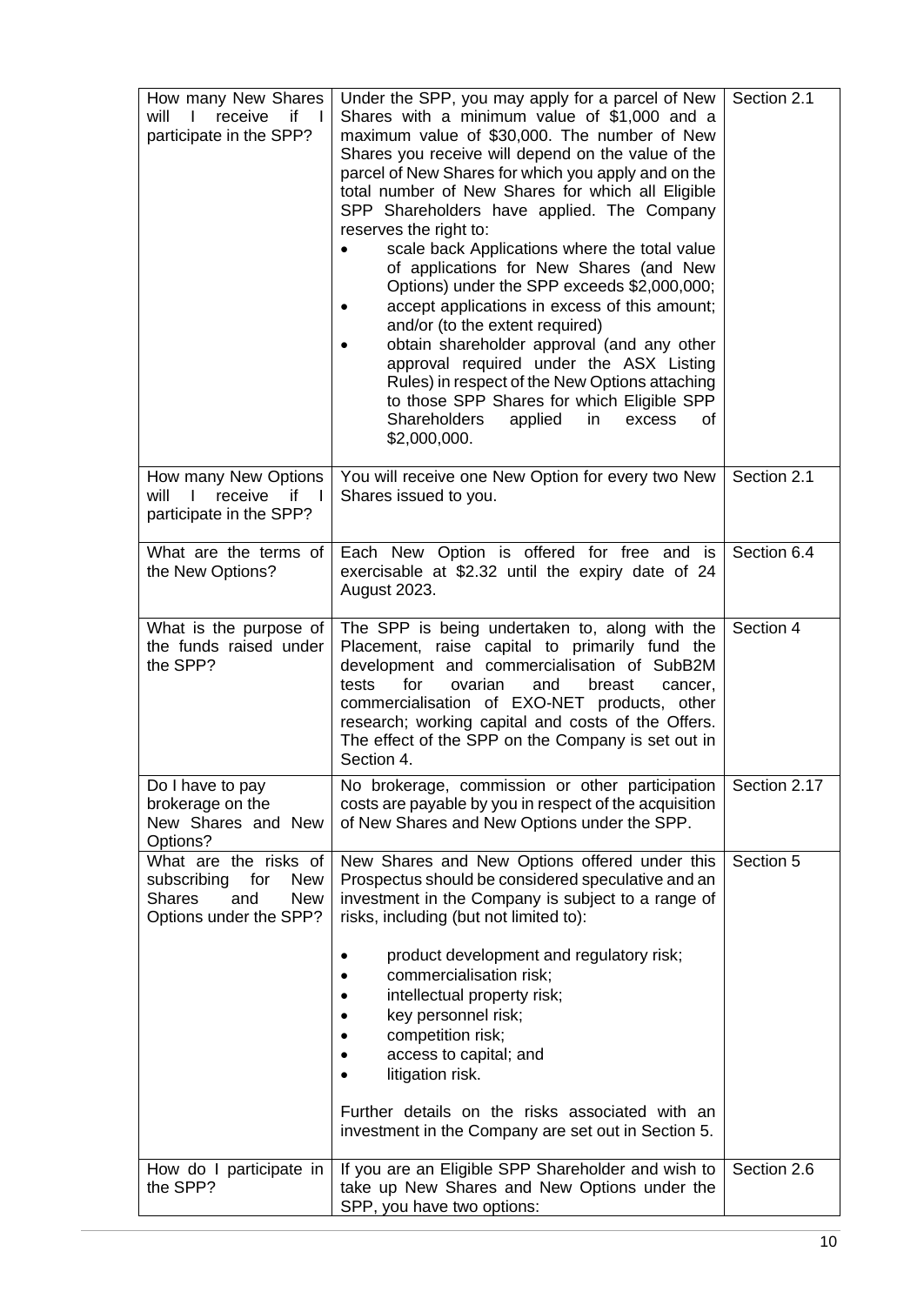|                                                                                                                    | <b>Option 1:</b> Pay by BPAY® so that your<br>payment is received by the Company before<br>5.00pm (Melbourne time) on the Closing Date.<br>If you are paying by BPAY® you do not need<br>to submit the personalised Application Form.<br>It is the responsibility of the Applicant to<br>ensure that funds submitted through BPAY®<br>are received by the Closing Date. Applicants<br>should be aware that their own financial<br>institution may implement earlier cut-off times<br>with regards to electronic payment, and<br>should therefore take that into consideration<br>when making payment. New Zealand holders<br>will not be able to make a payment using<br>BPAY®.<br><b>Option 2: Complete and</b><br>the<br>return<br>personalised Application Form together with<br>payment by cheque, bank draft or money<br>order so that your payment and form are<br>received by the Share Registry before 5.00pm<br>(Melbourne time) on the Closing Date. Your<br>completed personalised Application Form,<br>together with Application Monies, should be<br>mailed using the envelope enclosed with this<br>Prospectus or otherwise mailed to the<br>following address:<br><b>Mailing address</b><br>Computershare Investor Services Pty Limited<br>GPO Box 505<br>Melbourne Victoria 3001 Australia |              |
|--------------------------------------------------------------------------------------------------------------------|------------------------------------------------------------------------------------------------------------------------------------------------------------------------------------------------------------------------------------------------------------------------------------------------------------------------------------------------------------------------------------------------------------------------------------------------------------------------------------------------------------------------------------------------------------------------------------------------------------------------------------------------------------------------------------------------------------------------------------------------------------------------------------------------------------------------------------------------------------------------------------------------------------------------------------------------------------------------------------------------------------------------------------------------------------------------------------------------------------------------------------------------------------------------------------------------------------------------------------------------------------------------------------------------------------|--------------|
| When will I receive my<br>New Shares and New<br>Options?                                                           | New Shares and New Options are expected to be<br>issued to Eligible SPP Shareholders who participate<br>in the SPP on 24 August 2021. Holding statements<br>are expected to be sent to successful Applicants<br>shortly after the issue of the New Shares and New<br>Options.                                                                                                                                                                                                                                                                                                                                                                                                                                                                                                                                                                                                                                                                                                                                                                                                                                                                                                                                                                                                                              | Section 2.14 |
| When can I trade my<br><b>New</b><br><b>Shares</b><br>issued<br>under the SPP?                                     | It is expected that New Shares issued under the SPP<br>will commence trading on ASX on 25 August 2021.<br>You should confirm your Shareholding before trading<br>any New Shares you believe you have acquired<br>under the SPP.                                                                                                                                                                                                                                                                                                                                                                                                                                                                                                                                                                                                                                                                                                                                                                                                                                                                                                                                                                                                                                                                            | Section 2.13 |
| When can I trade the<br><b>New</b><br><b>Options</b><br>issued<br>under the SPP Offer?                             | It is expected that New Options issued under the<br>SPP Offer will commence trading on ASX on 25<br>August 2021. You should confirm the number of New<br>Options you hold before trading any New Options<br>you believe you have acquired under the SPP Offer.                                                                                                                                                                                                                                                                                                                                                                                                                                                                                                                                                                                                                                                                                                                                                                                                                                                                                                                                                                                                                                             | Section 6.4  |
| What are the rights and<br>liabilities attaching to the<br><b>Shares</b><br><b>New</b><br>issued<br>under the SPP? | New Shares issued under the SPP will rank equally<br>in all respects with existing Shares on issue at the<br>Record Date.                                                                                                                                                                                                                                                                                                                                                                                                                                                                                                                                                                                                                                                                                                                                                                                                                                                                                                                                                                                                                                                                                                                                                                                  | Section 6.3  |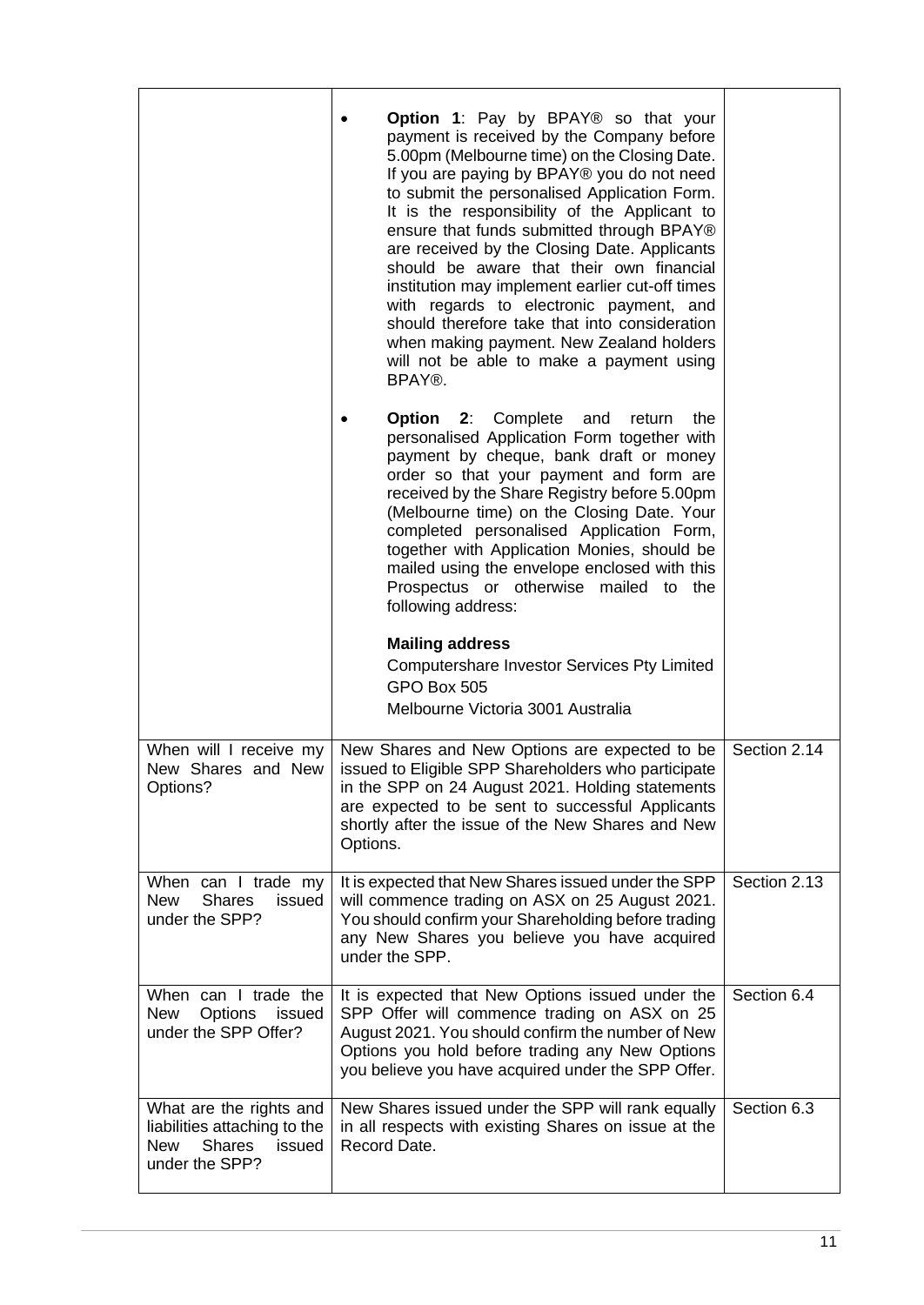| What are the rights and<br>liabilities attaching to the<br>New Options<br>issued<br>under the SPP Offer? | The rights and liabilities attaching to the New Options<br>are set out in Section 6.4.                                                                                                                                                                        | Section 6.4 |
|----------------------------------------------------------------------------------------------------------|---------------------------------------------------------------------------------------------------------------------------------------------------------------------------------------------------------------------------------------------------------------|-------------|
| How can Eligible SPP<br><b>Shareholders</b><br>obtain<br>further information?                            | If you would like further information you can:<br>phone the Offer Information Line on 1300 850<br>505 (within Australia) or +61 3 9415 4000<br>(outside Australia) between 8.30am and<br>5.00pm (Melbourne time) Monday to Friday<br>during the Offer Period; | N/A         |
|                                                                                                          | contact your stockbroker, accountant, solicitor<br>and/or other professional adviser; and/or<br>Company's<br>visit<br>the<br>website<br>at<br>https://www.bard1.com/investors/prospectus/.                                                                    |             |

#### **Placement Offer**

| <b>Topic</b>                                                                                | <b>Summary</b>                                                                                                                                                                                                                                                                                                                      | <b>Where</b><br>to<br>find<br>more<br>information |
|---------------------------------------------------------------------------------------------|-------------------------------------------------------------------------------------------------------------------------------------------------------------------------------------------------------------------------------------------------------------------------------------------------------------------------------------|---------------------------------------------------|
| What is the Placement<br>Offer?                                                             | The Placement Offer provides participants in the<br>Placement with the opportunity to acquire one New<br>Option for every two Shares issued to that participant<br>under the Placement, free of brokerage or other<br>transaction costs.                                                                                            | Section 3.1<br>and Section<br>3.4                 |
| What is the offer price<br>Placement<br>the<br>for<br>Offer?                                | The Placement Options will be<br>issued for nil<br>consideration.                                                                                                                                                                                                                                                                   | Section 3.2                                       |
| eligible<br>Am<br>L<br>to<br>participate<br>in<br>the<br>Placement Offer?                   | Only participants in the Placement are entitled to<br>participate in the Placement Offer.                                                                                                                                                                                                                                           | Section 3.4                                       |
| Do.<br>$\mathbf{I}$<br>have<br>to<br>participate<br>the<br>in<br>Placement Offer?           | No. Participation in the Placement Offer is optional.                                                                                                                                                                                                                                                                               | Section 3.4                                       |
| Can I transfer<br>my<br>entitlement<br>to<br>participate<br>the<br>in<br>Placement Offer?   | No. You cannot transfer your right to acquire Placement<br>Options under the Placement Offer to anyone else.                                                                                                                                                                                                                        | Section 3.5                                       |
| How many Placement<br>Options will I receive if<br>I participate in the<br>Placement Offer? | You may apply for one Placement Option for every two<br>Shares you received under the Placement.                                                                                                                                                                                                                                    | Section 3.1<br>and Section<br>6.4                 |
| What are the terms of<br>the<br>Placement<br>Options?                                       | Each Placement Option is offered for free and is<br>exercisable at \$2.32 until the expiry date of 24 August<br>2023.                                                                                                                                                                                                               | Section 3.1<br>and Section<br>6.4                 |
| How do I participate in<br>the Placement Offer?                                             | If you participated in the Placement and wish to take up<br>Placement Options under the Placement Offer, you<br>must complete and return the personalised Application<br>Form so that your form is received by the Share<br>Registry before 5.00pm (Melbourne time) on the<br>Closing Date. Your completed personalised Application | Section 3.5                                       |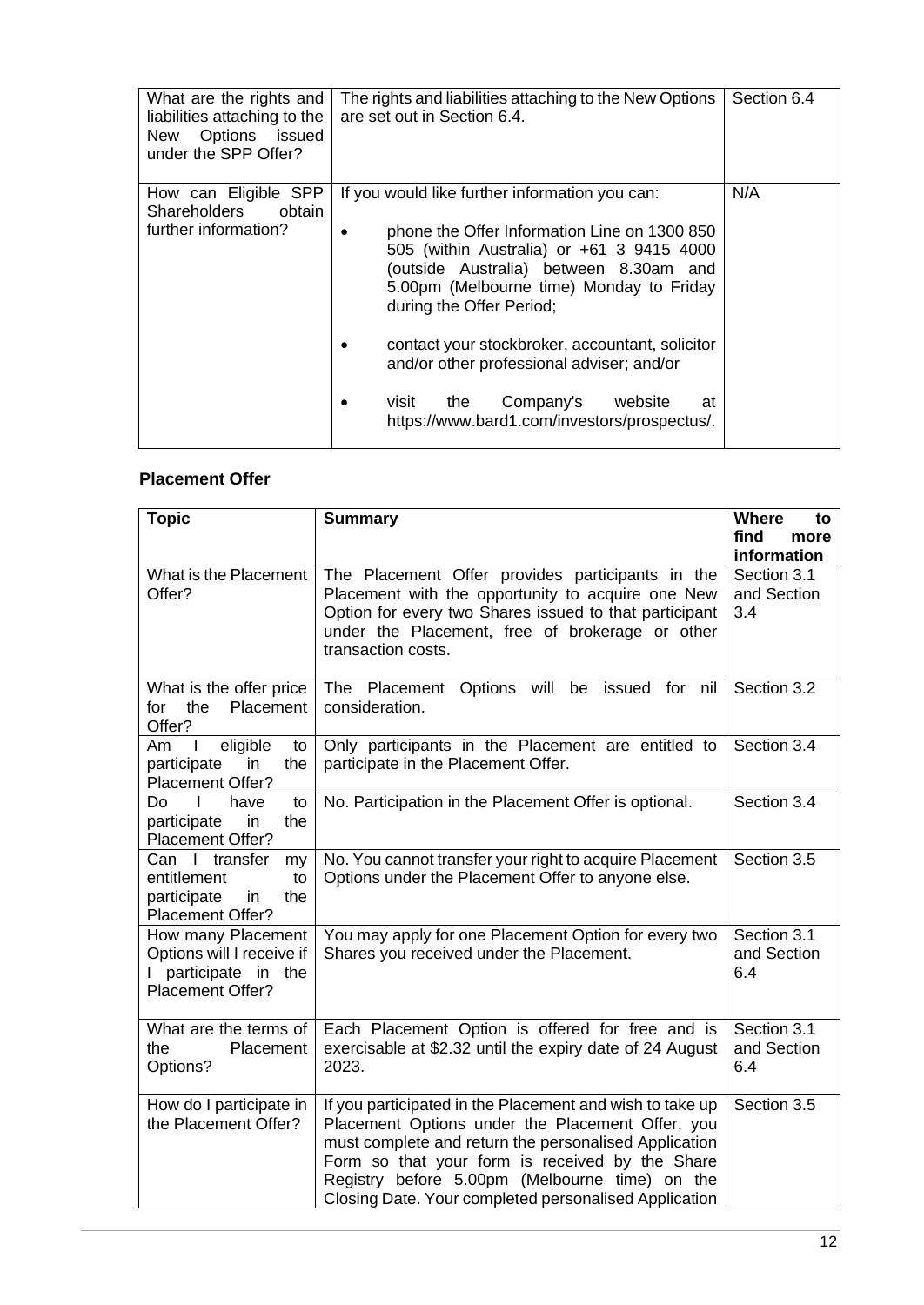|                                                                                                                                           | Form should be mailed using the envelope enclosed<br>with this Prospectus or otherwise mailed to the<br>following address:<br><b>Mailing address</b><br>Computershare Investor Services Pty Limited<br>GPO Box 52<br>Melbourne Victoria 3001 Australia                                          |             |
|-------------------------------------------------------------------------------------------------------------------------------------------|-------------------------------------------------------------------------------------------------------------------------------------------------------------------------------------------------------------------------------------------------------------------------------------------------|-------------|
| When will I receive my<br><b>Placement Options?</b>                                                                                       | Placement Options are expected to be issued to<br>successful participants in the Placement Offer on 24<br>August 2021. Holding statements are expected to be<br>sent to successful Applicants shortly after the issue of<br>the Placement Options.                                              | Section 6.4 |
| When can I trade the<br>Placement<br>Options<br>under<br>issued<br>the<br>Placement Offer?                                                | It is expected that Placement Options issued under the<br>Placement Offer will commence trading on ASX on 25<br>August 2021. You should confirm the number of<br>Placement Options you hold before trading any<br>Placement Options you believe you have acquired<br>under the Placement Offer. | Section 6.4 |
| What are the rights<br>liabilities<br>and<br>attaching<br>the<br>to<br>Placement<br>Options<br>the<br>issued<br>under<br>Placement Offer? | The rights and liabilities attaching to the Placement<br>Options are set out in Section 6.4.                                                                                                                                                                                                    | Section 6.4 |
| How can participants<br>in the Placement Offer<br>further<br>obtain<br>information?                                                       | If you would like further information you can:<br>phone the Offer Information Line on 1300 850 505<br>$\bullet$<br>(within Australia) or +61 3 9415 4000 (outside<br>Australia)<br>between<br>8.30am<br>and<br>5.00pm<br>(Melbourne time) Monday to Friday during the Offer<br>Period;          | N/A         |
|                                                                                                                                           | contact your stockbroker, accountant, solicitor<br>$\bullet$<br>and/or other professional adviser; and/or<br>the<br>visit<br>Company's<br>website<br>at<br>$\bullet$<br>https://www.bard1.com/investors/announcements/                                                                          |             |

## <span id="page-14-0"></span>**2. DETAILS OF THE SPP Offer**

#### <span id="page-14-1"></span>**2.1 The SPP Offer**

Under this Prospectus, the Company invites each Eligible SPP Shareholder to apply for up to \$30,000 worth of New Shares, together with one free New Option for every two New Shares issued.

Under the SPP, Eligible SPP Shareholders can acquire up to \$30,000 worth of New Shares at the Offer Price of \$1.55 per New Share and one free New Option for every two New Shares issued, without paying any brokerage or transaction costs. Eligible SPP Shareholders may apply for a minimum parcel of New Shares valued at \$1,000.

If the total value of applications for New Shares (and New Options) under the SPP exceeds \$2,000,000 in aggregate, the Company may (i) depending on the amounts subscribed by Applicants under the SPP, exercise its absolute discretion to scale back applications in order to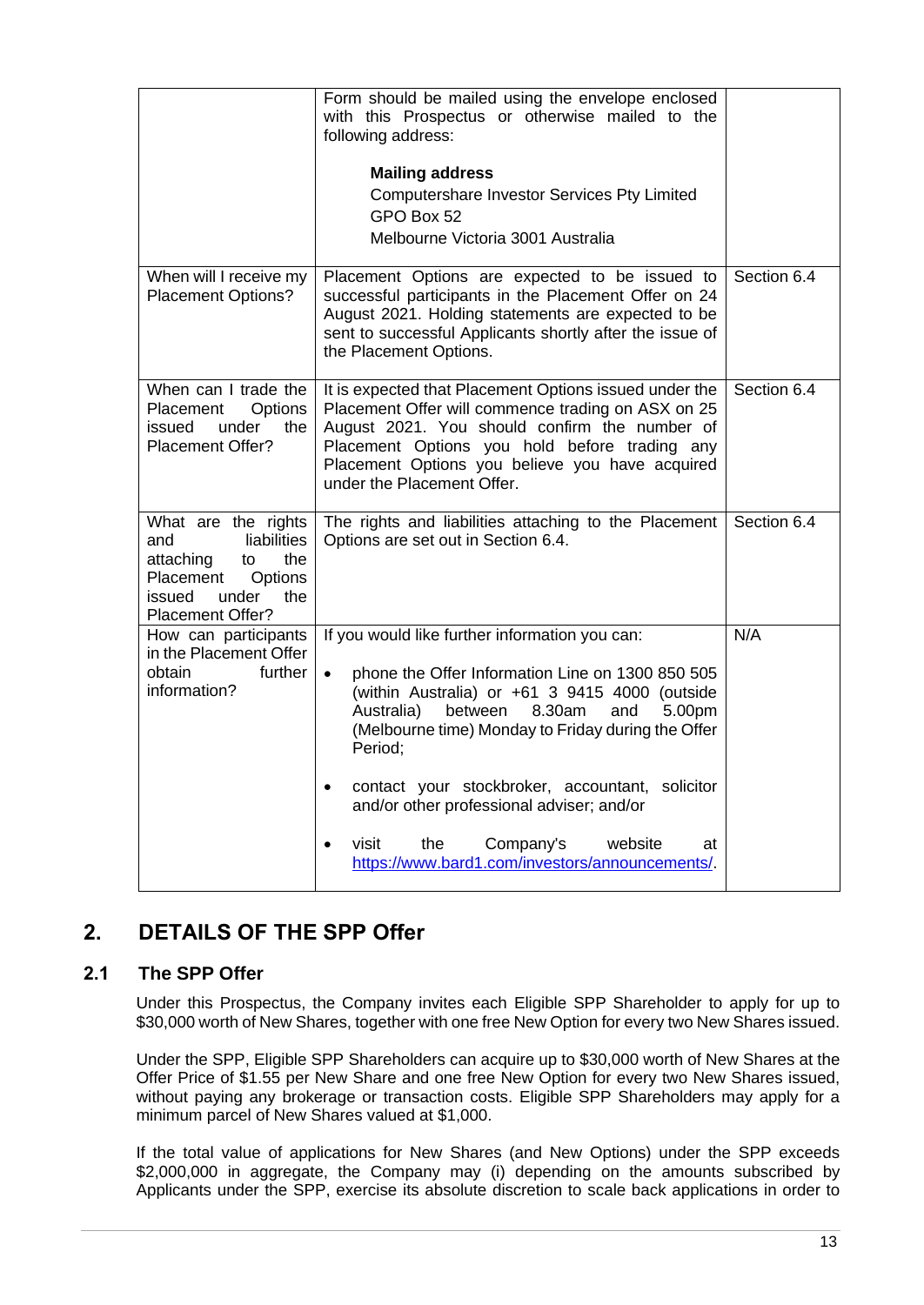make the SPP Offer more equitable and reflective of existing proportionate shareholdings ; (ii) accept applications in excess of this amount; and/or (iii) to the extent required, decide to obtain shareholder approval (and any other approval required under the ASX Listing Rules) in respect of the New Options attaching to those SPP Shares for which Eligible SPP Shareholders applied in excess of \$2,000,000. In the event of a scale back occurring, you may not receive the full number of New Shares and New Options applied for under the SPP Offer and the difference in any Application Monies will be refunded to you (without interest) as soon as practicable following the issue of New Shares and New Options under the SPP. Any fraction of a New Share will be rounded down to the nearest whole number of New Shares. Any fraction of a New Option will be rounded down to the nearest whole number of New Options.

All of the New Shares offered under this Prospectus will rank equally with the existing Shares on issue as at their date of issue. The material rights and liabilities attaching to the New Shares and New Options are set out in Section [6.3](#page-42-0) and Section [6.4](#page-43-0) of this Prospectus.

The purpose of the SPP and the intended use of funds raised pursuant to the SPP are set out in Section [4.](#page-26-0)

#### **2.2 Offer Price**

On 23 July 2021, the Company announced that it had completed the Placement involving the issue of 9,677,420 Shares at an issue price of \$1.55 per Share to raise a total of \$15 million (before expenses). Eligible SPP Shareholders are being offered the opportunity to acquire New Shares at the same price as investors were offered Shares under the Placement.

The Offer Price represents a discount of:

- 13.9% to the closing Share price (as quoted on ASX) of \$1.80 on 20 July 2021 (being the last day on which a trade in Shares occurred before the details of the Placement and SPP were announced on 23 July 2021); and
- 14.7% to the volume weighted average price of Shares of \$1.82 over the five days from 14 July 2021 to 20 July 2021 (being the last day on which a trade in Shares occurred before the details of the Placement and SPP were announced on 23 July 2021).

The Offer Price is fixed, regardless of any changes in the market price of Shares during the Offer Period.

#### <span id="page-15-1"></span>**2.3 Offer Period**

The SPP Offer opens on 4 August 2021 and is scheduled to close at 5.00pm (Melbourne time) on 18 August 2021.

The Company reserves the right to:

- extend the SPP Offer;
- close the SPP Offer early; or
- withdraw the SPP Offer,

at any time. The Company will announce to ASX any such extension, early closure or withdrawal. Eligible SPP Shareholders who wish to apply for New Shares and New Options under the SPP Offer are encouraged to make their Application as soon as possible.

#### <span id="page-15-0"></span>**2.4 Participation in the SPP**

Participation in the SPP Offer is optional, subject to the eligibility criteria set out below and the terms and conditions of this Prospectus.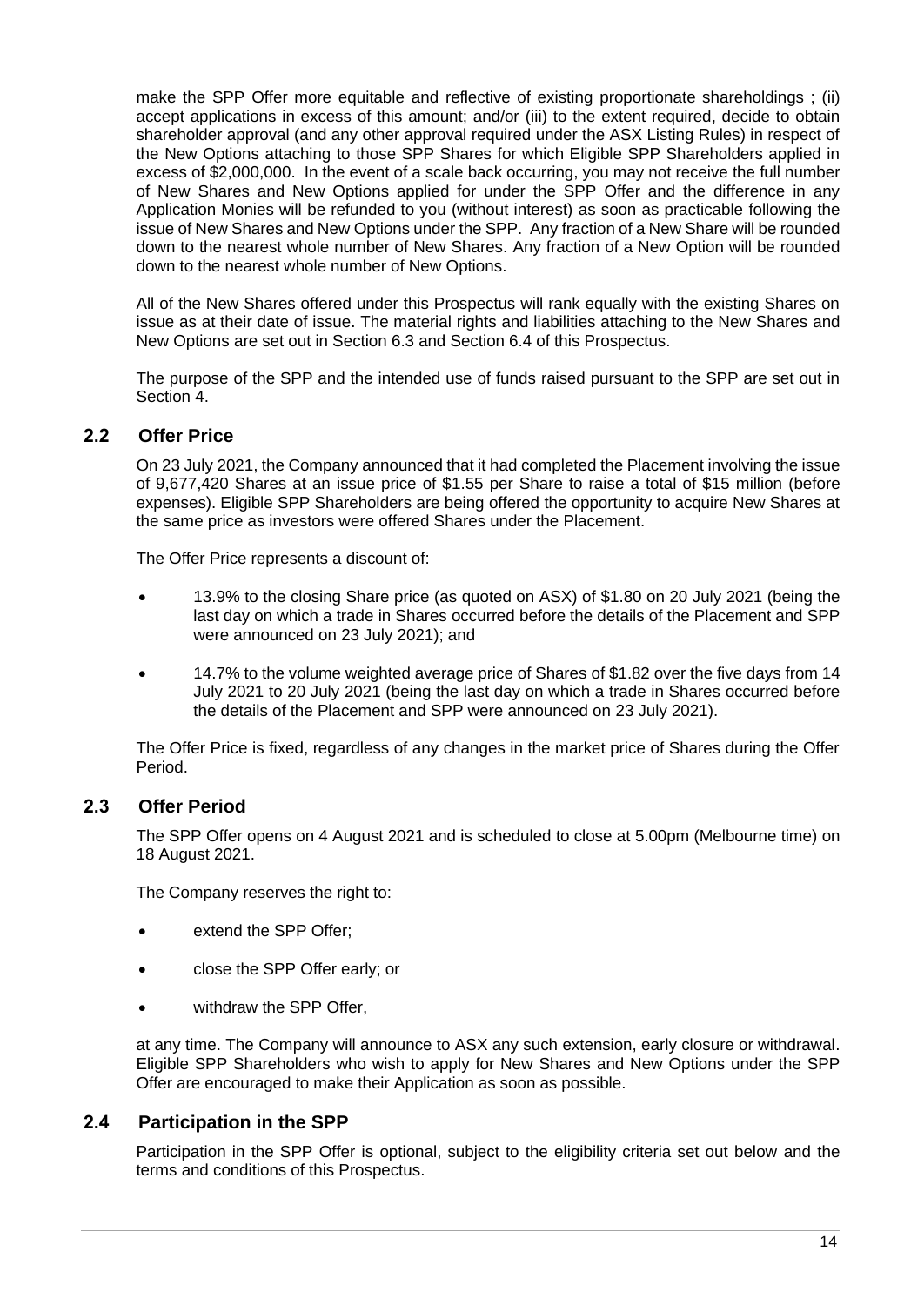The SPP Offer is only open to Eligible SPP Shareholders. An Eligible SPP Shareholder is a person who:

- was registered as the holder of Shares as at 7.00pm (Sydney time) on the Record Date;
- has a registered address in Australia or New Zealand;
- is not a US Person or acting for the account or benefit of a US Person; and
- does not hold Shares on behalf of another person who resides outside Australia or New Zealand (unless they hold Shares in another eligible capacity).

Joint holders of Shares will be taken to be a single registered holder of Shares for the purposes of determining whether they are an Eligible SPP Shareholder.

The Company has determined that it is either unlawful or impracticable for holders of Shares with registered addresses in jurisdictions outside Australia (and its external territories) and New Zealand to participate in the SPP Offer.

The Company reserves the right to reject any Application for New Shares and New Options under this Prospectus to the extent it considers that the Application (whether alone or in conjunction with other Applications) does not comply with these requirements.

If you are in any doubt about the SPP Offer, whether you should participate in the SPP Offer or how such participation will affect you, you should seek independent financial and taxation advice before making a decision as to whether or not to take up any New Shares and New Options under the SPP Offer

#### **2.5 Minimum subscription**

The minimum subscription amount for New Shares under this Prospectus is \$1,000.

#### <span id="page-16-0"></span>**2.6 Applications**

Under the SPP, Eligible SPP Shareholders may apply for a maximum of \$30,000 worth of New Shares and one New Option for every two New Shares. Various SPP Application Amounts are shown below to illustrate the number of New Shares and New Options that would be received in each case under the SPP Offer (assuming there is no scale back of Applications):

|           | <b>SPP Application Amount</b> | <b>Number of New Shares</b> | <b>Number of New Options</b> |
|-----------|-------------------------------|-----------------------------|------------------------------|
| Example 1 | \$1,000                       | 645                         | 322                          |
| Example 2 | \$2,500                       | 1,612                       | 806                          |
| Example 3 | \$5,000                       | 3,225                       | 1,612                        |
| Example 4 | \$7,500                       | 4,838                       | 2,419                        |
| Example 5 | \$10,000                      | 6,451                       | 3,225                        |
| Example 6 | \$12,500                      | 8,064                       | 4,032                        |
| Example 7 | \$15,000                      | 9,677                       | 4,838                        |
| Example 8 | \$20,000                      | 12,903                      | 6,451                        |
| Example 9 | \$30,000                      | 19,354                      | 9,677                        |

Where the amount applied for results in a fraction of a Share, the number of New Shares issued will be rounded down to the nearest whole number. Where the amount applied for results in a fraction of an Option, the number of New Options issued will be rounded down to the nearest whole number.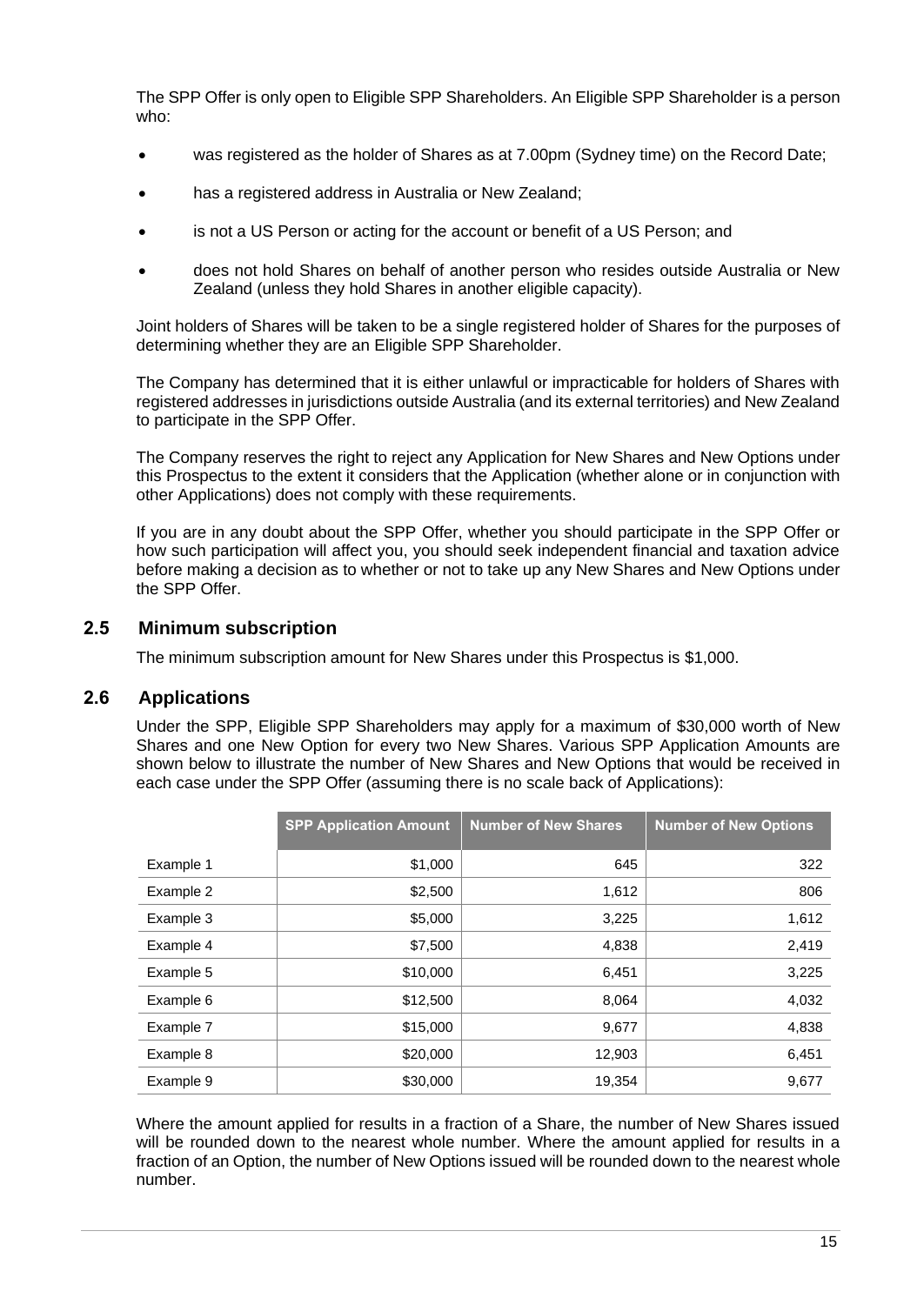Any Application Monies received for more than an Applicant's final allocation of New Shares (and only where the amount is \$1.00 or greater) will be refunded, without interest.

Eligible SPP Shareholders may apply for New Shares and New Options under the SPP Offer by following the procedures set out in either Section [2.7](#page-17-0) or [2.8.](#page-17-1) The SPP Offer is non-renounceable, which means that Eligible SPP Shareholders may not transfer their rights to any New Shares or New Options offered under the SPP. You cannot withdraw or revoke your application once you have sent in an Application Form or paid via BPAY®.

If an Eligible SPP Shareholder holds Shares as a Custodian the SPP Offer is also being made to the Custodian and, subject to certain conditions, the Custodian has the discretion to extend the Offer to the relevant Beneficiaries. Please refer to Section [2.12](#page-19-0) for further details.

#### <span id="page-17-0"></span>**2.7 Payment by BPAY**

For payment by BPAY®, please follow the instructions on the Application Form. You can only make a payment via BPAY® if you are the holder of an account with an Australian financial institution that supports BPAY® transactions. Please note that should you choose to pay by BPAY®:

- you do not need to submit the Application Form but are taken to have made the declarations in that Application Form; and
- if you pay an SPP Application Amount in excess of \$30,000, you will be deemed to have applied for the SPP Application Amount of \$30,000. In this event, the additional Application Monies will be refunded as soon as practicable, and without interest, following the issue of the New Shares and New Options under the SPP Offer.

**It is your responsibility to ensure that your BPAY® payment is received by the Share Registry by no later than 5.00pm (Melbourne time) on the Closing Date. You should be aware that your financial institution may implement earlier cut-off times with regards to electronic payment and you should therefore take this into consideration when making payment. No interest will be paid on any application monies received or refunded.**

#### <span id="page-17-1"></span>**2.8 Payment by cheque/bank draft**

Payment for any New Shares applied for under the SPP must be made in Australian dollars. For payment by cheque or bank draft, please follow the instructions on the Application Form. All cheques must be drawn on an Australian bank or bank draft made payable in Australian currency to 'BARD1 Life Sciences Limited' and crossed 'Not Negotiable'.

Your completed Application Form and cheque must reach the Share Registry by no later than 5.00pm (Melbourne time) on the Closing Date.

#### **2.9 Scale back**

The Company intends to raise up to \$2,000,000 under the SPP Offer. If Applications for more than this amount are received before the Closing Date, the Company may, depending on the amounts subscribed by Applicants under the SPP, exercise its absolute discretion to scale back applications in order to make the SPP Offer more equitable and reflective of existing proportionate shareholdings and/or (if applicable) obtain shareholder approval (and any other approval required under the ASX Listing Rules) in respect of the New Options attaching to those SPP Shares for which Eligible SPP Shareholders applied in excess of \$2,000,000.

Applications under the SPP Offer will be allocated at the absolute discretion of the Company and the final allocation decision will be at the sole discretion of the Board.

If the scale back produces a fractional number of New Shares and New Options when applied to your parcel, the number of New Shares and New Options with which you will be issued will be rounded down to the nearest whole number. If the Company scales back an Application or purported Application, the Company will as soon as practicable return to the Shareholder the relevant Application Monies, without interest, following issue of the New Shares and New Options.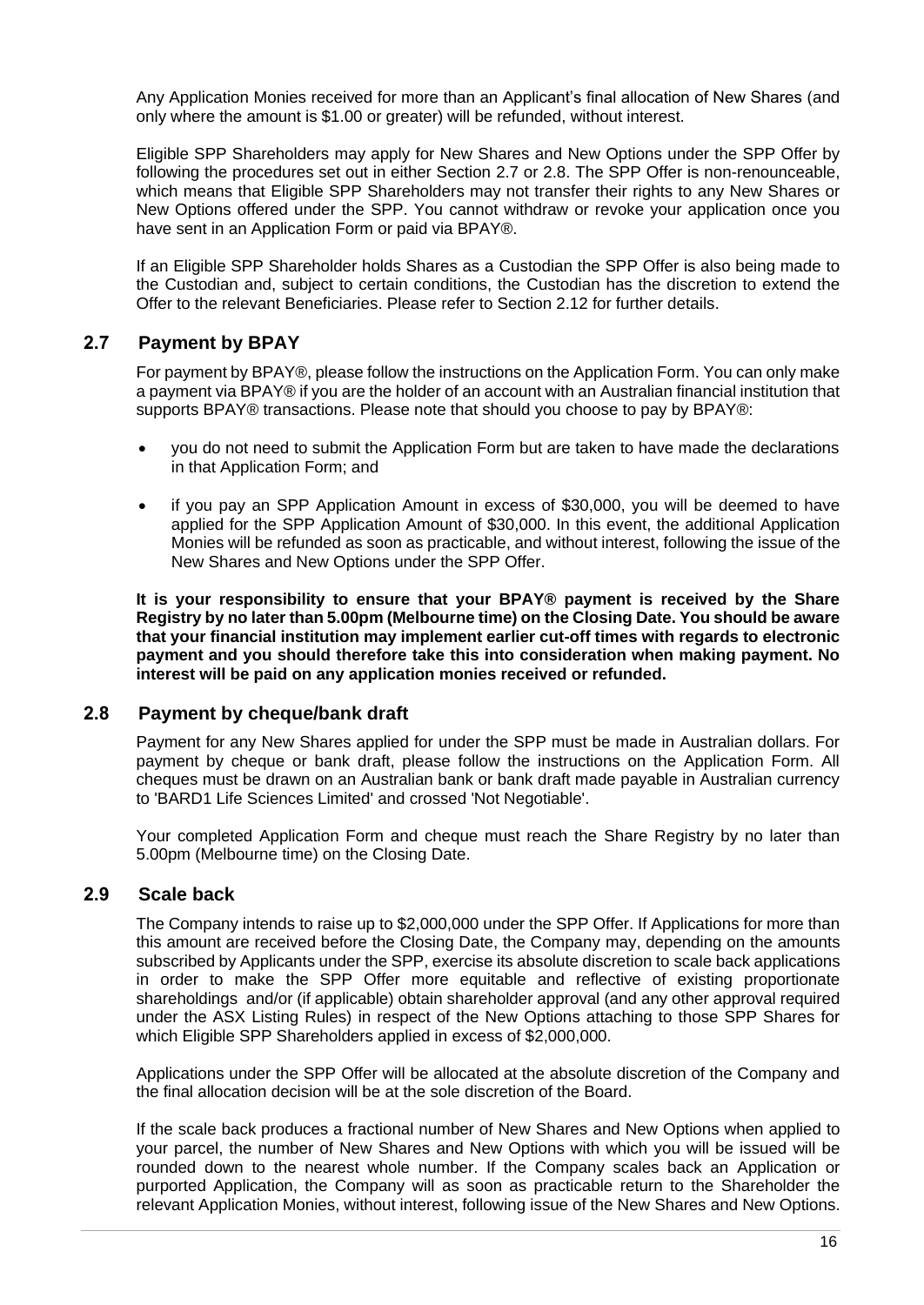#### <span id="page-18-0"></span>**2.10 Effect of making an Application**

If you apply for New Shares and New Options under the SPP Offer, you:

- will be deemed to have represented and warranted that you are an Eligible SPP Shareholder. that you have read and understood the terms and conditions of participating in the SPP Offer as set out in this Prospectus, that you subscribe for New Shares and New Options in accordance with those terms and conditions and that you agree to be bound by the Company's Constitution as in force from time to time;
- declare that all details and statements in your Application Form are true, complete and not misleading;
- unless you are applying as Custodian for one or more Participating Beneficiaries, you represent and warrant to, and irrevocably and unconditionally appoint the Company as your agent to certify in writing (or otherwise) on your behalf, that the aggregate of the application price paid by you for:
	- the New Shares the subject of such Application Form or BPAY® payment for this SPP; and
	- any other Shares applied for by you, or which you have instructed a Custodian to acquire on your behalf, under the SPP and/or any similar arrangement operated by the Company in the 12 months prior to your Application (the Company has not conducted a similar arrangement in the preceding 12 months),

does not exceed \$30,000;

- acknowledge that you have not been provided with investment advice or financial product advice by the Company or its Directors and have made your own enquiries before making an investment decision;
- agree that your Application is made on the terms and conditions of the SPP Offer set out in this Prospectus, the Application Form and the Company's Constitution;
- accept that you will not be able to withdraw or revoke your Application or BPAY® payment once you have sent it in (or paid it, as the case may be);
- authorise the Company (and its officers and agents) to correct any error or omission in your Application Form and to complete the Application Form by the insertion of any missing details;
- acknowledge that the Company may at any time determine that your Application Form is valid, in accordance with the terms and conditions set out in this Prospectus, even if the Application Form is incomplete, contains errors or is otherwise defective;
- accept the risk associated with any refund that may be sent to you by direct credit or cheque to your address shown on the Company's register of members;
- are responsible for any dishonour fees or other costs the Company may incur in presenting a cheque for payment which is dishonoured;
- acknowledge that the Company is not liable for any exercise of its discretions referred to in this Prospectus;
- are in compliance with all relevant laws and regulations (including, without limitation, section 1043A of the Corporations Act and laws and regulations designed to restrict terrorism financing and/or money laundering);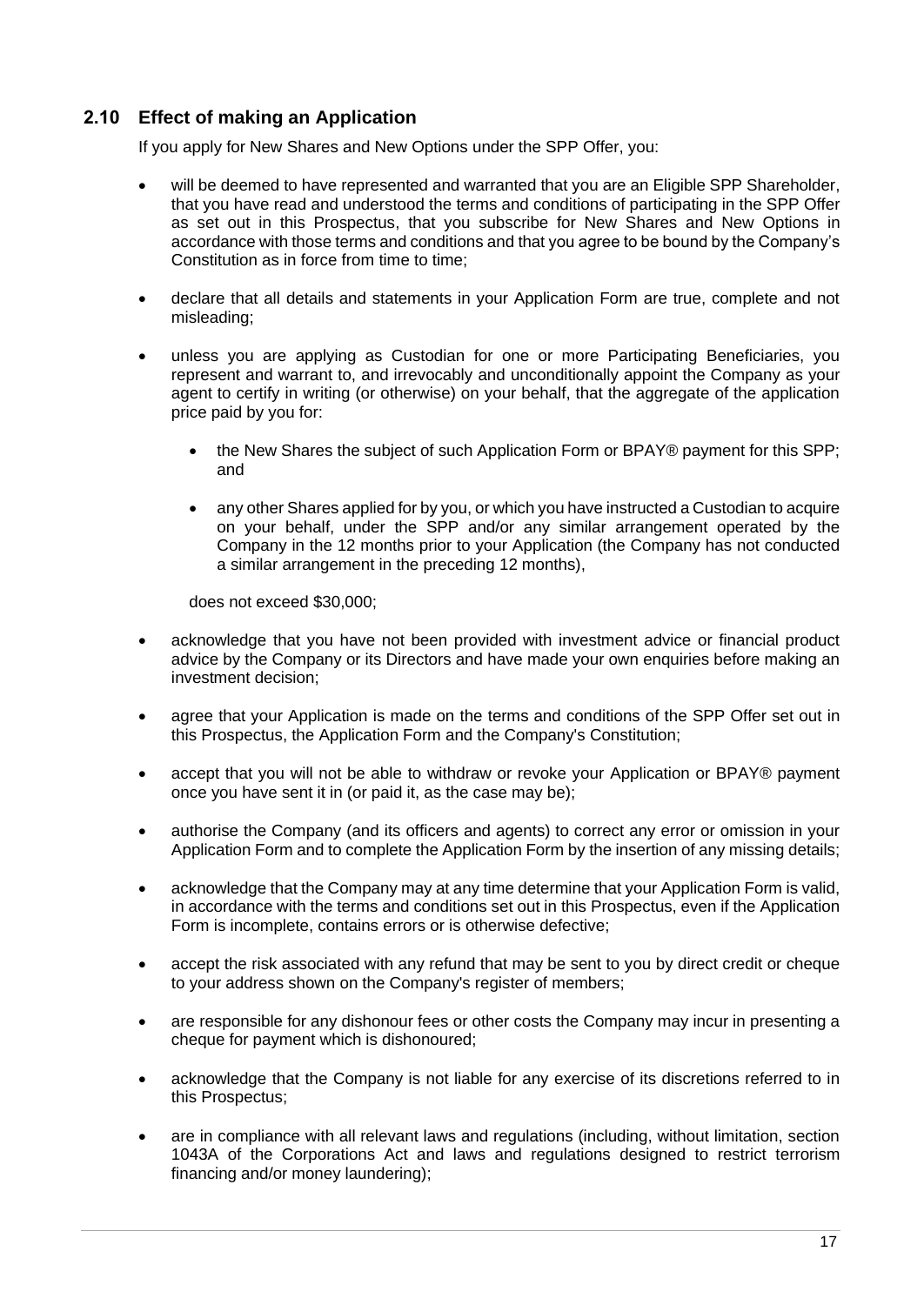- acknowledge that the market price of the Shares may rise or fall between the date the SPP Offer opens and the date of issue of the Shares to you under the SPP Offer and that the price you pay per New Share under the SPP Offer may exceed the market price of the Shares at the time the New Shares are issued to you under the SPP Offer;
- acknowledge that the New Shares and New Options to be issued under the SPP have not, and will not be, registered under the US Securities Act or the securities laws of any state or other jurisdictions in the United States, or in any other jurisdiction outside Australia or New Zealand and accordingly, the New Shares and New Options may not be offered, sold or otherwise transferred except in accordance with an available exemption from, or in a transaction not subject to, the registration requirements of the US Securities Act and any other applicable securities laws; and
- you have not and will not send any materials relating to the SPP Offer to any person in the United States or that is, or acting for the accounting or benefit of, a US Person.

#### **2.11 Not underwritten**

The SPP Offer is not underwritten.

#### <span id="page-19-0"></span>**2.12 Custodians, trustees and nominees**

If you are an Eligible SPP Shareholder and hold Shares as a custodian (as defined in the Class Order (**Custodian**)), you may apply for up to the maximum of New Shares (e.g. \$30,000 worth of New Shares) and New Options for each beneficiary for whom you act as Custodian provided you annex to your Application Form a certificate to the Company that complies with paragraph 8 of the Class Order (**Custodian Certificate**).

By submitting an Application Form on behalf of a Beneficiary, you certify that you are the Custodian for the Beneficiary and that the information in the Custodian Certificate complies with paragraph 8 of the Class Order and this Section [2.12](#page-19-0) and the information contained in the Application Form is true and correct as at the date of the Application.

Custodians should request a Custodian Certificate when making an Application on behalf of Beneficiaries. To request a Custodian Certificate and if you would like further information on how to apply, you should contact the Share Registry on 1300 850 505 or +61 3 9415 5000 if outside Australia before the Closing Date.

The Company reserves the right to reject any Application for Securities under this Prospectus to the extent that it considers that the Application (whether alone or in conjunction with other Applications) does not comply with these requirements.

For the purposes of the Class Order, you are a Custodian if you are an Eligible SPP Shareholder that:

- (a) holds an Australian financial services licence covering the provision of a custodial or depository service;
- (b) is exempt from the requirement to hold an Australian financial services licence covering the provision of a custodial or depository service;
- (c) holds an Australian financial services licence covering the provision of an IDPS or an IDPSlike scheme;
- (d) is a trustee of a:
	- (i) self-managed superannuation fund; or
	- (ii) superannuation master trust; or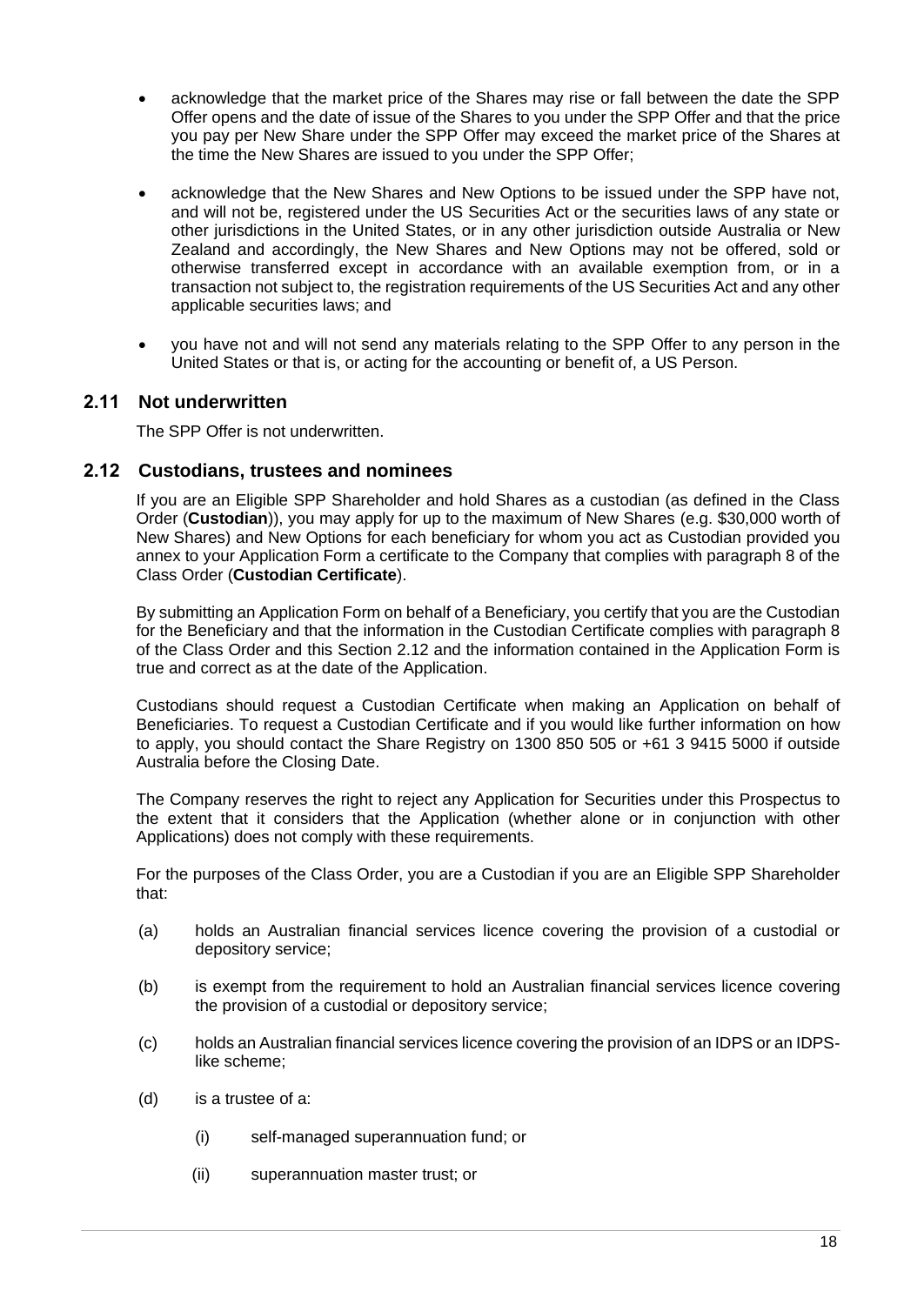(e) is the registered holder of Shares as noted on the register of members of the Company as holding the Shares on account of another person.

A Custodian must not participate in the SPP Offer if their participation would breach the Class Order.

#### <span id="page-20-2"></span>**2.13 ASX listing**

Application for official quotation of the New Shares and New Options offered under this Prospectus has been made prior to, or will be made within seven days of, the date of this Prospectus.

If the New Shares and New Options are not admitted to Official Quotation by ASX before the expiration of three months after the date of this Prospectus, or such period as varied by ASIC, the Company will not issue any New Shares or New Options and will repay all Application Monies for the New Shares within the time prescribed under the Corporations Act, without interest.

The fact that ASX may grant Official Quotation to the New Shares and New Options is not to be taken in any way as an indication of the merits of the Company or the New Shares and New Options now offered for subscription.

#### <span id="page-20-1"></span>**2.14 Issue of New Shares and New Options**

The issue of New Shares and New Options under the SPP Offer will take place as soon as practicable after the Closing Date of the SPP Offer. The Company expects that the New Shares and New Options will be issued on 24 August 2021. Holding statements are expected to be dispatched by 25 August 2021. These dates are subject to change at the discretion of the Company.

Pending the issue of the New Shares and New Options or payment of refunds under this Prospectus, all Application Monies will be held by the Company in trust for the Applicants in a separate bank account as required by the Corporations Act. The Company will be entitled to retain all interest that accrues on the bank account and each Applicant waives the right to claim interest.

#### **2.15 Defects in Applications**

If an Application Form is not completed correctly or if the accompanying payment is for the wrong amount, the Company may, in its absolute discretion, still treat the Application Form to be valid. The Company's decision to treat an Application as valid, or how to construe, amend or complete it, will be final.

#### **2.16 Refunds**

Refunds under the SPP Offer may be paid under various circumstances. If a refund is made, payment will be by cheque mailed to your address as shown on the Company's share register or by deposit into your previously nominated bank account. You will not receive any interest on funds refunded to you.

#### <span id="page-20-0"></span>**2.17 Costs of participation**

No brokerage, commissions or other transaction costs will be payable by Eligible SPP Shareholders in respect of the Application for, and allotment of, New Shares or New Options under the SPP Offer.

#### **2.18 Applicants outside Australia**

The distribution of this Prospectus outside of Australia may be restricted by law. This SPP Offer does not, and is not intended to, constitute an offer in any place or jurisdiction in which, or to any person to whom, it would not be lawful to make such an offer or to issue this Prospectus.

It is not practicable for the Company to comply with the securities laws of all overseas jurisdictions in which Shareholders reside, having regard to the number of overseas Shareholders, the number and value of those Shares which the overseas Shareholders would be offered and the cost of complying with regulatory requirements in each relevant jurisdiction. Accordingly, the SPP Offer is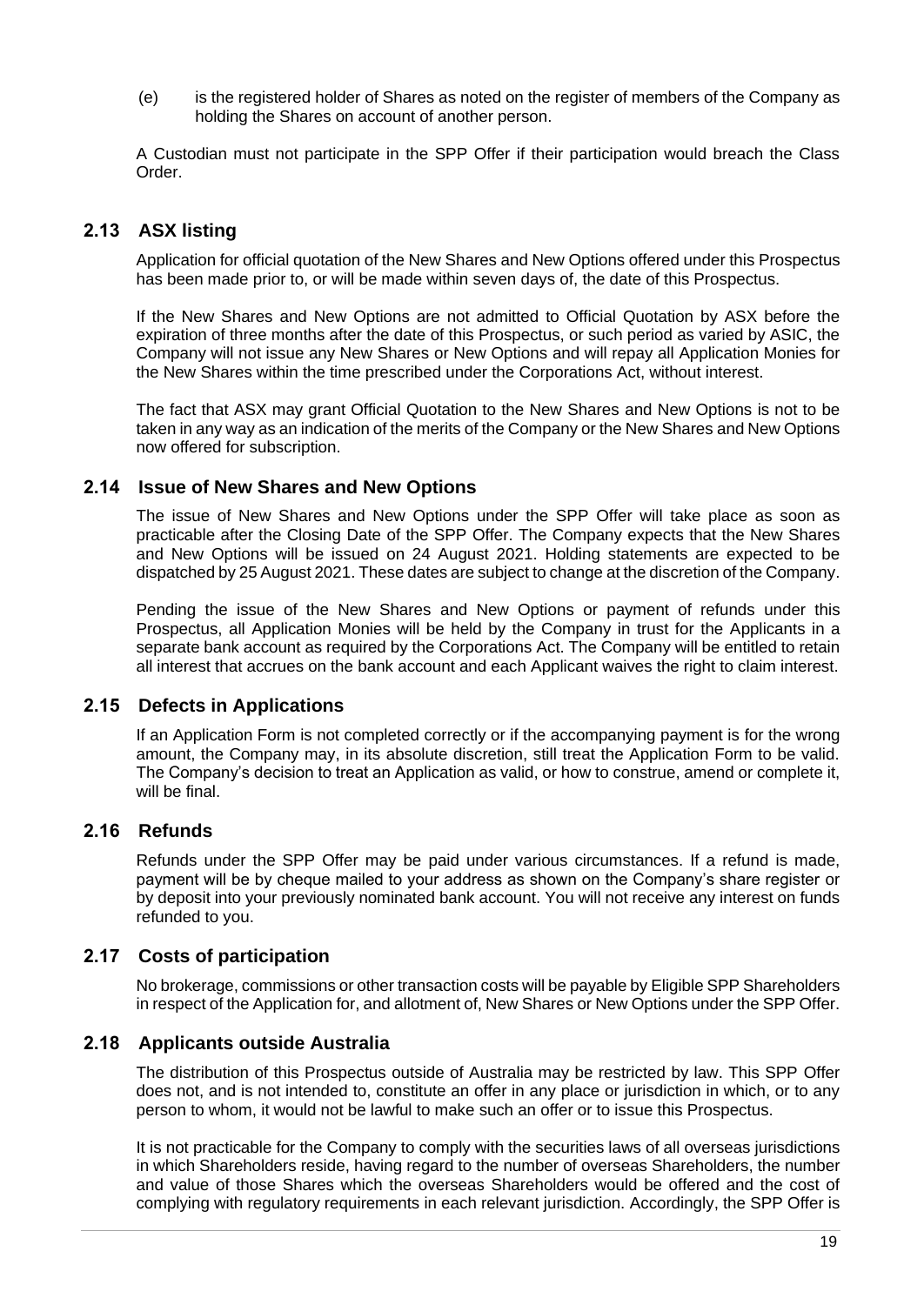not being extended, and New Shares and New Options will not be issued, to Shareholders with a registered address which is outside of Australia or New Zealand or any other jurisdiction where the Company is not satisfied that it is lawfully able to make such an offer or issue this Prospectus without being required to take any further action in the relevant jurisdiction concerned.

The New Shares are not being offered or sold to the public within New Zealand other than to existing shareholders of the Company with registered addresses in New Zealand to whom the offer of the New Shares is being made in reliance on the Financial Markets Conduct (Incidental Offers) Exemption Notice 2016. The Company is issuing the Options to existing shareholders of the Company for no consideration.

This document has not been registered, filed with or approved by any New Zealand regulatory authority under the Financial Markets Conduct Act 2013. This document is not a product disclosure statement under New Zealand law and is not required to, and may not, contain all the information that a product disclosure statement under New Zealand law is required to contain.

Shareholders resident in Australia or New Zealand holding Shares on behalf of residents overseas are responsible for ensuring that applying for New Shares and New Options under the SPP Offer does not breach regulations in the relevant overseas jurisdiction. The return of a duly completed Application Form will be taken to constitute a representation and warranty that there has been no breach of such laws and that all applicable approvals and consents have been obtained.

#### <span id="page-21-0"></span>**2.19 Modification and termination of the SPP Offer**

The Company may modify or terminate the SPP Offer at any time including closing the SPP Offer early. The Company will notify the ASX of any modification to, or termination of, the SPP Offer. The omission to give notice of any modification to, or termination of, the SPP Offer or the failure of ASX to receive such notice will not invalidate the modification or termination.

The Company may settle in any manner it thinks fit, any difficulties, anomalies or disputes which may arise in connection with, or by reason of, the operation of the SPP Offer, whether generally or in relation to any participant or application, and the decision of the Company will be conclusive and binding on all participants and other persons to whom the determination relates.

The Company reserves the right to waive strict compliance with any provision of the terms and conditions of this Prospectus. The powers of the Company under this Prospectus may be exercised by the Directors or any delegate of the Directors.

#### **2.20 Rights and liabilities attaching to Shares**

The New Shares to be issued pursuant to the SPP are of the same class and will rank equally in all respects with the existing Shares on issue. The rights and liabilities attaching to Shares are further described in Section [6.3.](#page-42-0)

#### **2.21 Rights and liabilities attaching to Options**

Shares issued on exercise of the New Options will rank equally in all respects with the existing Shares on issue.

#### **2.22 CHESS and issuer sponsorship**

The Company operates an electronic CHESS sub-register and an electronic issue sponsored subregister. These two sub-registers will make up the Company's register of Securities.

The Company will not issue a share certificate to a security holder. Rather, a holding statement (similar to a bank statement) will be dispatched to security holders as soon as practicable after issue of the New Shares and New Options the subject of the SPP Offer. The holding statement will be sent either by CHESS (if the security holder elects to hold the New Shares and New Options on the CHESS sub-register) or by the Company's Share Registry (if the security holder elects to hold the New Shares and New Options on the issuer sponsored sub-register). The statement will set out details of the New Shares and New Options issued under this Prospectus and the Holder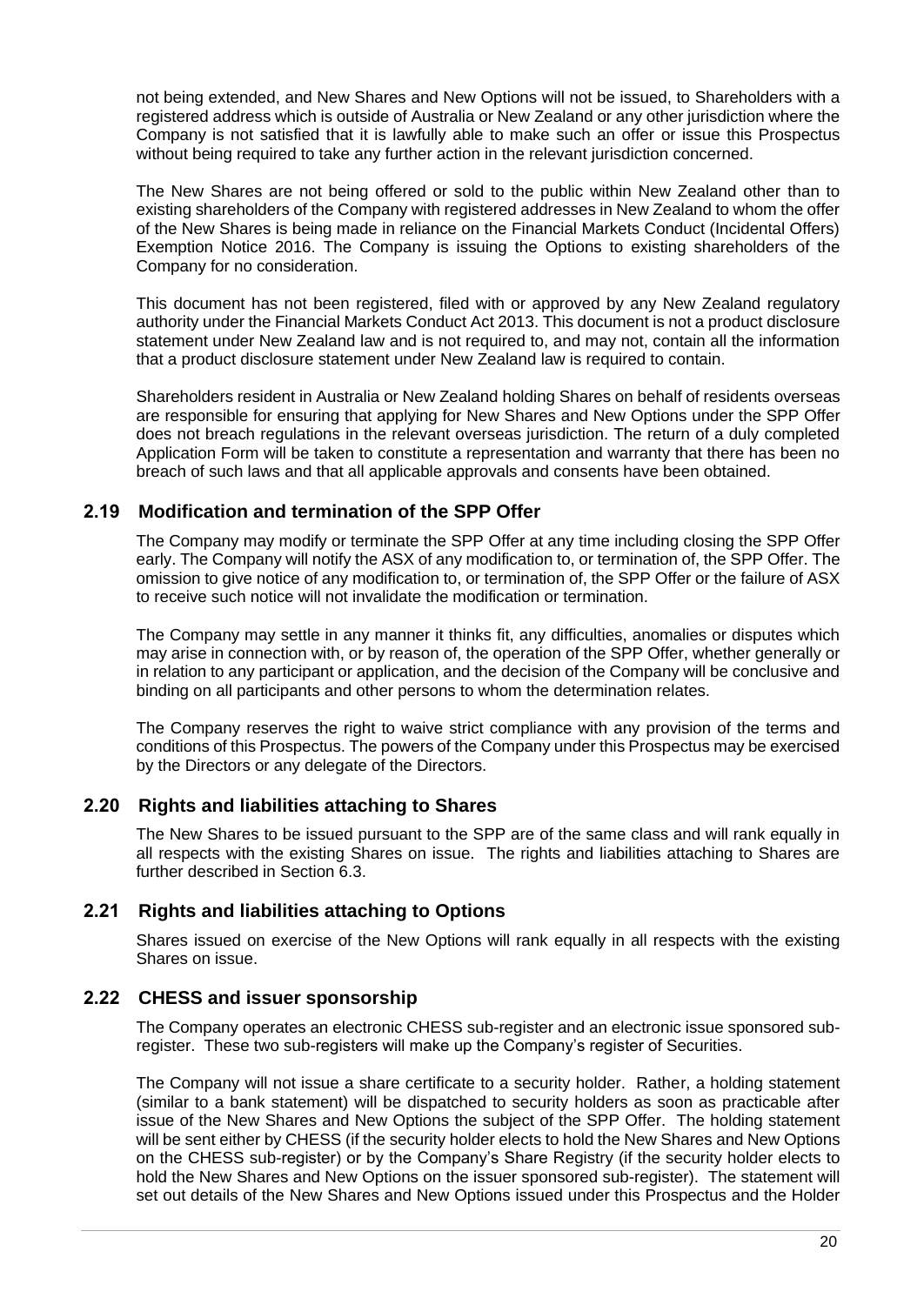Identification Number (if the security holder elects to hold the New Shares and New Options on the CHESS sub register) or Shareholder Reference Number (if the security holder elects to hold the New Shares and New Options on the issuer sponsored sub-register). Updated holding statements will also be sent to each security holder following the month in which the balance of their security holding changes, and also as required by the ASX Listing Rules and the Corporations Act.

#### **2.23 Taxation**

It is the responsibility of all investors to satisfy themselves of the particular taxation treatment that applies to them in relation to the SPP Offer, by consulting their own professional tax advisors. The Company and the Directors do not accept any liability or responsibility in respect of the taxation consequences of the matters referred to in this Prospectus.

#### **2.24 Enquiries**

This Prospectus is important and should be read in its entirety. Persons who are in any doubt as to the course of action to be followed should consult their stockbroker, solicitor, accountant or other professional advisor without delay.

#### <span id="page-22-0"></span>**3. Details of the Placement Offer**

#### <span id="page-22-1"></span>**3.1 The Placement Offer**

Under this Prospectus, the Company invites participants in the Placement to apply for one Placement Option for every two Shares issued to them under the Placement on the same terms as the applicable New Options.

#### <span id="page-22-3"></span>**3.2 Offer Price**

Participants in the Placement are being offered the opportunity to acquire Placement Options for nil consideration.

#### **3.3 Offer Period**

The Placement Offer opens on 4 August 2021 and is scheduled to close at 5.00pm (Melbourne time) on 18 August 2021.

The Company reserves the right to:

- extend the Placement Offer;
- close the Placement Offer early; or
- withdraw the Placement Offer,

at any time by making an announcement to the ASX. Participants in the Placement who wish to apply for Placement Options under the Placement Offer are encouraged to make their Application as soon as possible.

#### <span id="page-22-2"></span>**3.4 Participation in the Placement Offer**

Participation in the Placement Offer is optional and is only open to participants in the Placement. Participants may apply for a maximum number of one Placement Option for every two Shares issued to them under the Placement.

The Company reserves the right to reject any Application for Placement Options under this Prospectus to the extent it considers that the Application (whether alone or in conjunction with other Applications) does not comply with these requirements.

If you are in any doubt about the Placement Offer, whether you should participate in the Placement Offer or how such participation will affect you, you should seek independent financial and taxation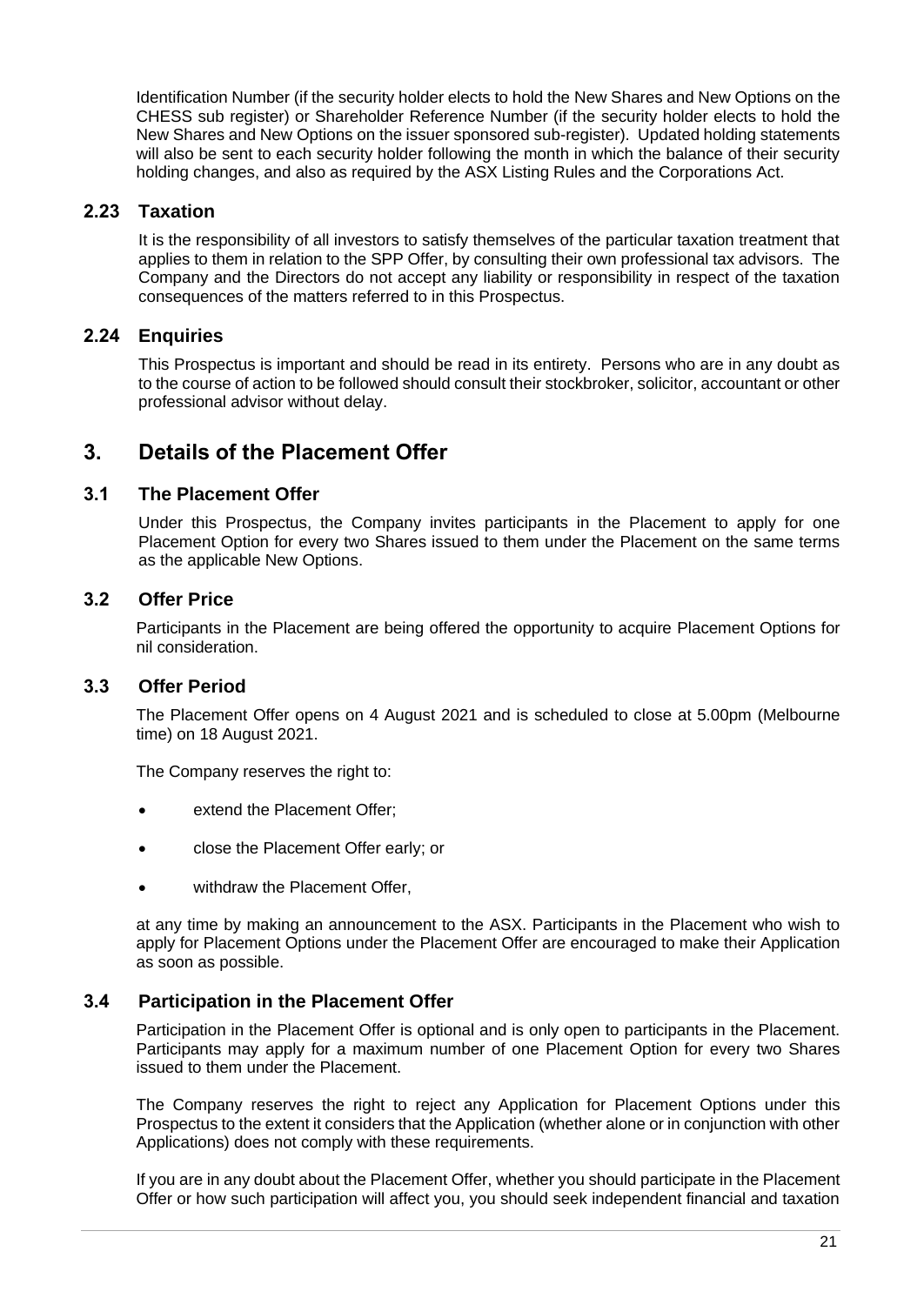advice before making a decision as to whether or not to take up any Placement Options under the Placement Offer.

#### <span id="page-23-0"></span>**3.5 Application**

Participants in the Placement may apply for Placement Options under the Placement Offer by completing and lodging the Application Form. The Placement Offer is non-renounceable, which means that eligible participants may not transfer their rights to any Options offered under the Placement Offer. You cannot withdraw or revoke your Application once you have sent in an Application Form.

Your completed Application Form should be mailed using the envelope enclosed with this Prospectus or otherwise mailed to the following address:

**Mailing address** Computershare Investor Services Pty Limited GPO Box 52 Melbourne Victoria 3001 Australia

Your completed Application Form must reach the Share Registry by no later than 5.00pm (Melbourne time) on the Closing Date.

#### **3.6 Effect of making an Application**

If you apply for Placement Options under the Placement Offer, you:

- acknowledge that you have not been provided with investment advice or financial product advice by the Company or its Directors and have made your own enquiries before making an investment decision; and
- agree that your Application is made on the terms and conditions of the Placement Offer set out in this Prospectus, the Application Form and the Company's Constitution;
- accept that you will not be able to withdraw or revoke your Application once you have sent it in;
- authorise the Company (and its officers and agents) to correct any error or omission in your Application Form and to complete the Application Form by the insertion of any missing details;
- acknowledge that the Company may at any time determine that your Application Form is valid, in accordance with the terms and conditions set out in this Prospectus, even if the Application Form is incomplete, contains errors or is otherwise defective;
- acknowledge that the Company is not liable for any exercise of its discretions referred to in this Prospectus; and
- are in compliance with all relevant laws and regulations (including, without limitation, section 1043A of the Corporations Act and laws and regulations designed to restrict terrorism financing and/or money laundering).

#### **3.7 Not underwritten**

The Placement Offer is not underwritten.

#### **3.8 ASX listing**

The Placement Options will be quoted on the ASX.

Application for official quotation of the Placement Options offered under this Prospectus has been made prior to, or will be made within seven days of, the date of this Prospectus.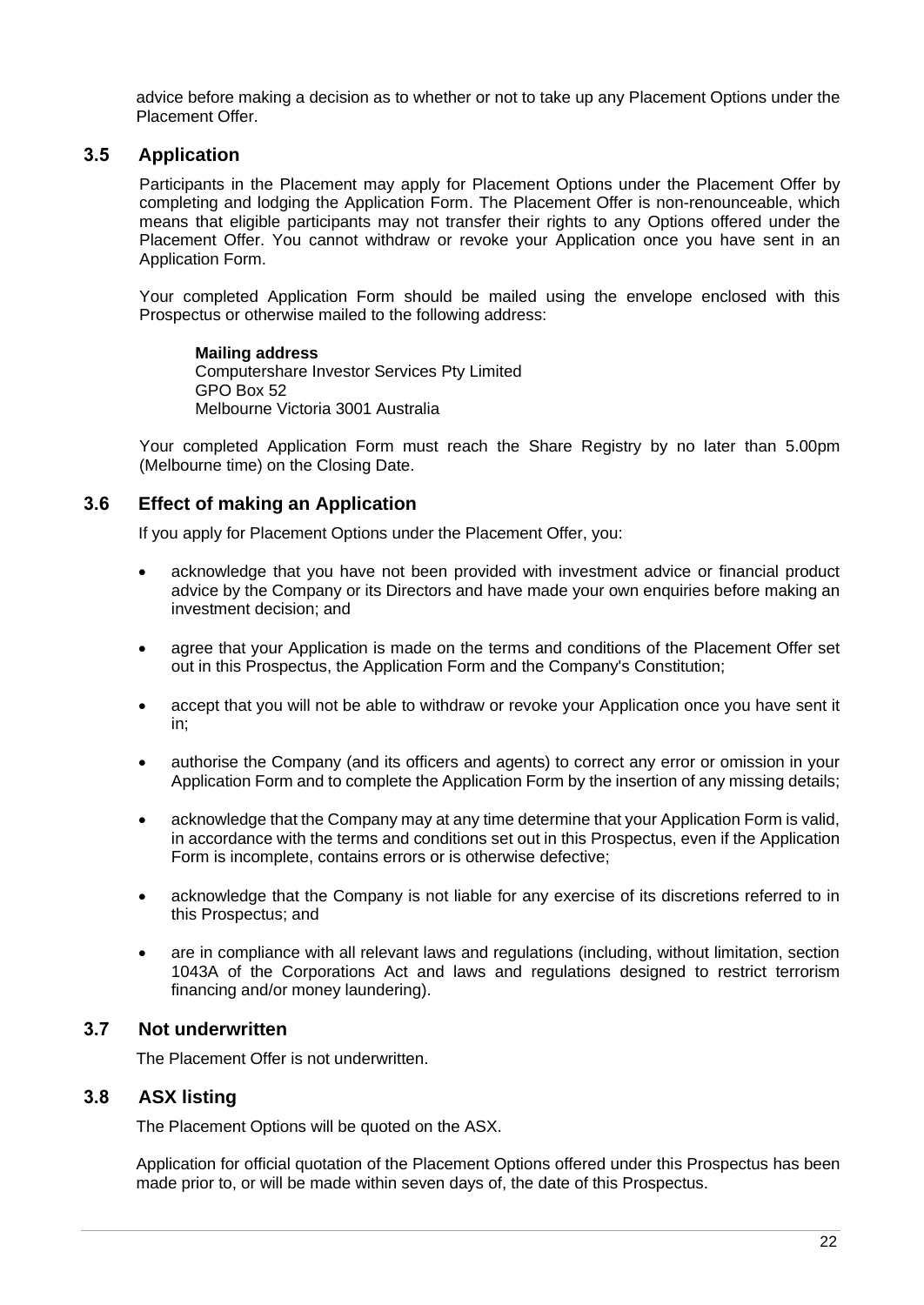If the Placement Options are not admitted to Official Quotation by ASX before the expiration of three months after the date of issue of this Prospectus, or such period as varied by ASIC, the Company will not issue any Placement Options.

The fact that ASX may grant Official Quotation to the Placement Options is not to be taken in any way as an indication of the merits of the Company or the Placement Options now offered for subscription.

#### **3.9 Defects in Applications**

If an Application Form is not completed correctly, the Company may, in its absolute discretion, still treat the Application Form to be valid. The Company's decision to treat an Application as valid, or how to construe, amend or complete it, will be final.

#### **3.10 Applicants outside Australia**

The distribution of this Prospectus outside of Australia may be restricted by law. This Placement Offer does not, and is not intended to, constitute an offer in any place or jurisdiction in which, or to any person to whom, it would not be lawful to make such an offer or to issue this Prospectus.

WARNING: This Prospectus has not been, and will not be, registered as a prospectus under the Companies (Winding Up and Miscellaneous Provisions) Ordinance (Cap. 32) of Hong Kong, nor has it been authorised by the Securities and Futures Commission in Hong Kong pursuant to the Securities and Futures Ordinance (Cap. 571) of the Laws of Hong Kong (the **SFO**). No action has been taken in Hong Kong to authorise or register this document or to permit the distribution of this document or any documents issued in connection with it. Accordingly, the Placement Options have not been and will not be offered or sold in Hong Kong other than to "professional investors" (as defined in the SFO and any rules made under that ordinance).

No advertisement, invitation or document relating to the Placement Options has been or will be issued, or has been or will be in the possession of any person for the purpose of issue, in Hong Kong or elsewhere that is directed at, or the contents of which are likely to be accessed or read by, the public of Hong Kong (except if permitted to do so under the securities laws of Hong Kong) other than with respect to such securities that are or are intended to be disposed of only to persons outside Hong Kong or only to professional investors.

No person allotted Placement Options may sell, or offer to sell, such securities in circumstances that amount to an offer to the public in Hong Kong within six months following the date of issue of such securities.

The contents of this document have not been reviewed by any Hong Kong regulatory authority. You are advised to exercise caution in relation to the Placement Offer. If you are in doubt about any contents of this document, you should obtain independent professional advice.

If you (or any person for whom you are acquiring the Placement Options) are in Hong Kong, you (and any such person) are a "professional investor" as defined under the Securities and Futures Ordinance of Hong Kong, Chapter 571 of the Laws of Hong Kong.

Shareholders resident in Australia or New Zealand who are making an Application on behalf of residents overseas are responsible for ensuring that applying for Placement Options under the Placement Offer does not breach regulations in the relevant overseas jurisdiction. The return of a duly completed Application Form will be taken to constitute a representation and warranty that there has been no breach of such laws and that all applicable approvals and consents have been obtained.

#### **3.11 Modification and termination of the Placement Offer**

The Company may modify or terminate the Placement Offer at any time including closing the Placement Offer early. The Company will notify the ASX of any modification to, or termination of, the Placement Offer. The omission to give notice of any modification to, or termination of, the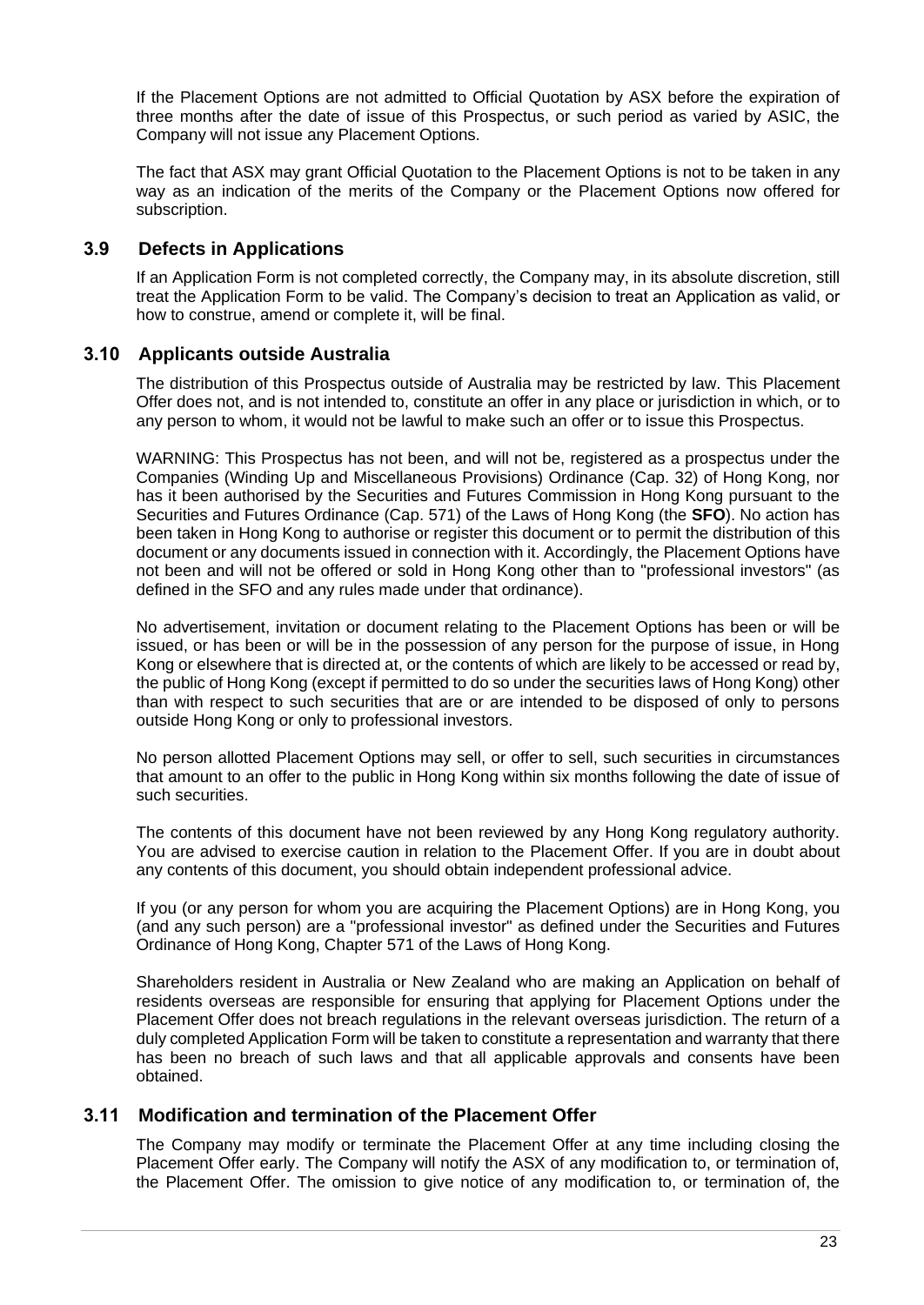Placement Offer or the failure of ASX to receive such notice will not invalidate the modification or termination.

The Company may settle in any manner it thinks fit, any difficulties, anomalies or disputes which may arise in connection with, or by reason of, the operation of the Placement Offer, whether generally or in relation to any participant or Application, and the decision of the Company will be conclusive and binding on all participants and other persons to whom the determination relates.

The Company reserves the right to waive strict compliance with any provision of the terms and conditions of this Prospectus. The powers of the Company under this Prospectus may be exercised by the Directors or any delegate of the Directors.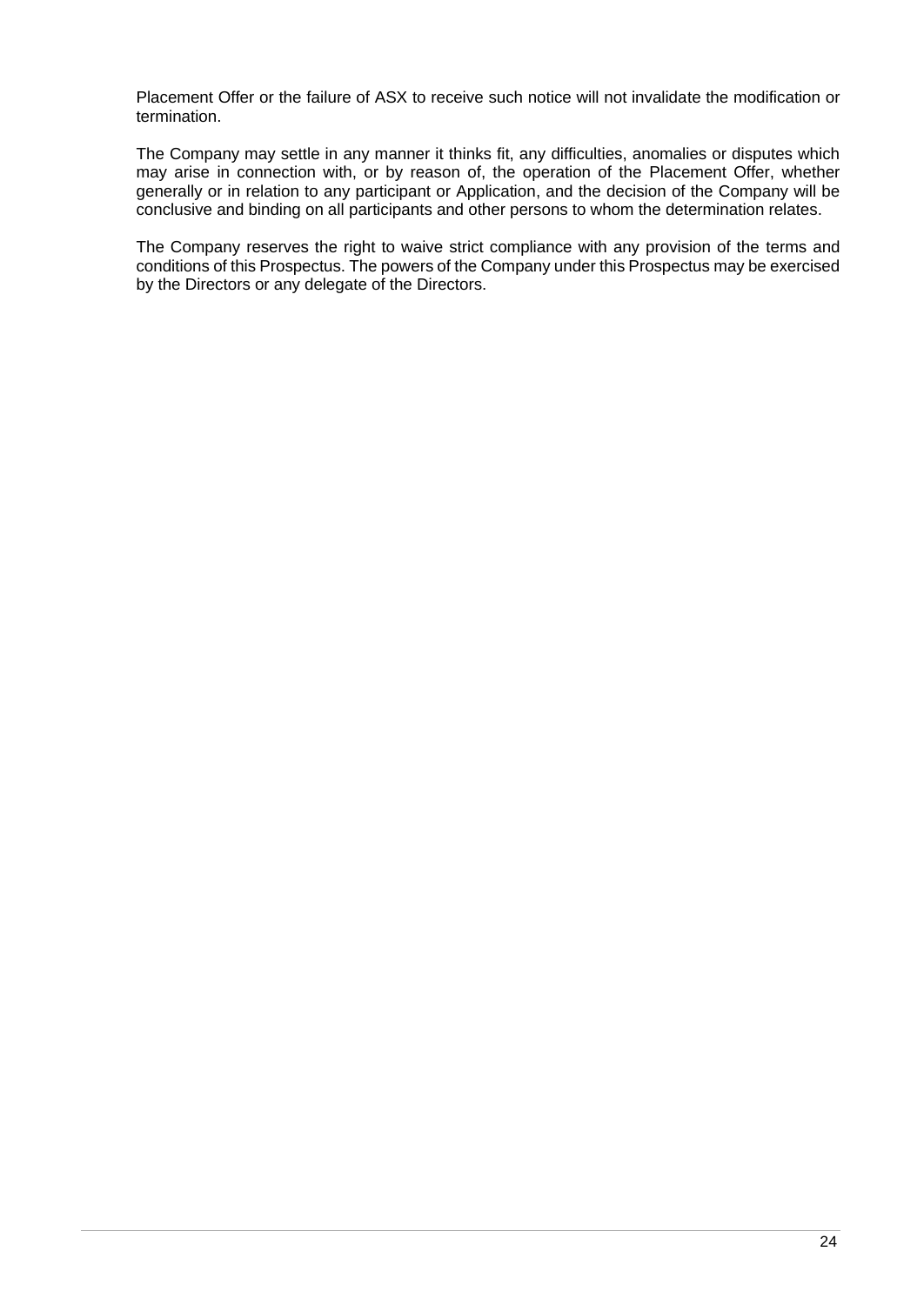## <span id="page-26-0"></span>**4. PURPOSE AND EFFECT OF THE SPP**

#### **4.1 Purpose of the SPP**

The primary purpose of the SPP is to raise up to \$2,000,000 (before expenses). The Company reserves the right to accept Applications under the SPP in excess of \$2,000,000.

The funds raised from the SPP are planned to be used, together with the \$15,000,000 raised from the Placement, for the purposes set out in the table below.

The table below also shows the potential impact on planned expenditure if the SPP is not fully subscribed.

| <b>Purpose</b>                                                                                                           | <b>SPP fully</b><br>subscribed* | <b>SPP 50%</b><br>subscribed* | <b>SPP 25%</b><br>subscribed* |
|--------------------------------------------------------------------------------------------------------------------------|---------------------------------|-------------------------------|-------------------------------|
|                                                                                                                          | ( \$)                           | ( \$)                         | $($ \$)                       |
| Research &<br>development -<br>predominantly SubB2M<br>tests for ovarian, breast<br>and prostate cancers;<br>and EXO NET | 12,521,000                      | 11,544,000                    | 11,055,000                    |
| Other research,<br>marketing and business<br>development, BARD1<br>AAb, EXO NET &<br>hTERT                               | 1,900,000                       | 1,900,000                     | 1,900,000                     |
| Working Capital and<br><b>Offer Costs</b>                                                                                | 2,579,000                       | 2,556,000                     | 2,545,000                     |
| <b>Total funds raised</b>                                                                                                | 17,000,000                      | 16,000,000                    | 15,500,000                    |

\*Includes funds raised under Placement.

If the Board exercises its discretion to take oversubscriptions in relation to the SPP, the additional funds raised are expected to be primarily allocated to research and development (SubB2M tests for ovarian, breast and prostate cancers), other research (BARD1 AAb) and commercialisation activities (EXO-NET), net of any additional Offer Costs, subject to the overriding discretion of the Board.

Please refer to Section [6.8](#page-47-0) for further details relating to the estimated expenses of the SPP.

On completion of the SPP, the Board believes that the Company will have sufficient working capital to achieve its near term strategic objectives.

The above table is a statement of current intentions as at the date of this Prospectus. As with any budget, intervening events and new circumstances have the potential to affect the manner in which the funds are ultimately applied. The Board reserves the right to alter the way funds are applied on this basis.

#### **4.2 Effect of the Offers and Placement**

The principal effect of the SPP and the \$15,000,000 placement, assuming a further \$2,000,000 is raised under the SPP, no oversubscriptions are accepted under the SPP and no options previously issued under the 'BARD1 Incentive Option Plan' are exercised prior to the Closing Date, will be to: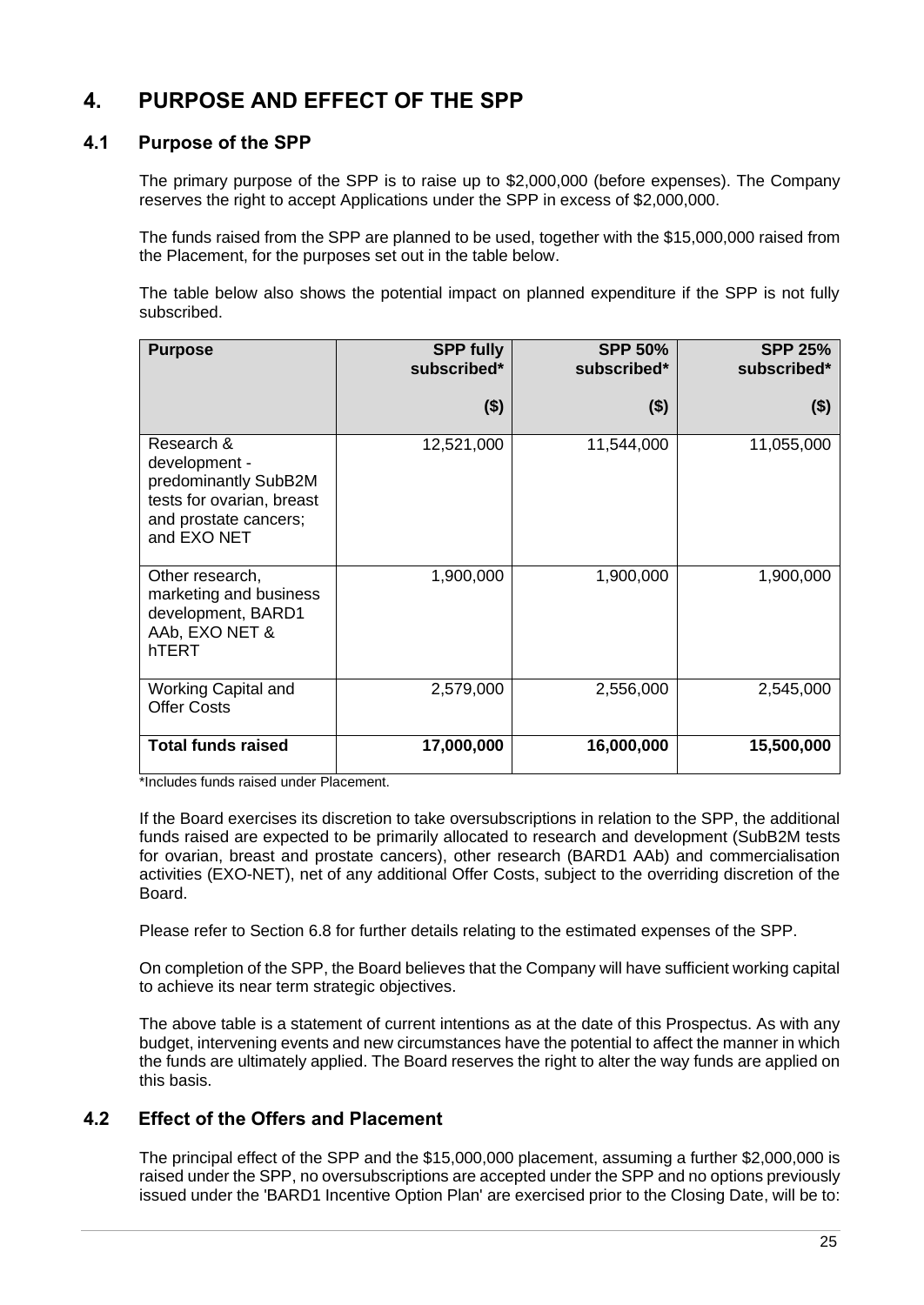- increase the Company's cash reserves by approximately \$15,714,000 (after deducting the estimated expenses of the SPP and Placement) immediately after completion of the SPP;
- increase the number of Shares on issue from 89,734,135 (including the 9,677,420 Shares issued under the Placement) as at the date of this Prospectus to up to 91,024,457 Shares following completion of the SPP; and
- result in the issue of up to 5,483,871 new Options (including the up to 4,838,710 Placement Options to be issued under the Placement Offer).

Note that no consideration will be received by the Company on the issue of the New Options and the Placement Options. There is no certainty that all or some of the New Options or Placement Options will be exercised and additional Shares issued as a result and consequently, no certainty that the Company will receive proceeds from the exercise of the New Options or Placement Options.

#### <span id="page-27-0"></span>**4.3 Pro forma balance sheet**

The audit reviewed balance sheet and the unaudited pro forma balance sheet for the Company as at 31 December 2020 have been prepared based on the accounting policies normally adopted by the Company and reflect the changes to its financial position.

The pro forma balance sheet has been prepared to reflect:

- the 9,677,420 Shares and up to 4,838,710 Options issued or to be issued under the Placement;
- that up to 1,290,322 New Shares (and up to 645,161 New Options) are issued under the SPP Offer (assuming the SPP is not oversubscribed); and
- that the expenses of the Placement and SPP are deducted.

The pro forma balance sheet has not been prepared on a fully diluted basis meaning that it assumes none of the Options to be issued as part of the Placement Offer or the SPP has been exercised.

The pro forma balance sheet has been prepared to provide investors with information on the assets and liabilities of the Company and pro forma assets and liabilities of the Company as noted below. The historical and pro forma financial information is presented in abbreviated form, insofar as it does not include all of the disclosures required by the Australian Accounting Standards applicable to annual financial statements.

|                               | 31-Dec-20         |                                        | 31-Dec-20                             |
|-------------------------------|-------------------|----------------------------------------|---------------------------------------|
|                               | <b>Historical</b> | <b>Pro Forma</b><br><b>Adjustments</b> | <b>Pro Forma</b><br><b>Historical</b> |
| <b>Current Assets</b>         |                   |                                        |                                       |
| Cash and cash equivalents     | 7,258,408         | 15,714,000                             | 22,972,408                            |
| Trade and other receivables   | 122,313           |                                        | 122,313                               |
| Inventories                   | 33,325            |                                        | 33,325                                |
| Prepayments                   | 453,128           |                                        | 453,128                               |
| <b>Total Current Assets</b>   | 7,867,174         | 15,714,000                             | 23,581,174                            |
| <b>Non-Current Assets</b>     |                   |                                        |                                       |
| Property, plant and equipment | 541,822           |                                        | 541,822                               |
| Intangibles                   | 4,038,637         |                                        | 4,038,637                             |
| Right of use assets           | 1,278,552         |                                        | 1,278,552                             |
| Goodwill on acquisition       | 27,337,730        |                                        | 27,337,730                            |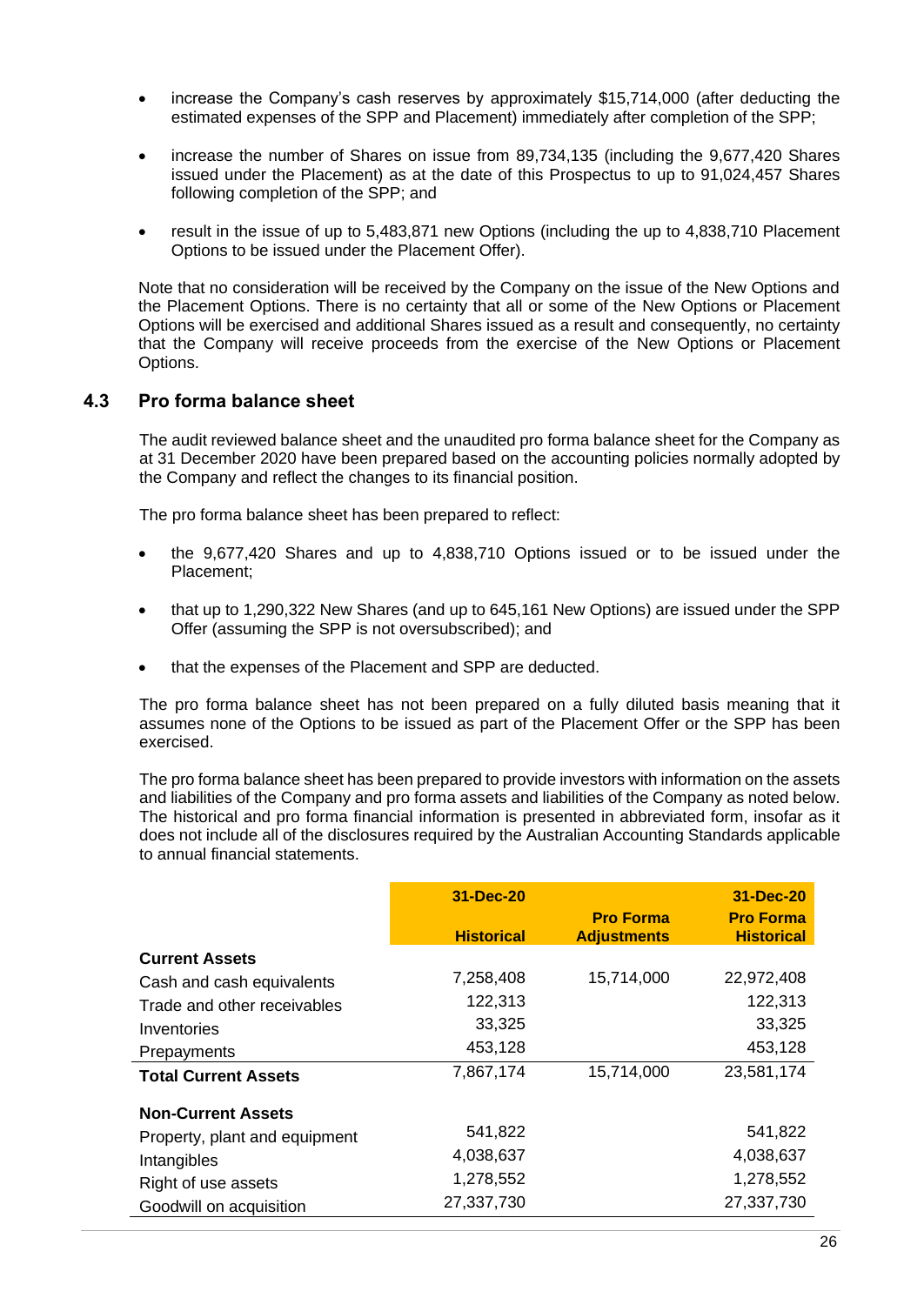| <b>Total Non-Current Assets</b>      | 33,196,741 |            | 33,196,741 |
|--------------------------------------|------------|------------|------------|
| <b>Total Assets</b>                  | 41,063,915 | 15,714,000 | 56,777,915 |
| <b>Current Liabilities</b>           |            |            |            |
| Trade and other payables             | 604,581    |            | 604,581    |
| Provisions                           | 299,491    |            | 299,491    |
| Lease liability                      | 341,547    |            | 341,547    |
| <b>Total Current Liabilities</b>     | 1,245,619  |            | 1,245,619  |
| <b>Non-Current Liabilities</b>       |            |            |            |
| <b>Provisions</b>                    | 43,078     |            | 43,078     |
| Lease liability                      | 1,072,351  |            | 1,072,351  |
| <b>Total Non-Current Liabilities</b> | 1,115,429  |            | 1,115,429  |
| <b>Total Liabilities</b>             | 2,361,048  |            | 2,361,048  |
| <b>Net Assets</b>                    | 38,702,867 | 15,714,000 | 54,416,867 |
| <b>Total Equity</b>                  | 38,702,867 | 15,714,000 | 54,416,867 |

#### **Pro forma Adjustments**

The equity raise adjustment reflects the amount of \$15,000,000 raised under the Placement to institutional and sophisticated investors and an estimated raising under the SPP of \$2,000,000. The actual amount raised under the SPP may be less than or greater than \$2,000,000. The adjustment also includes the estimated costs of the offers.

#### **Pro forma cash as at 30 June 2021**

The pro forma cash position based on the unaudited 30 June 2021 cash balance would be approximately \$20,714,000, reflecting the amount raised under the Placement, an estimated raising under the SPP of \$2,000,000 and estimated costs of the offers.

#### **4.4 The effect of the SPP and Placement Offer on the capital structure**

The effect of the SPP and Placement Offer on the Company's capital structure is set out below and assumes \$2,000,000 is raised under the SPP.

| <b>Shares</b>                                       | Number**   |
|-----------------------------------------------------|------------|
| Shares currently on issue                           | 80,056,715 |
| New Shares offered under the SPP                    | 1,290,322  |
| New shares offered under the Placement              | 9,677,420  |
| Total Shares on issue after completion of the SPP*  | 91,024,457 |
| New Options offered under the SPP                   | 645,161    |
| Placement Options offered under the Placement Offer | 4,838,710  |

\*Assuming no existing Options are exercised.

\*\*Ignores impact of rounding.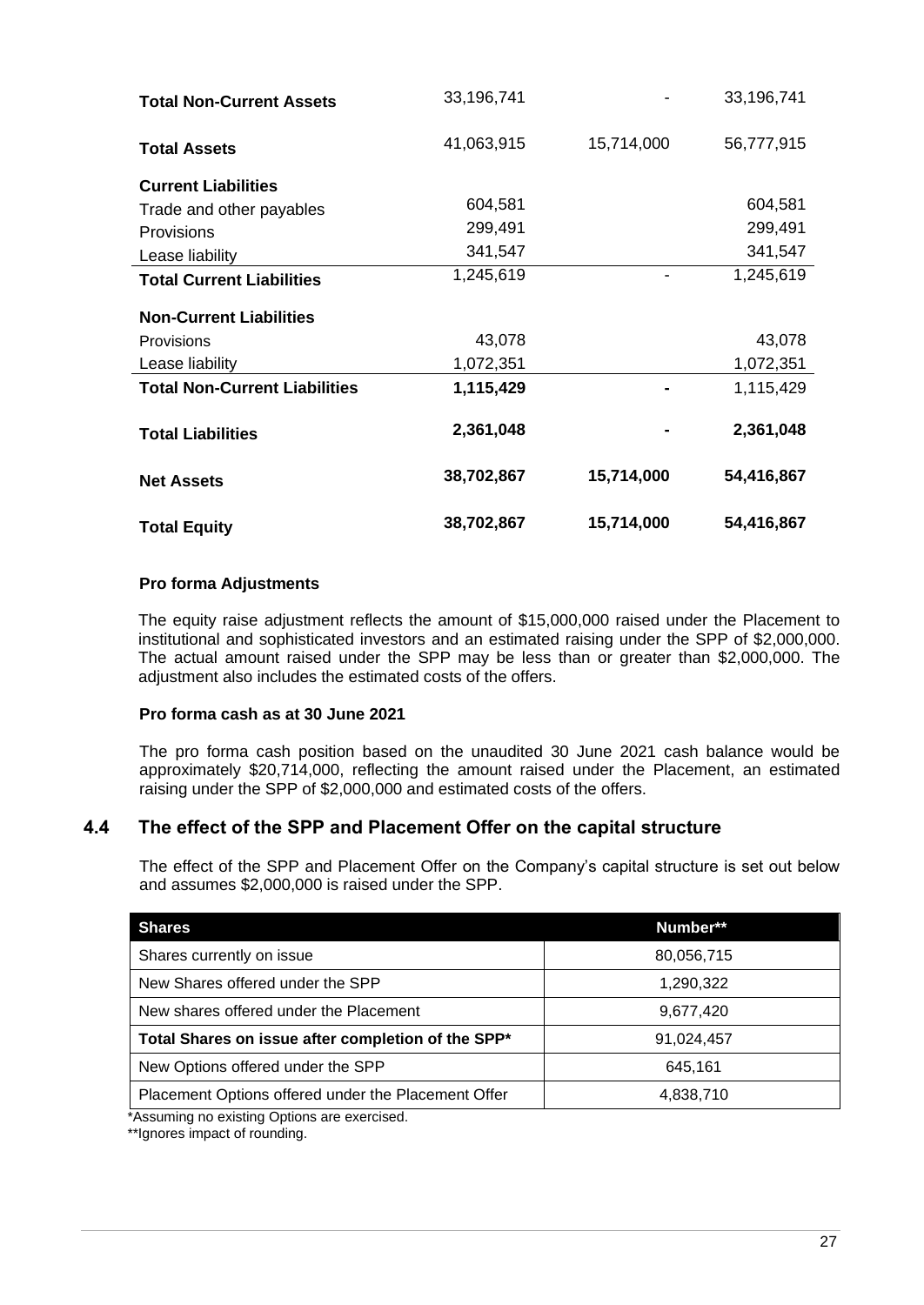| <b>Other securities</b>                                              | Number    |
|----------------------------------------------------------------------|-----------|
| Unlisted Performance Rights (expired on 9 June 2021)                 | 7,233,442 |
| Unlisted Options issued under the 'BARD1 Incentive<br>  Option Plan' | 1,668,145 |

#### **4.5 Details of substantial holders**

Based on publicly available information as at the date of this Prospectus, the following persons (together with their associates) have a relevant interest in 5% or more of the Shares on issue:

| <b>Substantial holder</b>         | <b>Number of Shares</b> | Voting power in the<br>Company |
|-----------------------------------|-------------------------|--------------------------------|
| Merchant Funds Management Pty Ltd | 11,221,358              | 14.0%                          |
| David Williams                    | 4,359,667               | 5.4%                           |
| Dr. Irmgard Irminger-Finger       | 4,070,000               | 5.1%                           |

#### **4.6 Effect of the SPP on control of the Company**

Eligible SPP Shareholders who participate in the SPP will not have their interest in the Company materially diluted by the SPP. The SPP is not expected to have a material effect on control of the Company given that each Eligible SPP Shareholder is entitled to apply for a maximum of \$30,000 worth of New Shares under the SPP.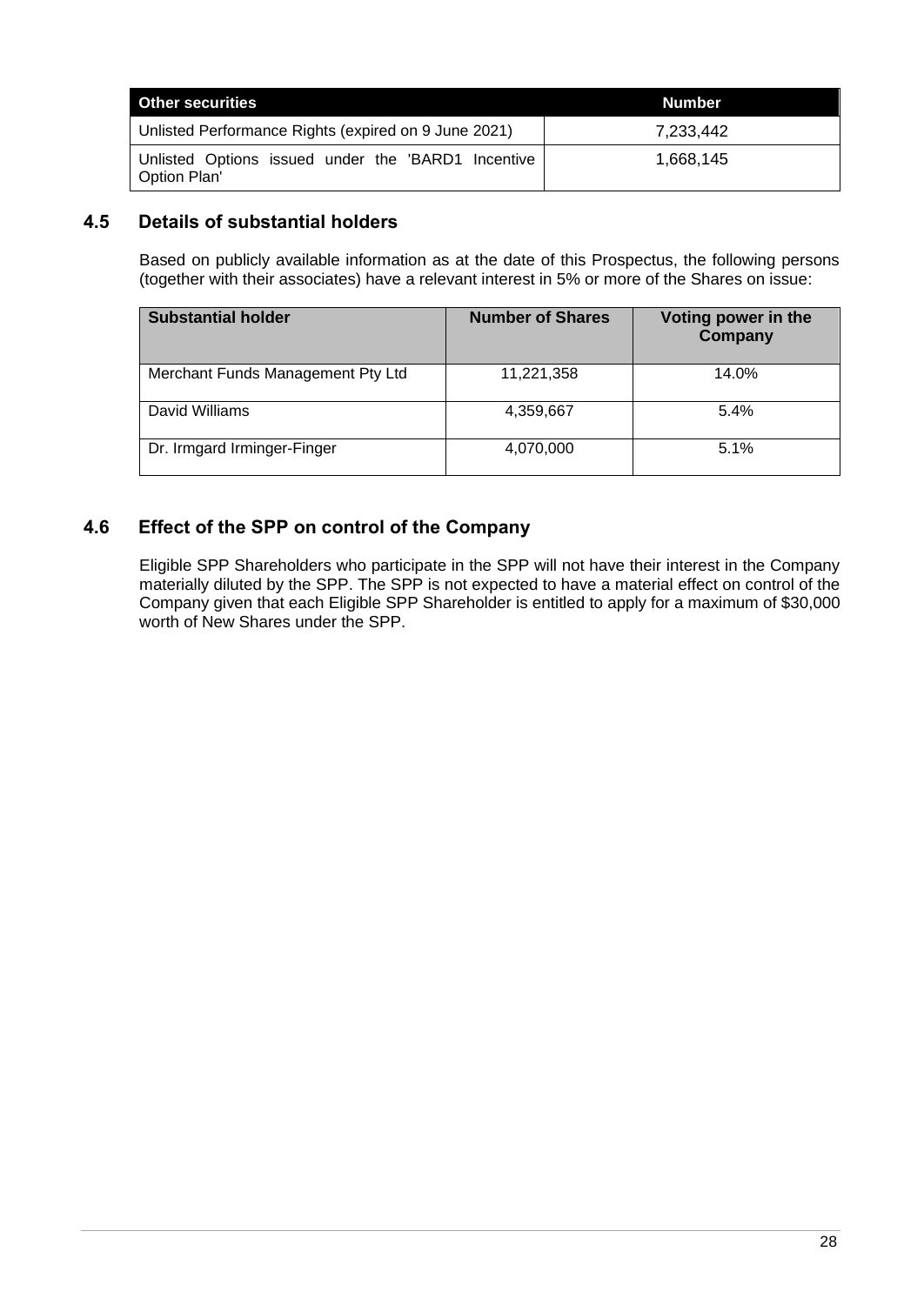## <span id="page-30-0"></span>**5. RISK FACTORS**

As with any share investment, there are risks associated with an investment in the Company. The numerous risk factors are both of a specific and general nature. Some can be mitigated by the use of safeguards and appropriate systems and controls, but some are outside the control of the Company and cannot be mitigated.

This Section [5](#page-30-0) identifies the major areas of risk associated with an investment in the Company, but should not be taken as an exhaustive list of the risk factors to which the Company and its Shareholders are exposed. Potential investors should read the entire Prospectus and consult their professional or other advisors before deciding whether to apply for Securities under the Offers.

#### **5.1 Specific risks**

#### (a) **SPP**

The SPP component of the Offer is not underwritten, which may result in a shortfall in the proceeds expected under the SPP. Should such a shortfall occur, BARD1 may need to limit the use of the funds raised under the Offer accordingly.

#### (b) **Dilution**

Current Shareholders who do not participate in the Offer as per their entitlement will have their shareholding in BARD1 diluted. Shareholders may also have their investment diluted by future capital raisings or issues of new equity securities by BARD1. BARD1 may issue new equity securities in the future to fund further development and/or commercialisation of cancer diagnostic tests which may, under certain circumstances, dilute the value of a Shareholder's interest in BARD1.

#### (c) **Product development risk**

There are many risks inherent in the development of diagnostic products, including that projects can be delayed or fail to meet outcomes or demonstrate any benefit, or research may cease to be viable for a range of scientific, regulatory and commercial reasons.

BARD1's diagnostic pipeline products will require substantial further research, development and validation, and future clinical studies (which carry the risk of technology transfer failure, clinical validation failure and other adverse outcomes for BARD1).

Regulatory review or approval may be required to conduct clinical studies in some jurisdictions, and there is no assurance that any regulatory or review body will allow BARD1 to undertake such studies or that approvals to conduct such studies will be granted in a timely manner. Any delays in securing relevant approvals from regulatory or review bodies may result in substantial delays and/or increases in costs.

If BARD1's diagnostic products are not ultimately proven to be effective for diagnostic or monitoring purposes, BARD1's business and resulting value may be materially harmed. Until the development and validation studies are completed, there is no certainty that the products will reach development milestones or be effective for diagnostic or monitoring purposes.

#### (d) **Commercialisation risk**

It is likely that BARD1 will need to form marketing and/or product development alliances with third parties for BARD1 products in countries which BARD1 seeks to commercialise (subject to ongoing legal and regulatory compliance and financial viability to market or develop such products). BARD1 will rely on its ability and that of its partners to develop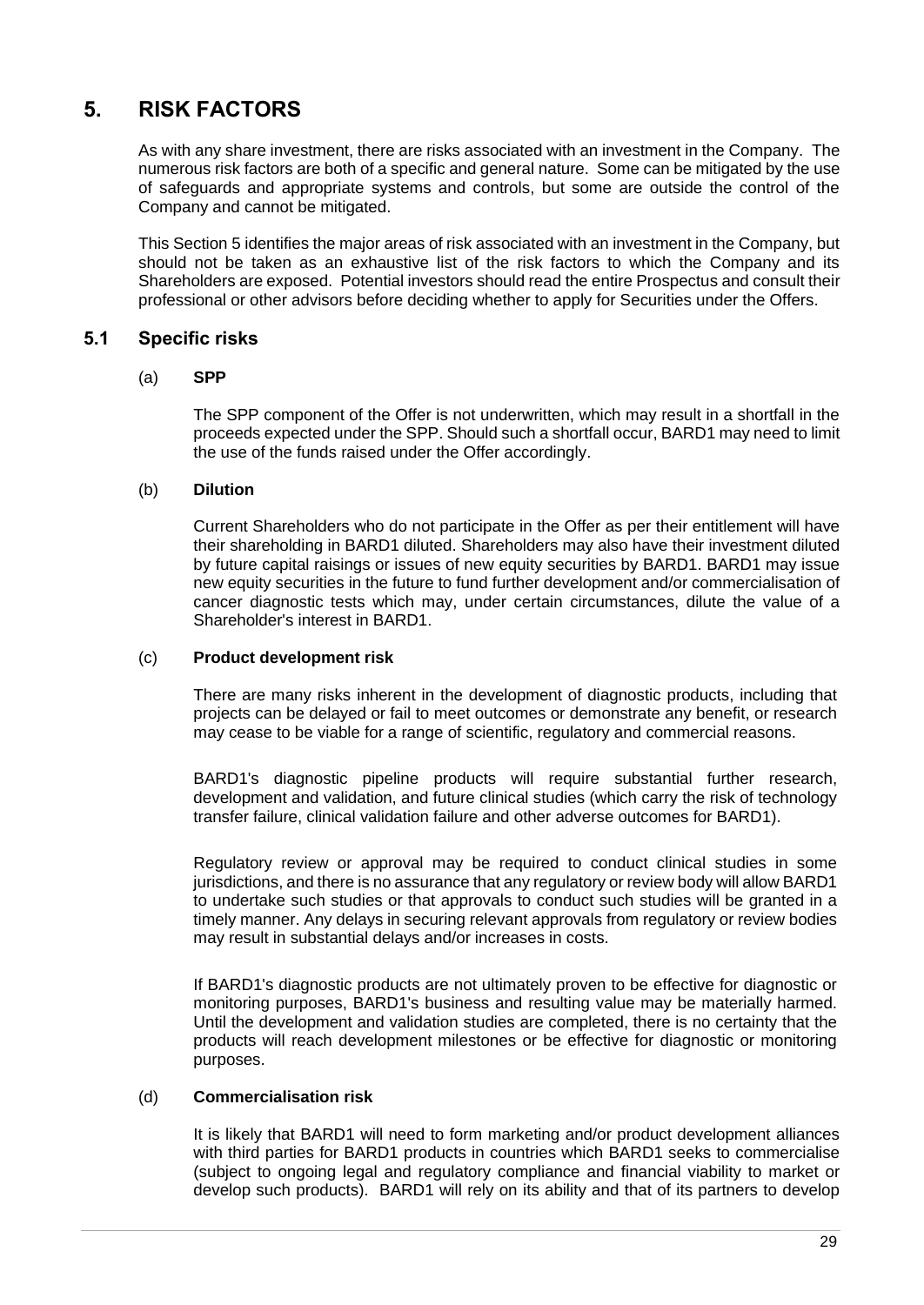and commercialise its products in order to create future revenue. Any products developed by BARD1 will require extensive clinical testing, regulatory approval and significant marketing efforts before they can be sold and generate revenue. BARD1's efforts to generate revenue may not succeed for a number of reasons including issues or delays in the development, testing, regulatory approval, marketing or reimbursement of these products or services. There is no assurance that suitable partnerships will be secured or commercialise BARD1 products, which may have adverse impacts on BARD1's operating results and financial position.

Additionally, should BARD1 elect to commercialise its products directly in any countries, it would be required to invest significant time and resources to build direct sales, distribution and marketing capabilities, and it would be required to ensure compliance with all legal and regulatory requirements for sales, marketing and distribution. Furthermore, even if BARD1 does not achieve commercialisation of any of its products and services, it may not be able to sustain its efforts or otherwise achieve commercialisation to a degree which would support the ongoing viability of its operations.

A failure to successfully develop and commercialise BARD1's products could lead to a loss of opportunities and adversely impact on BARD1's operating results and financial position. In those countries where BARD1 seeks to commercialise its products through distributors or other third parties, BARD1 will rely heavily on the ability of its partners to effectively market and sell its products and services.

#### (e) **Intellectual property protection**

The value of BARD1 is strongly linked to its intellectual property. As of 12 July 2021, the Company has 34 granted patents and 27 pending patent applications across BARD1, hTERT, Molecular NETs, and SubB2M technology platforms. Maintaining this value is therefore dependent on BARD1's ability to protect its intellectual property. There is no guarantee that BARD1's patent rights comprise all of the rights that BARD1 needs to be entitled to freely use and commercialise its products. If third party patents or patent applications contain claims infringed by BARD1's technology and these claims are valid, BARD1 may be unable to obtain licences to these patents at a reasonable cost, if at all, and may also be unable to develop or obtain alternative technology. If such licences cannot be obtained at a reasonable cost, the business could be significantly impacted. Furthermore, the enforceability of the patents owned by BARD1 may be challenged and BARD1's patents could be partially or wholly invalidated following challenged by third parties. Each jurisdiction has its own patent laws and particular requirements that need to be met for the grant of a patent. There may be changes to patent law or its interpretation by the courts in a particular jurisdiction from time to time, which may have an impact on patents in the relevant country.

A decision of the High Court of Australia (*D'Arcy v Myriad Genetics* 2015 HCA 35) has held that claims to isolated nucleic acids (in particular a nucleic acid coding for a BRCA1 protein with one or more specified variations indicative of susceptibility to breast or ovarian cancer) are not patentable subject matter, and it is unclear whether the decision will only impact nucleic acids (which are considered to essentially relate to genetic information), or will also apply to isolated nucleic acids that are functional in nature (for example, inhibitory RNA, ribozymes, etc.). A more recent decision of the Australian Patent Office considers that inhibitory RNA is not simply genetic information and is therefore patentable subject matter. The United States is an important jurisdiction. Recent decisions of the United States Supreme Court have increased the threshold for what constitutes patentable subject matter in the United States. In these decisions, broadly drafted claims to diagnostic methods were held to be directed to unpatentable subject matter. These decisions led to the United States Patent and Trademarks Office (**USPTO**) issuing specific guidance to patent examiners for examining claims directed to diagnostic methods. The guidelines indicate that where a claim is directed to monitoring an increase or a decrease in the level of a marker as a diagnostic indication, without any further or additional features, that such a claim is unlikely to be directed to patentable subject matter. Examples of "something more" that transform a claim from an unpatentable "law of nature" to a patentable diagnostic method include the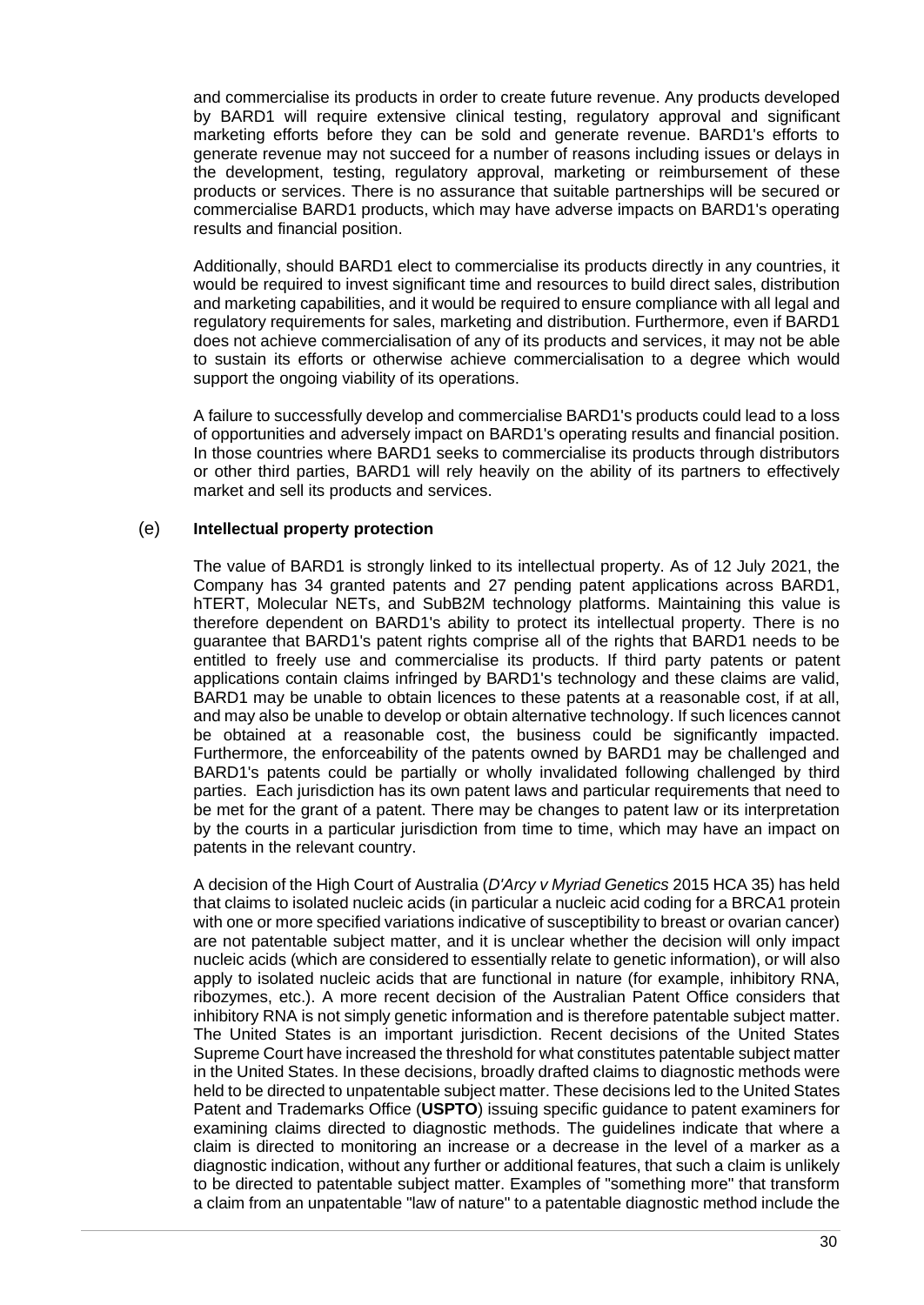use of unconventional technologies. We note the United States courts are under no obligation to follow such guidance by the USPTO and the patentability of diagnostic method claims and the ultimate scope and validity of granted claims in this area will be uncertain for some time. There is no guarantee that BARD1 will be able to maintain and successfully exploit the patents within its patent portfolio. BARD1 also relies on protecting trade secrets, and the protective measures employed may not always be sufficient. Any failure in the measures implemented to protect intellectual property may result in an erosion of any potential competitive position.

There is no guarantee that any further patent applications will be granted or that the Company's owned and licensed patent rights comprise all the rights that the Company should have acquired to be entitled to freely use and commercialise its products.

#### <span id="page-32-0"></span>(f) **Litigation**

As previously announced, Tony Walker and Dr Irmgard Irminger-Finger (former Founding Scientist of BARD1), being the original founders and major shareholders of BARD1's wholly owned subsidiary BARD1AG SA, have commenced legal proceedings against BARD1 in the Supreme Court of Victoria. BARD1 has been served with a Writ and Statement of Claim.

The proceedings relate to performance shares in BARD1 issued to the plaintiffs as part consideration under the agreements under which BARD1 acquired BARD1AG SA. Following the 30 for 1 share consolidation approved by BARD1 Shareholders, Dr Irmgard Irminger-Finger holds a total of 3,608,414 performance shares and Tony Walker holds a total of 2,950,055 performance shares. Conversion of each of the performance shares into one Share in BARD1 was subject to the achievement of certain milestones related to BARD1's Lung Cancer Test before the expiry date, being 9 June 2021. The Statement of Claim alleges among other things that BARD1 was subject to obligations to do all things as were reasonably necessary to seek to have the Test satisfy the milestones by the expiry date and not to deprive the plaintiffs of the opportunity to have each of their performance shares convert into one Share in BARD1. The Statement of Claim further alleges that in breach of those obligations the plaintiffs have been deprived of that opportunity. The proceedings seek damages, costs, interest and such further or other orders as the Court considers just.

BARD1 has filed a defence denying the above claims and allegations with the Court and the matter is now proceeding through the Court process. BARD1 has recently been served with particulars of the plaintiffs' alleged loss and damage. BARD1 has recently announced to ASX relevant details of these particulars.

BARD1 may also in the future be subject to litigation, claims and disputes in the course of its business, including competitor disputes, consumer disputes, supplier disputes, employment dispute, contractual disputes, disputes with governmental agencies or authorities or regulators, indemnity claims, and occupational and personal claims.

Any such matters (including the present legal proceedings) could involve prosecution, defence, and settlement costs, and consume management time in the dealing with any such litigation, claims and disputes.

#### (g) **Reliance on key personnel**

BARD1 currently employs, or engages as consultants, a number of key management and scientific personnel and seeks to engage further personnel. The failure to recruit new personnel, or the loss of any existing personnel could materially and adversely affect BARD1 and may impede the achievement of its research, product development and commercialisation objectives. There can be no assurance that BARD1 will be able to attract, retain and motivate appropriately qualified and experienced additional staff and this may adversely affect BARD1's prospects for success.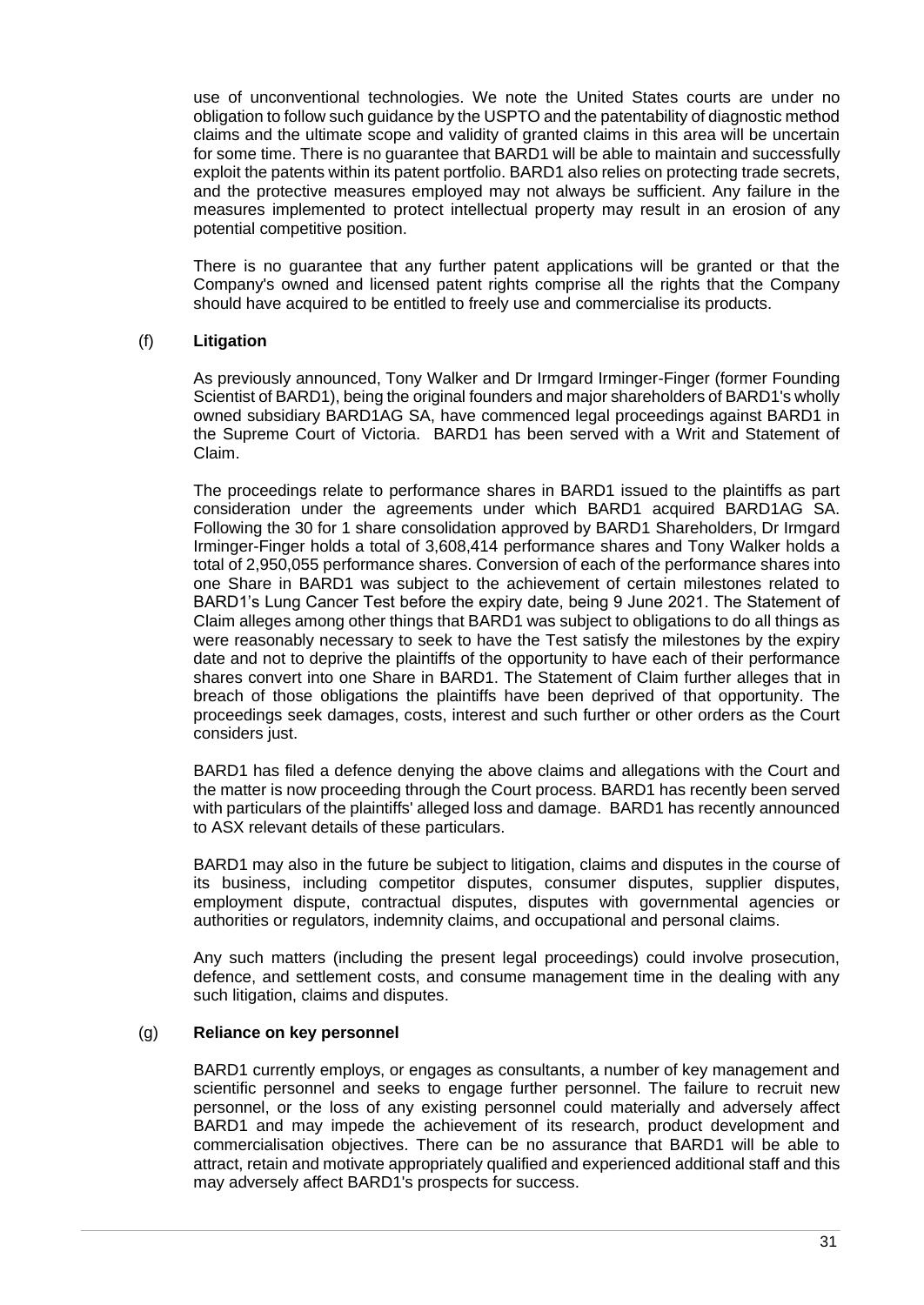#### (h) **Competition**

BARD1 operates in the life sciences and diagnostic industries that are highly competitive, and include companies that have substantially greater financial, technical, research and development, and marketing resources than BARD1. There are companies that compete with BARD1's efforts to develop, validate and commercialise diagnostic products and other product candidates. BARD1's competitors may discover, develop, validate and commercialise products in advance of BARD1, and/or products that are more effective, more economical or materially superior to those developed by BARD1. Consequently, BARD1's current or future technologies and products may become obsolete or uncompetitive, resulting in adverse effects on BARD1's revenues, margins and ultimately its profitability.

#### (i) **Government and regulatory factors**

The diagnostic industry is regulated in Australia, the United States, Europe and other countries in which BARD1 may conduct business operations or seek to commercialise its products. BARD1 has not yet formally engaged with the TGA (Australia), FDA (USA), Notified Bodies (Europe) and other regulatory authorities to establish the optimal regulatory pathway/s and clinical study plans for its diagnostic products in key jurisdictions. While BARD1 is not aware of any reason why its cancer diagnostic products would not be able to advance to clinical validation stage, BARD1 cannot guarantee that this will occur in a timely manner or at all. Additionally, BARD1 may fail to gain marketing or regulatory approval in Australia, the US, EU, or other jurisdictions for its cancer diagnostics products.

BARD1 will be subject to the laws and regulations of Australia and each country in which it operates. Any amendment to existing legislation or regulations in countries where BARD1 operates and plans to operate may adversely affect BARD1's business operations. Any actual or alleged breach of such legislation or regulation could result in BARD1 being subject to remedial actions, such as product recalls, or penalties, or litigation, which may be more stringent than those in Australia. Additionally, following commercialisation of any BARD1 products (which may not occur), BARD1 will be subject to the laws and regulations concerning the post market surveillance of medical device products in the market.

Changes in government legislation and policy in those jurisdictions in which BARD1 operates or plans to operate, in particular changes in taxation, royalties, compliance with environmental regulations, export, workplace health and safety, chain of responsibility, intellectual property, customs, tariffs, franchising and competition laws, may affect the future earnings, asset values and the relative attractiveness of investing in BARD1. Furthermore, BARD1 operates in foreign jurisdictions where business may be affected by changes implemented by foreign governments.

#### (j) **Manufacturing/ Production Risks**

Production of a diagnostic antibody for the hTERT product is a low risk undertaking for an experienced and capable manufacturer. Nonetheless, there is some risk that batches manufactured for sale do not pass acceptance testing or are rejected for quality control reasons, leading to an inability to supply product to the market.

#### (k) **Healthcare Insurers and Reimbursement**

In both domestic and foreign markets, sales of products are likely to depend in part upon the availability and amounts of reimbursement from third party healthcare payer organisations, including government agencies, private healthcare insurers, self-insured employee plans and other healthcare payers such as health maintenance organisations. In most major markets, there is considerable pressure to reduce the cost of healthcare. No assurance can be given that reimbursement will continue to be provided by such payors at all, or without substantial delay, or that reimbursement amounts will be sufficient to enable the Company to sell products developed on a profitable basis.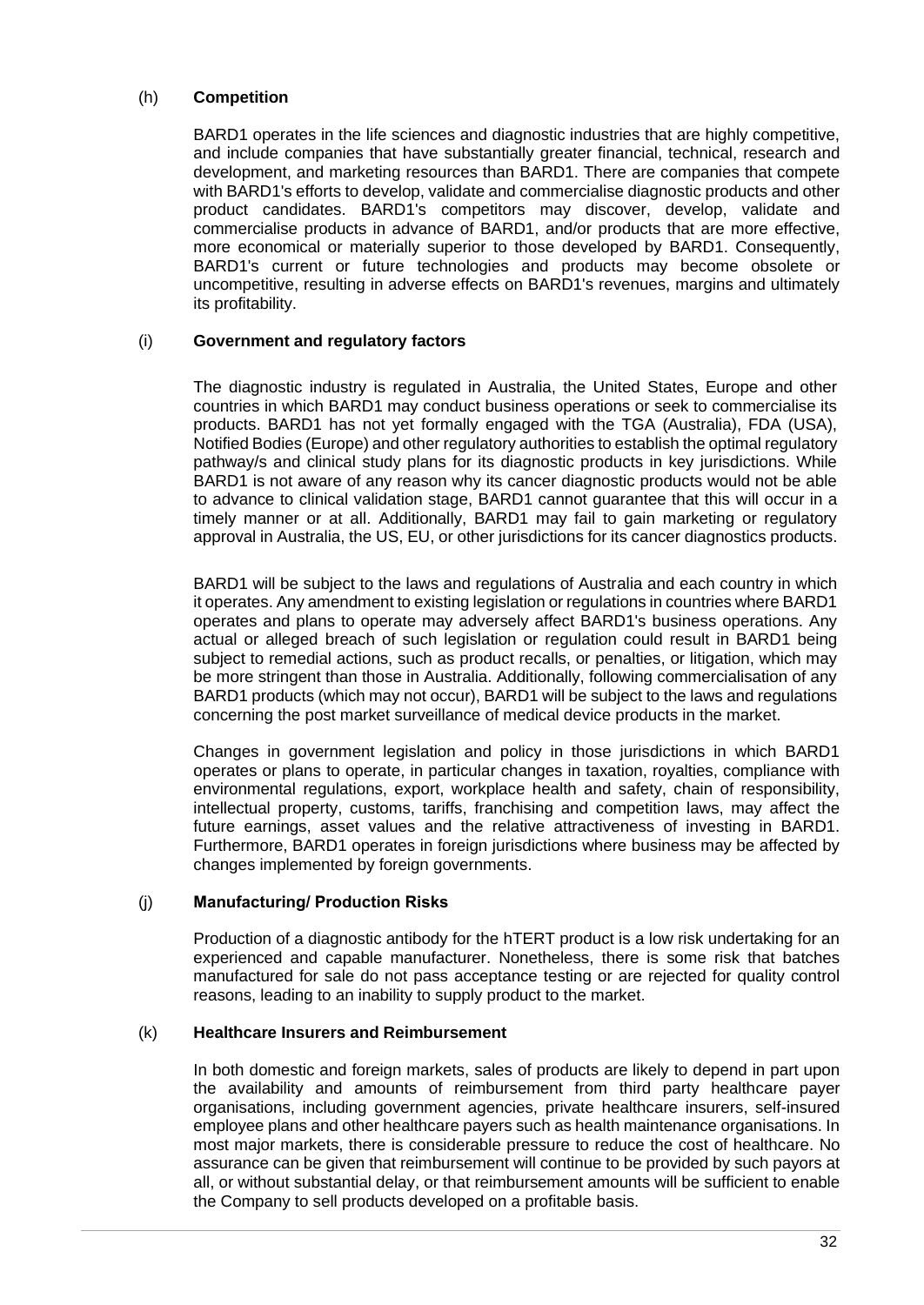#### (l) **Price of Securities**

There are general risks associated with investments in equity capital such as the Securities. The trading price of Securities may fluctuate with movements in equity capital markets in Australia and internationally. There is no assurance that the price of Securities will increase in the future, even if BARD1 achieves key technical or commercial milestones or any future financial forecasts. The price at which Securities are quoted on the ASX may increase or decrease due to a number of factors, some of which may not relate directly or indirectly to BARD1's performance or prospects.

Generally applicable factors which may affect the market price of Securities include:

- (i) fluctuations in the domestic and international markets for listed securities;
- (ii) general economic conditions, including interest rates, inflation rates, exchange rates, commodity and oil prices or changes to government;
- (iii) fiscal, monetary or regulatory policies, legislation or regulation;
- (iv) inclusion in or removal from market indices:
- (v) the nature of the markets in which BARD1 operates;
- (vi) variations in sector performance, which can lead to investors exiting one sector to prefer another; and
- (vii) initiatives by other sector participants which may lead to investors switching from one company's securities to another.

Deterioration of general economic conditions may also affect BARD1's business operations, and the consequent returns from any prospective or potential investment in BARD1. In the future, the sale of large parcels of Securities may cause a decline in the price at which Securities trade on ASX.

Securities carry no guarantee in respect of profitability, dividends, return on capital, or the price at which they may trade on the ASX. There are a number of national and international market factors that may affect the price of Securities, including movements on international stock markets, economic conditions and general economic outlook, interest rates, exchange rates, inflation rates, commodity supply and demand, government taxation and royalties, legislation, monetary and other policy changes and general investors' perceptions. Neither BARD1 nor the Directors have control over these factors.

#### (m) **Infringement of third party intellectual property**

If a third party accuses BARD1 of infringing its intellectual property rights or if a third party commences litigation against BARD1 for the infringement of patent or other intellectual property rights, BARD1 may incur significant costs in defending such action, whether or not it ultimately prevails. Typically, patent litigation in the pharmaceutical and biotechnology industry is expensive. Costs that BARD1 incurs in defending third party infringement actions would also include diversion of management's and technical personnel's time. In addition, parties making claims against BARD1 may be able to obtain injunctive or other equitable relief that could prevent BARD1 from further developing or commercialising its products. In the event of a successful claim of infringement against BARD1, it may be required to pay damages and obtain one or more licences from the prevailing third party. If it is not able to obtain these licences at a reasonable cost, if at all, it could encounter delays in product development and commercialisation, and loss of substantial resources while it attempts to develop alternative products. Defence of any lawsuit or failure to obtain any of these licences could prevent BARD1 or its partners from commercialising products and could cause it to incur substantial expenditure.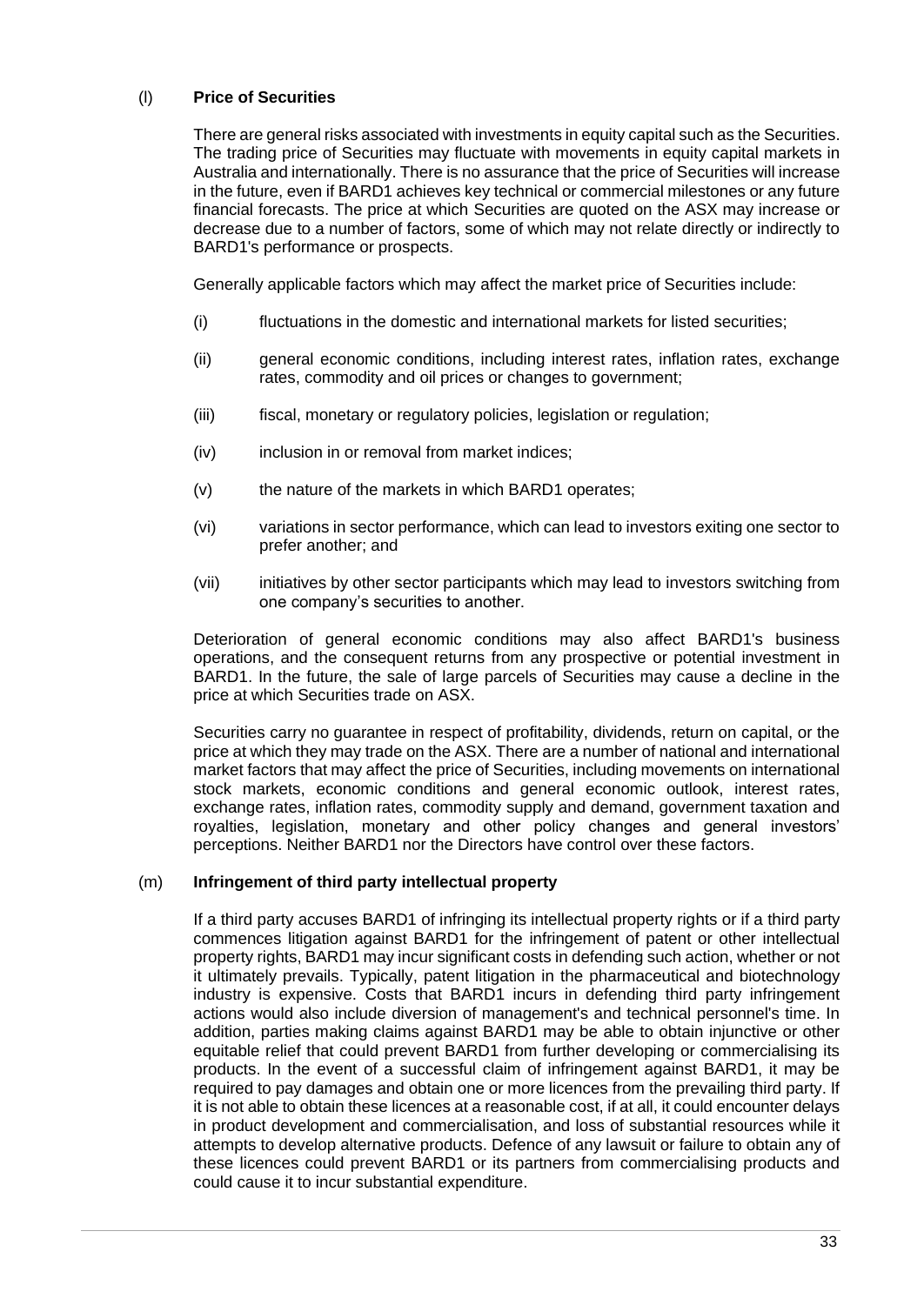#### (n) **Special reputational risks**

Any BARD1 products that are successfully commercialised will be marketed in an industry where a product failure could have serious consequences. Any product failure, product recall or product liability claim is likely to disrupt BARD1's business operations and may cause reputational harm by leading medical professionals and other consumers to doubt product accuracy, safety or quality, adversely impacting BARD1's financial performance. Additionally, any negative news or controversies about the diagnostics industry, cancer diagnostic products or BARD1 may impact BARD1's reputation and or the market acceptance of its products.

#### (o) **Product liability**

The testing, marketing and future sale of BARD1's products whether directly or through future licensees involves a risk of product liability claims or litigation being brought against BARD1, including if any products fail to effectively diagnose cancer in accordance with its product claims. If this occurs, BARD1 may have to expend significant financial resources to defend any proceedings. Furthermore, if the action against BARD1 is successful, this may result in the removal of regulatory approval for the relevant products and/or monetary damages being awarded against BARD1. BARD1 will seek to limit its liability for such claims in its agreements with future licensees and customers and may also be entitled to be indemnified by its licensees in various circumstances. However, limitations of liability are not necessarily effective at law and indemnification may not always be available. BARD1 intends to maintain product liability insurance in respect of its products. However, if BARD1 is unable to obtain sufficient product liability insurance at an acceptable cost then BARD1's liability could exceed BARD1's insurance coverage.

#### (p) **Ukrainian gold projects matters**

As has been previously announced by BARD1, on 10 July 2007, BARD1's group disposed of its Ukrainian gold mining assets for US\$5,000,000. US\$3,000,000 of this amount remains outstanding and will only be received after the purchaser meets a regulatory milestone relating to the advancement of the Saulyak Gold Project; being the grant of a mining licence. BARD1 has been advised by its Ukrainian advisers that the mining licence has been granted, but this has not been acknowledged by the purchaser. BARD1 will keep the market informed of any relevant information it receives but stresses that it is yet to confirm whether BARD1 has a present right to be paid the US\$3,000,000 and makes no statement of whether such a right will exist, or whether in any event BARD1 would receive those funds. No investment decision should be made on the basis of these matters. In addition, as BARD1 has previously announced, it has guaranteed the payment of a royalty by Saulyak Limited Liability Company based on gold output from the Saulyak Gold Project which was disposed of by BARD1 on 10 July 2007 (as described above). The royalty is up to 2% net smelter royalty per ounce of gold produced from the Saulyak Gold Project payable only in respect of ounces of gold produced over 750,000 ounces in total. Gold production from the Saulyak Gold Project has not commenced. At the time of the sale of the project by BARD1, total reserves identified at the project were not in excess of 750,000 ounces.

#### (q) **Foreign exchange risks**

BARD1's financial reports are prepared in AUD. However, BARD1 earns revenues denominated in USD and incurs expenditure denominated in CHF and USD. BARD1 does not currently hedge against movements in foreign exchange rates. Any adverse movements in currencies against the AUD could adversely impact BARD1's financial performance and position.

#### (r) **ASX listing**

ASX imposes various listing obligations on BARD1 which must be complied with on an ongoing basis. While BARD1 must comply with its listing obligations, there can be no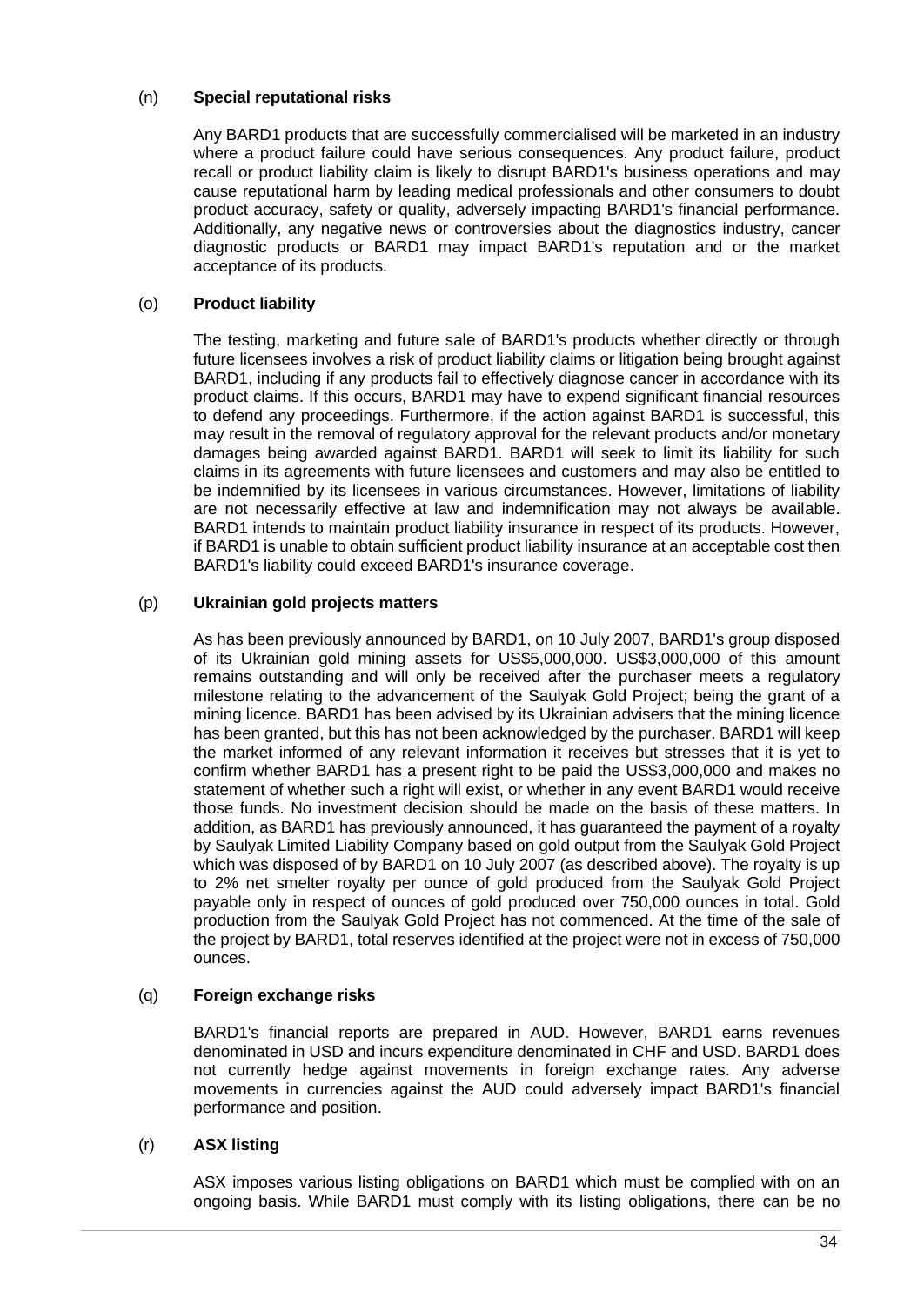assurance that the requirements necessary to maintain the listing of the Securities on the securities exchange operated by ASX, will continue to be met or will remain unchanged.

#### (s) **Historic Eurogold Limited litigation**

Eurogold Limited, a former name of BARD1, is named in an appeal application before the High Commercial Court of the Republic of Serbia. The appeal, by the Republic of Serbia, is currently stayed (but not struck out) and relates to a claim by the then State Union of Serbia and Montenegro which was dismissed by the Commercial Court in Belgrade on 4 October 2005. The origins of the claim were a contamination incident which occurred in Romania in January 2000 that allegedly involved Arul S.A., a Romanian joint stock corporation in which BARD1 (then named Esmeralda Limited) held shares. BARD1's Board considers that in light of the period of time which has elapsed since the original claim was filed, the favourable decision in the court at first instance and the similarities between Australian law and Serbian law with respect to the liability of shareholders for the acts or omissions of the company in which those shares are held, the risk of any liability, actual or contingent, of BARD1 arising from the appeal application generally, or in Serbia in particular arising from the 2000 contamination incident are remote.

#### **5.2 General Risks**

#### (a) **Liquidity**

Securities are only listed on the securities exchange operated by ASX and will not be listed for trading on any other financial markets, other than Chi-X. There can be no guarantee that an active market in Securities will continue. If an active market for Securities is not sustained, it may be difficult for holders of Securities to sell their Securities at the time or for the price they seek. Furthermore, the market price for Securities may fall or be made more volatile because of relatively low volume of trading in Securities.

When trading volume is low, significant price movements can be caused by the trading in a relatively small number of securities. Sales of a substantial number of Securities or the perception or expectation that such sales may occur, could cause the market price of Securities to decline. BARD1 may also offer equity securities in order to raise capital or to (part) fund future acquisitions, which may adversely affect the market price for the Securities.

#### (b) **Dilution**

BARD1 may issue equity securities in the future to fund further research, development and/or commercialisation of cancer diagnostic tests which may, under certain circumstances, dilute the value of an interest in BARD1.

#### (c) **Access to capital**

BARD1 may need to rely on access to debt and equity financing. The ability to secure financing on acceptable terms may be materially adversely affected by volatility in financial markets, either globally or impacting a particular geographic region, industry or economic sector, or by a downgrade in BARD1's credit rating. For these (or other) reasons, financing may be unavailable or the cost of financing may be significantly increased. Such inability to obtain, or such increase to the costs of obtaining financing could materially adversely affect BARD1's operations or financial performance.

#### (d) **Tax law and application**

The application of and change in, relevant tax laws (including income tax, goods and services tax (or equivalent), rules relating to deductible liabilities and stamp duty), or changes in the way those tax laws are interpreted, will or may impact the tax liabilities of BARD1 or the tax treatment of an investment in BARD1. An interpretation or application of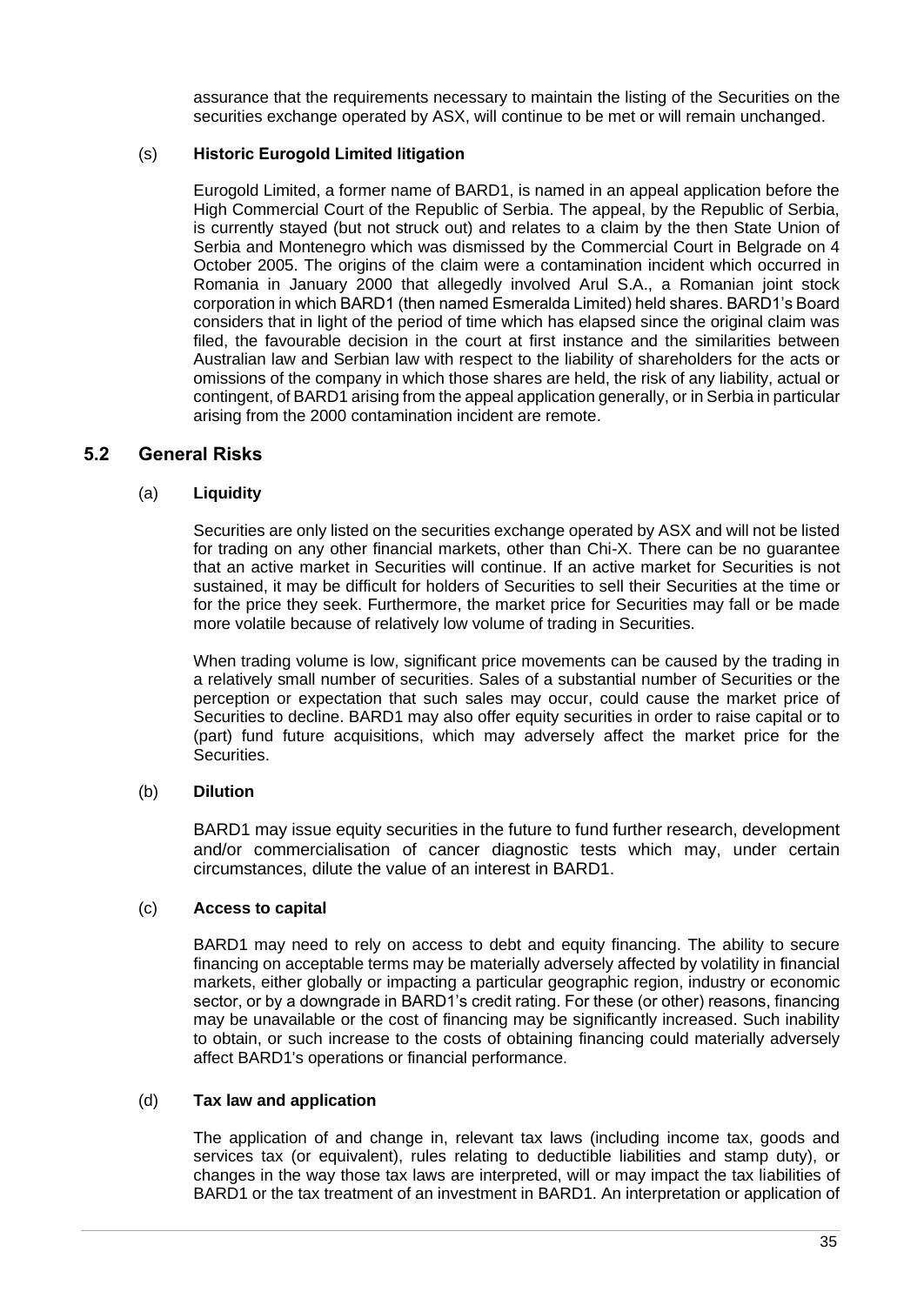tax laws or regulations by a relevant tax authority that is contrary to BARD1's view of those laws may increase the amount of tax paid or payable by BARD1.

Both the level and basis of tax may change. Any changes to the current rate of company income tax (in Australia or other countries in which BARD1 operates now or in the future) and / or any changes in tax rules and tax arrangements (again in Australia or other countries in which BARD1 operates now or in the future) may increase the amount of tax paid or payable by BARD1, may impact a holder of BARD1 securities' returns and could also have an adverse impact on the level of dividend franking / conduit foreign income and a holder of BARD1 securities' returns. In addition, an investment in BARD1 securities involves tax considerations which may differ for each holder of BARD1 securities. Each holder of BARD1 securities is encouraged to seek professional tax advice in connection with any potential or prospective investment in BARD1.

BARD1 has received research and development (**R&D**) tax incentives for expenditure that has been incurred in the past. Under the R&D incentive framework, both the Australian Taxation Office and AusIndustry are entitled to audit the expenditure incurred on R&D activities to ensure that it has been incurred in accordance with requirements of Division 355 of the *Income Tax Assessment Act 1997* (Cth) (**Division 355**). To this extent, there is a risk that the some or all of the R&D tax incentives received to date could be required to be repaid (together with interest and penalties) if audits of the claims are conducted and the relevant regulatory authority forms the view that the requirements of Division 355 have not been met in full or in part. Additionally, there is no guarantee of the continuation of the R&D incentive program. If the program ceases or if there is a material adverse change made, BARD1 may lose a significant sources of funds which may inhibit the Company's product development and commercialisation objectives.

The Company has received cash flows, and anticipates the future receipts, from refundable tax credits of the federal government's R & D tax incentive scheme. There is no guarantee that the Australian Federal Government will not change its R&D tax incentive program. If the program ceases or a material adverse change is made to the refundable component of the program, a significant funding gap would result, jeopardising the achievement of the Company's product development and commercialisation objectives.

#### (e) **Unforeseen expenses**

BARD1 may be subject to significant unforeseen expenses or actions. This may include unplanned operating expenses, future legal actions or expenses in relation to future unforeseen events

#### (f) **Ability to service or refinance debt**

BARD1 may become unable to service or refinance any future debt, or obtain new debt, on acceptable terms or at all, depending on future performance and cash flows of BARD1 which are affected by various factors, some of which may be outside BARD1's control, such as interest and exchange rates, general economic conditions and global financial markets. If any of these scenarios materialise in an adverse way, BARD1 may be unable to raise financing on acceptable terms to repay maturing indebtedness. This could adversely affect the longer term prospects and financial performance of BARD1's business.

#### (g) **Accounting Standards**

Australian Accounting Standards (**AAS**) are adopted by the Australian Accounting Standards Board (**AASB**) and are not within the control of BARD1 or its directors. The AASB may, from time to time, introduce new or refined AAS, which may affect the future measurement and recognition of key statement of profit or loss and statement of financial position items. There is also a risk that interpretation of existing AAS, including those relating to the measurement and recognition of key statement of profit or loss or statement of financial position items may differ. Any changes to the AAS or to the interpretation of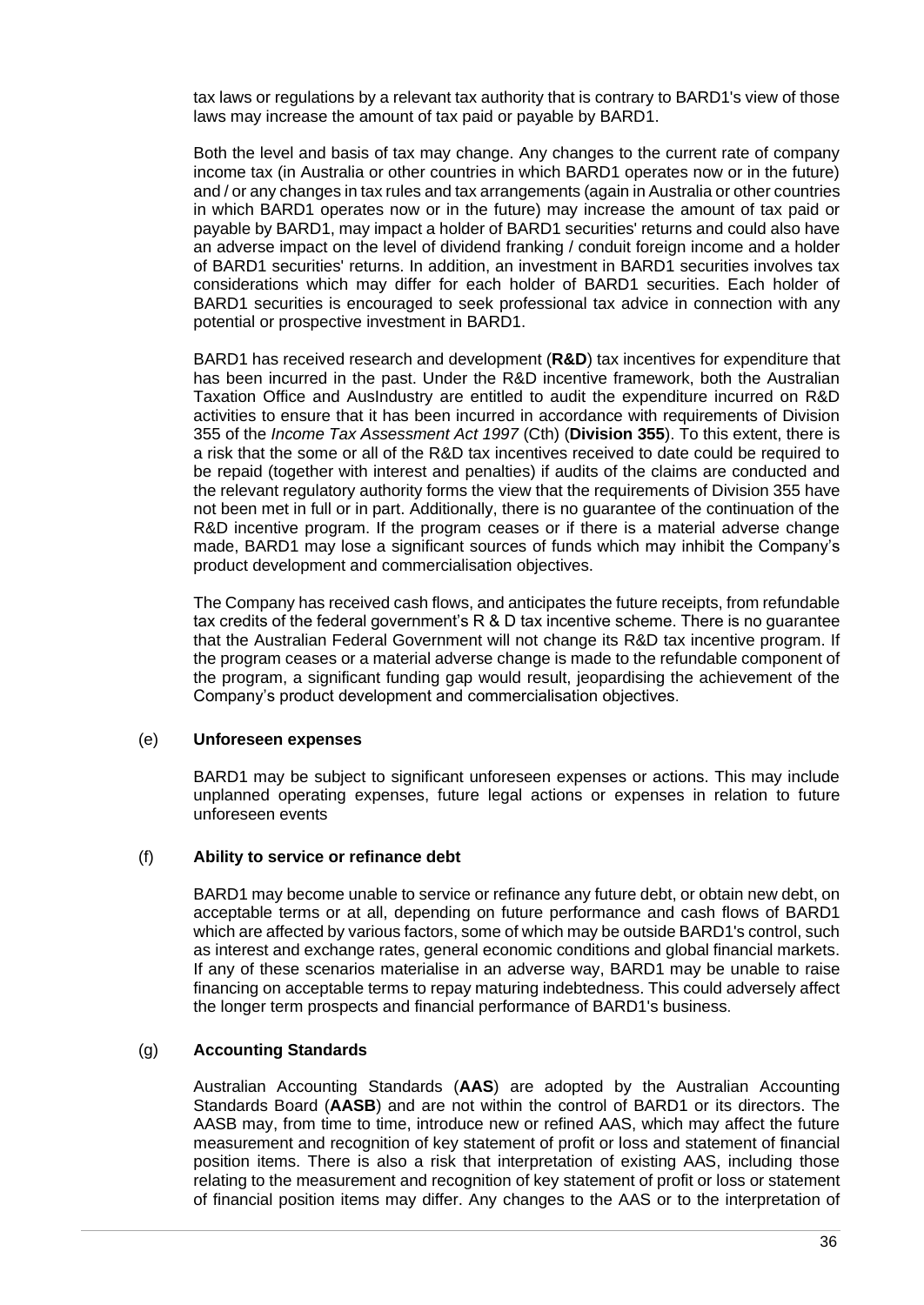those standards may have an adverse effect on the reported financial performance and position of BARD1.

#### (h) **COVID-19**

The current global COVID-19 pandemic may continue to impact existing product revenues for hTERT and may impact the BARD1's early-stage research projects or development programs. Many clinical laboratories have shifted focus to COVID-19 testing rather than elective Dx tests. However, at this stage, Directors do not believe that COVID-19 is likely to have any material impact on BARD1's development pipeline, although it could cause delays or interruption to future prospective clinical studies if another similar outbreak coincided with a future study.

The global impact of the COVID-19 pandemic, and the advice and responses from health and regulatory authorities, is continuously developing. The global economic outlook is facing uncertainty due to the COVID-19 pandemic which has had and may continue to have a significant impact on capital markets and share prices. Directors are closely monitoring the situation and considering the impact on the Company's business from both a financial and operational perspective. To date, COVID-19 has affected equity markets, governmental action, regulatory policy, quarantining, self-isolations and travel restrictions. These impacts are creating risks for BARD1's business and operations in the short to medium term.

#### (i) **Insurance risk**

Although BARD1 maintains insurance, no assurance can be given that adequate insurance will continue to be available to BARD1 in the future on commercially acceptable terms.

#### (j) **Force majeure events**

Events may occur within or outside Australia that could impact on global, Australian or other local economies relevant to BARD1's financial performance, the operations of BARD1 and the price of Securities. These events include but are not limited to acts of terrorism, an outbreak of international hostilities, fires, floods, earthquakes, labour strikes, civil wars, natural disasters, outbreaks of disease or other man-made or natural events or occurrences that can have an adverse effect on the demand for BARD1's services and its ability to conduct business. BARD1 has only a limited ability to insure against some of these risks.

#### (k) **Climate risk**

Natural events caused or affected by changing climate can have an impact on BARD1's business. Conditions may influence the supply of and demand for diagnostics products and services provided by BARD1, resulting in varied revenue levels. Climate change may have financial implications for BARD1 and could potentially cause direct damage to assets and indirect impacts caused by supply chain or product distribution disruption. It is also possible that climate change may result in an increased cancer risk which would result in greater demand for diagnostic products. However, at this stage, it is not possible to quantify that potential increased demand (if any).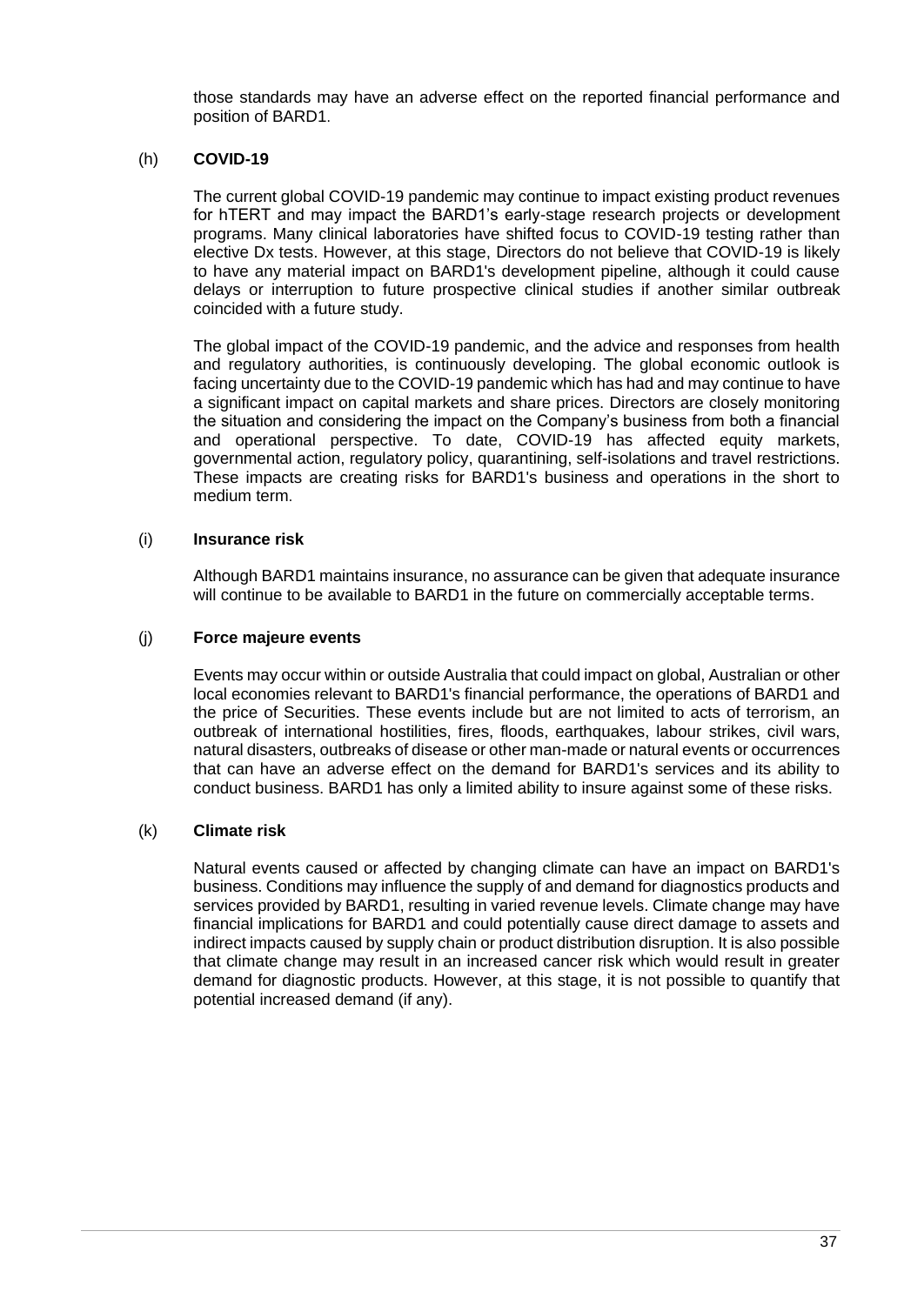## <span id="page-39-0"></span>**6. ADDITIONAL INFORMATION**

#### **6.1 Continuous disclosure obligations**

As the Company is admitted to the Official List, the Company is a 'disclosing entity' for the purposes of the Corporations Act. As such, it is subject to regular reporting and disclosure obligations. Specifically, like all listed companies, the Company is required to continuously disclose to the market any information it has which a reasonable person would expect to have a material effect on the price or the value of the Company's securities.

Price sensitive information is publicly released through the ASX before it is disclosed to Shareholders and market participants. Distribution of other information to Shareholders and market participants is also managed through disclosure to the ASX. In addition, the Company posts information on its website after the ASX confirms an announcement has been made, with the aim of making the information readily accessible to the widest audience.

By virtue of section 713 of the Corporations Act, the Company is entitled to issue a 'transactionspecific' prospectus in respect of the Offers.

In general terms, a 'transaction-specific prospectus' is only required to contain information in relation to the effect of the issue of securities on the Company and the rights and liabilities attaching to the securities. It is not necessary to include general information in relation to all of the assets and liabilities, financial position and performance, profits and losses or prospects of the issuing company.

This Prospectus is intended to be read in conjunction with the publicly available information in relation to the Company which has been notified to ASX and does not include all of the information that would be included in a prospectus for an initial public offering of securities in an entity that is not already listed on a stock exchange. Investors should therefore have regard to the other publicly available information in relation to the Company before making a decision whether or not to invest.

Information that is already in the public domain has not been reported in this Prospectus other than that which is considered necessary to make this Prospectus complete.

As a disclosing entity under the Corporations Act, the Company states that:

- (a) it is subject to regular reporting and disclosure obligations;
- (b) copies of documents lodged with ASIC in relation to the Company may be obtained from, or inspected at, an office of ASIC; and
- <span id="page-39-1"></span>(c) it will provide a copy of each of the following documents, free of charge, to any person on request between the date of issue of this Prospectus and the Closing Date:
	- (i) the annual financial report of the Company for the financial year ended 30 June 2020;
	- (ii) any half-year financial report of the Company lodged with ASIC after the lodgement of the annual financial report referred to in paragraph [\(i\)](#page-39-1) above and before the lodgement of this Prospectus with ASIC; and
	- (iii) all continuous disclosure notices given by the Company after the lodgement of the annual financial report referred to in paragraph [\(i\)](#page-39-1) above and before the lodgement of this Prospectus with ASIC (see below).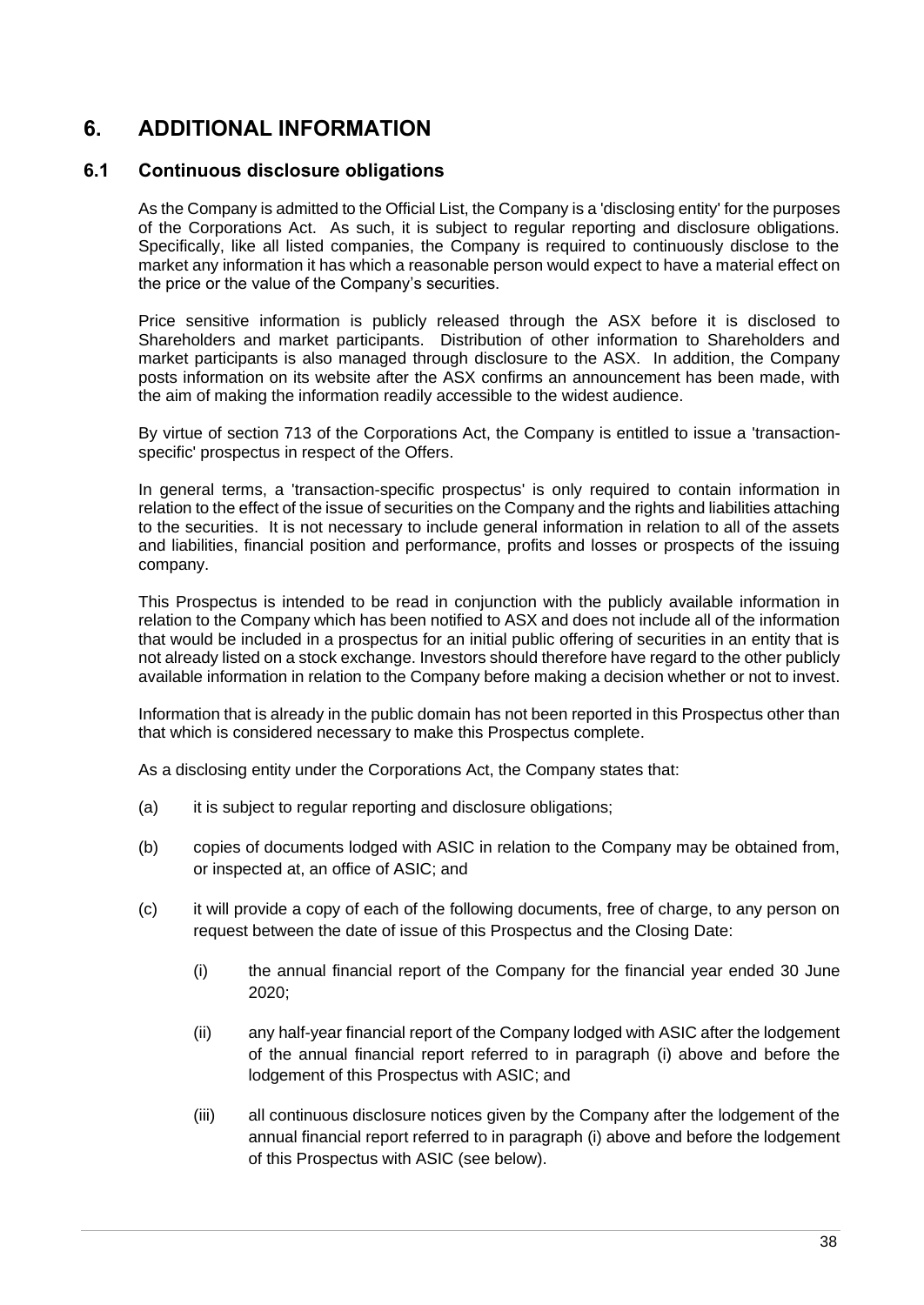There is no information which has been excluded from a continuous disclosure notice in accordance with the ASX Listing Rules that investors or their professional advisers:

- (a) would reasonably require for the purpose of making an informed assessment of:
	- (i) the assets and liabilities, financial position and performance, profits and losses and prospects of the Company; and
	- (ii) the rights and liabilities attaching to the securities the subject of this Prospectus; and
- (b) would reasonably expect to find in this Prospectus.

This Prospectus contains information specific to the Offers. If investors require further information in relation to the Company, they are recommended to take advantage of the opportunity to inspect or obtain copies of the documents referred to above.

The following announcements have been lodged with the ASX prior to the date of this Prospectus in respect of the Company since the lodgement of the annual financial report for the year ended 30 June 2020.

| <b>Date</b>   | <b>Title</b>                                                  |
|---------------|---------------------------------------------------------------|
| 30 July 2021  | Appendix 4C and Quarterly Activities Report                   |
| 29 July 2021  | Appendix 2A                                                   |
| 28 July 2021  | BARD1 Collaborator Uni of QLD Announces Ovarian Cancer Data   |
| 23 July 2021  | <b>Updated Investor Presentation</b>                          |
| 23 July 2021  | Terms of issue of Options                                     |
| 23 July 2021  | <b>Investor Presentation</b>                                  |
| 23 July 2021  | Appendix 3B                                                   |
| 23 July 2021  | BARD1 \$15m Placement to Accelerate Cancer Diagnostic Program |
| 21 July 2021  | <b>Trading Halt</b>                                           |
| 7 July 2021   | <b>BARD1</b> Investor Presentation                            |
| 29 June 2021  | BARD1 Autoantibody Test Results for Ovarian Cancer Published  |
| 25 June 2021  | SubB2M Breast Cancer Test Manuscript Submitted                |
| 4 June 2021   | Update on Legal Proceedings                                   |
| 31 May 2021   | R&D Tax Incentive Refund Received                             |
| 25 May 2021   | BARD1 Demonstrates Feasibility of SubB2M-Based IHC Test       |
| 24 May 2021   | BARD1 Files Two New Patents Protecting SubB2M & EXO-NET       |
| 19 May 2021   | BARD1 EXO-NET Exosome Data Presented at ISEV2021 Conference   |
| 18 May 2021   | BARD1 Launches its RUO EXO-NET Product                        |
| 30 April 2021 | Appendix 4C and Quarterly Activities Report                   |
| 29 April 2021 | Positive Results from the BARD1 Autoantibody Assay            |
| 16 April 2021 | Appendix 3G - Long Term Incentive Options Issued to CEO       |
| 13 April 2021 | BARD1 Signs Option Agreement for Type 3C Diabetes Test        |
| 19 March 2021 | Appendix 2A                                                   |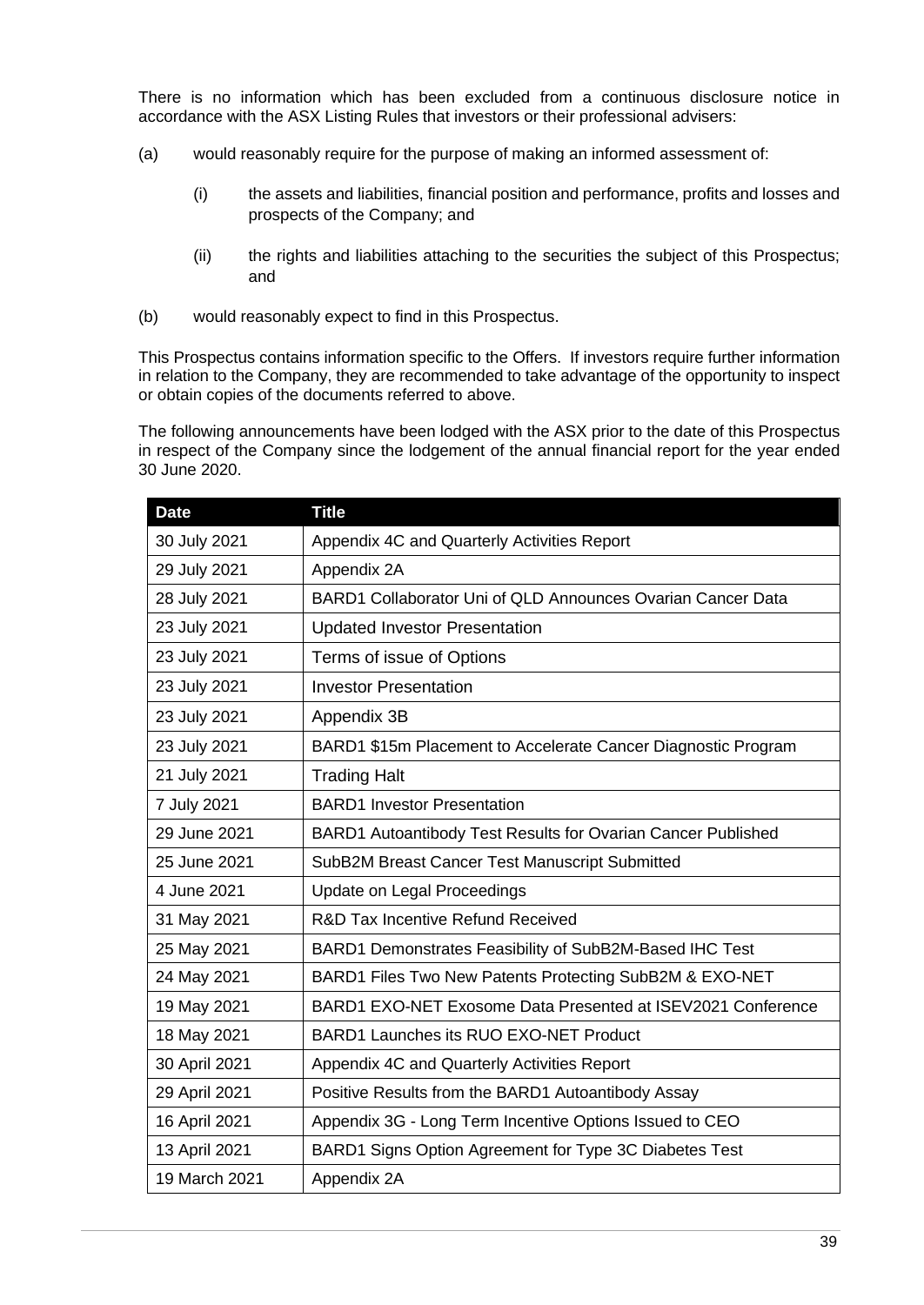| 16 March 2021        | Positive Results Evaluation of EXO-NET in Pancreatic Cancer |
|----------------------|-------------------------------------------------------------|
| 15 March 2021        | Appendix 2A                                                 |
| 15 March 2021        | Australian Patent Granted for hTERT                         |
| 12 March 2021        | BARD1 Achieves hTERT Registration and First Order in Korea  |
| 2 March 2021         | Appendix 2A                                                 |
| 1 March 2021         | Change in substantial holding                               |
| 1 March 2021         | Ceasing to be a substantial holder                          |
| 26 February 2021     | Appendix 4D and Half-year financial report                  |
| 24 February 2021     | Commencement of Legal Proceedings Against BARD1             |
| 23 February 2021     | Appendix 2A                                                 |
| 18 February 2021     | Ceasing to be a substantial holder                          |
| 17 February 2021     | Becoming a substantial holder                               |
| 15 February 2021     | Excellent SubB2M Breast Cancer Test Data                    |
| 11 February 2021     | <b>Outstanding SubB2M Ovarian Cancer Test Data</b>          |
| 9 February 2021      | Change of Auditor                                           |
| 29 January 2021      | Appendix 4C & Quarterly Activities Report                   |
| 28 January 2021      | U.S. Patent Granted for NET Technology for Exosome Capture  |
| 15 January 2021      | Final Director's Interest Notice - Dr Irminger-Finger       |
| 15 January 2021      | Dr Irminger steps down from Board, continues as Consultant  |
| 8 December 2020      | Change of Director's Interest Notice - Cumming              |
| 3 December 2020      | Change of Director's Interest Notice - Powell               |
| 3 December 2020      | Change of Director's Interest Notice - Johnston             |
| 2 December 2020      | Final Director's Interest Notice - Helen Fisher             |
| 2 December 2020      | Patent Granted in China for hTERT                           |
| 1 December 2020      | Further Detail on BARD1's US Sales Strategy                 |
| 1 December 2020      | <b>Trading Halt</b>                                         |
| 1 December 2020      | Pause in Trading                                            |
| 27 November 2020     | <b>Results of Meeting</b>                                   |
| 26 November 2020     | AGM & CEO Presentations and Chairman's Transcript           |
| 26 November 2020     | Consolidation/Split - BD1                                   |
| 25 November 2020     | Helen Fisher Steps Down from BARD1 Board                    |
| 23 November 2020     | BARD1 Gains New High-volume Customer for its hTERT Test     |
| 30 October 2020      | Appendix 4C and Quarterly Activities Report                 |
| 27 October 2020      | Notice of Annual General Meeting/Proxy Form                 |
| 19 October 2020      | Notice of AGM ASX Listing Rule 3.13.1                       |
| 23 September<br>2020 | Successful BARD1 Kit Evaluation                             |
| 3 September 2020     | BARD1 Awarded BTB Funding to Develop Breast Cancer Test     |
| 31 August 2020       | <b>Revised Securities Trading Policy</b>                    |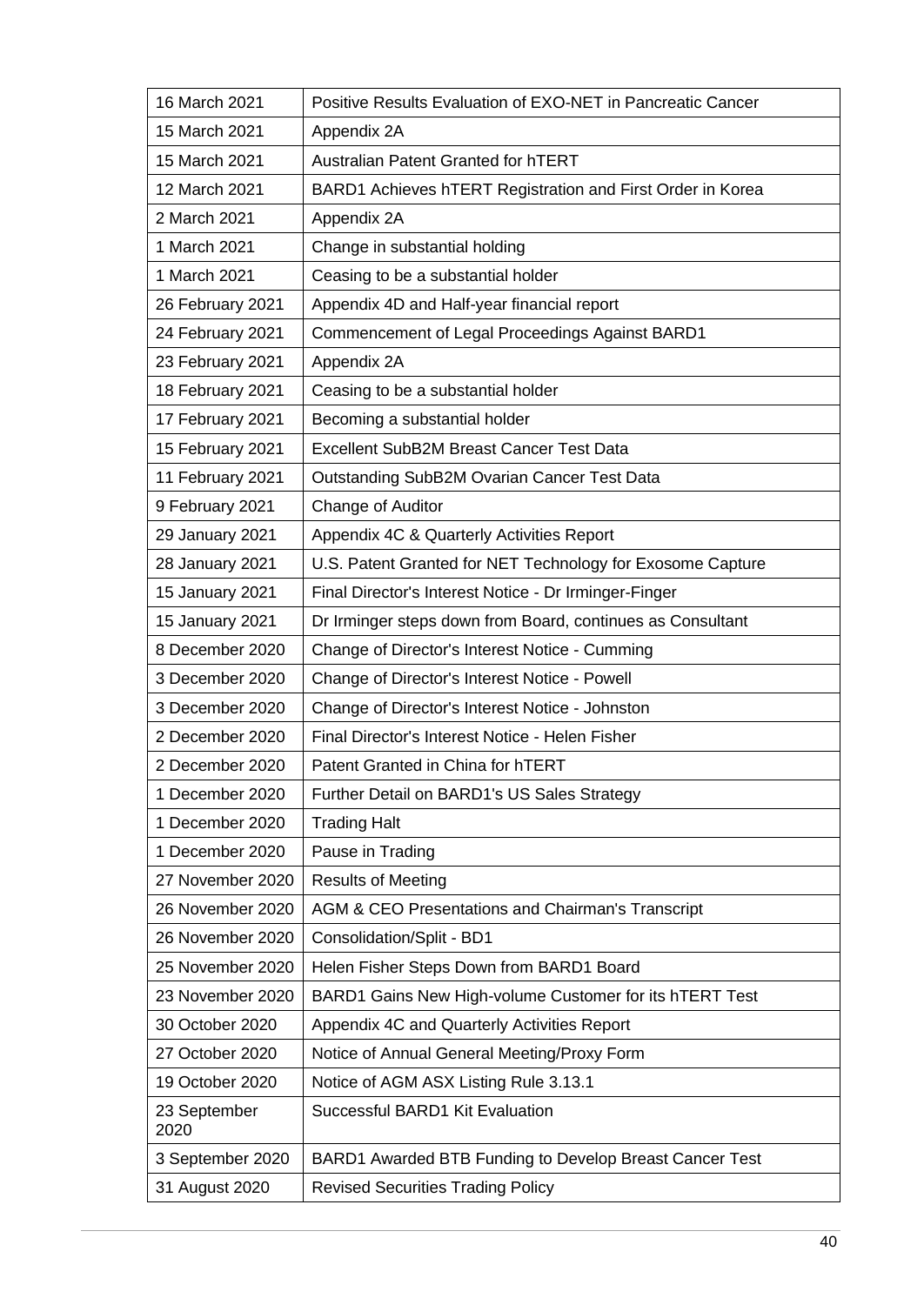|  | 25 August 2020 | Appendix 4G and Corporate Governance Statement |
|--|----------------|------------------------------------------------|
|--|----------------|------------------------------------------------|

#### **6.2 Litigation**

As previously announced, Tony Walker and Dr Irmgard Irminger-Finger (former Founding Scientist and Director of BARD1), being the original founders and major shareholders of BARD1's wholly owned subsidiary BARD1AG SA, have commenced legal proceedings against BARD1 in the Supreme Court of Victoria. BARD1 has been served with a Writ and Statement of Claim and has filed a defence. Please refer to Section 5.[1\(f\)](#page-32-0) for further details regarding these legal proceedings.

#### <span id="page-42-0"></span>**6.3 Rights and liabilities attaching to the Shares**

The following is a general description of the more significant rights and liabilities attaching to the Shares. This summary is not exhaustive. Full details of provisions relating to rights attaching to the Shares are contained in the Corporations Act, ASX Listing Rules and the Constitution (a copy of which is available for inspection at the Company's registered office during normal business hours).

#### (a) **Ranking of Shares**

At the date of this Prospectus, all shares are of the same class and rank equally in all respects. Specifically, the Shares issued under this Prospectus will rank equally with the Company's existing Shares.

#### (b) **Voting rights**

Subject to any rights or restrictions, at general meetings:

- every Shareholder present and entitled to vote may vote in person or by attorney, proxy or representative; and
- has one vote on a show of hands; or
- has one vote for every fully paid share held, upon a poll.

#### (c) **Dividend rights**

Shareholders will be entitled to dividends, distributed among members in proportion to the capital paid up, from the date of payment. No dividend carries interest against the Company and the declaration of Directors as to the amount to be distributed is conclusive.

Shareholders may be paid interim dividends or bonuses at the discretion of the Directors. The Directors may set aside a sum out of the profits of the Company, as reserves, before recommending dividends of the profits.

#### (d) **Variation of rights**

The rights attaching to the Shares may only be varied by the consent in writing of the holders of three-quarters of the Shares, or with the sanction of a special resolution passed at a general meeting.

#### (e) **Transfer of Shares**

Shares can be transferred upon delivery of a proper instrument of transfer to the Company. The instrument of transfer must be in writing, in the approved form, and signed by the transferor and the transferee. Except where the operating rules of an applicable CS facility licensee, being the ASTC Operating Rules provide otherwise, until the transferee has been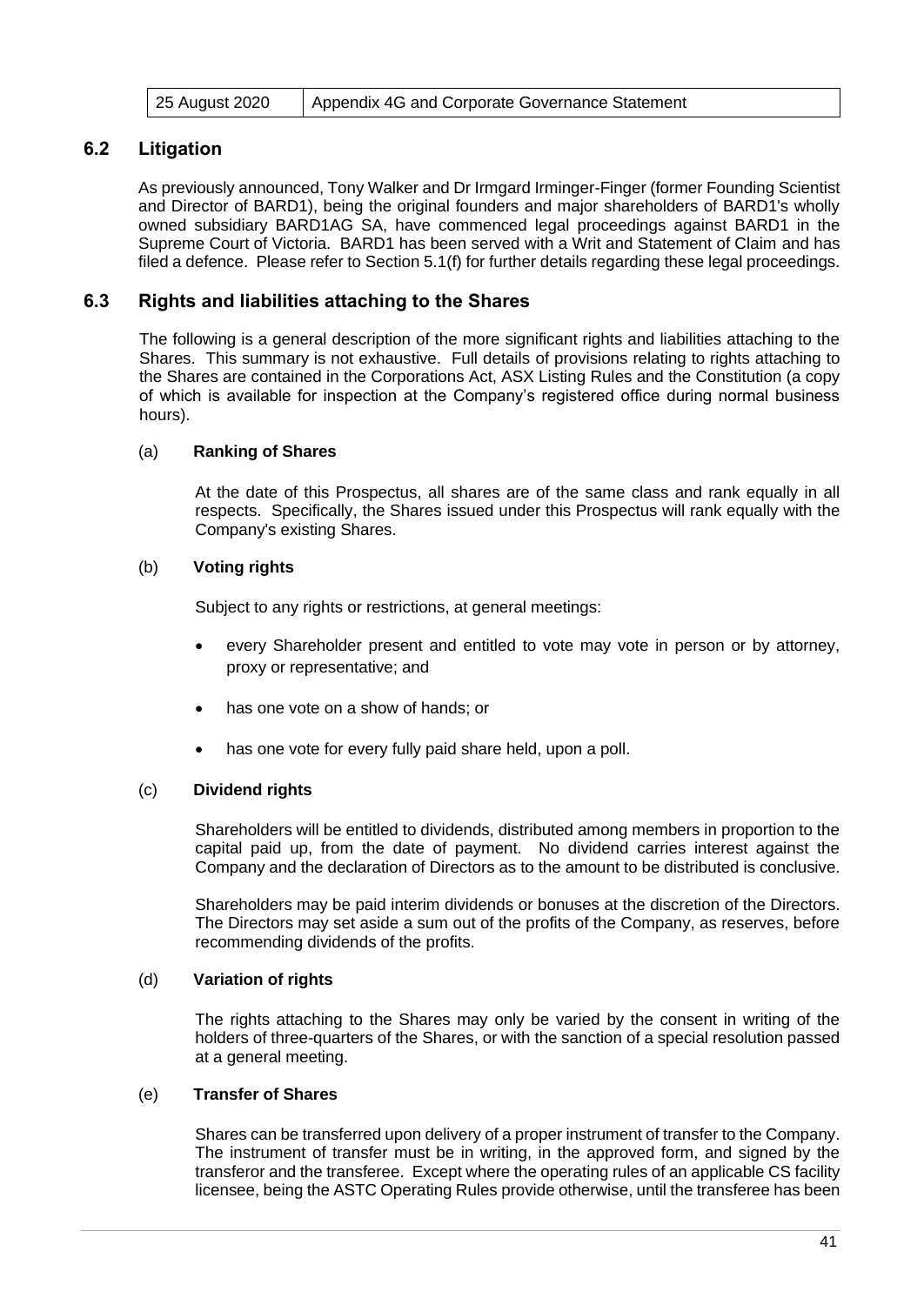registered, the transferor is deemed to remain the holder, even after signing the instrument of transfer.

In some circumstances, the Directors may refuse to register a transfer if upon registration the transferee will hold less than a marketable parcel. The Board may refuse to register a transfer of shares upon which the Company has a lien.

#### (f) **General meetings**

Shareholders are entitled to be present in person, or by proxy, attorney or representative to attend and vote at general meetings of the Company.

The Directors may convene a general meeting at their discretion.

#### (g) **Unmarketable parcels**

The Company's Constitution provides for the sale of unmarketable parcels subject to any applicable laws and provided a notice is given to the minority Shareholders stating that the Company intends to sell their relevant Shares unless an exemption notice is received by a specified date.

#### (h) **Rights on winding up**

If the Company is wound up, the liquidator may with the sanction of a special resolution, divide the assets of the Company amongst shareholders as the liquidator sees fit. If the assets are insufficient to repay the whole of the paid up capital of shareholders, they will be distributed in such a way that the losses borne by shareholders are in proportion to the capital paid up.

#### <span id="page-43-0"></span>**6.4 Rights and liabilities attaching to the Options**

The New Options and the Placement Options (each an **Option** for the purposes of this Section [6.4\)](#page-43-0) to be issued under the Offers will be issued on the following terms and conditions:

#### (a) **Entitlement**

Each Option entitles the holder to acquire by way of issue one Share on exercise of the Option.

#### (b) **Exercise Price**

Subject to paragraph [\(i\)](#page-44-0) below, the exercise price of the Options will be \$2.32 (**Exercise Price**).

#### (c) **Expiry Date**

Each Option will expire at 5.00pm (Melbourne time) on 24 August 2023 (**Expiry Date**).

An Option not exercised before 5.00pm (Melbourne time) on the Expiry Date will automatically lapse at that time.

#### (d) **Exercise Period**

The Options are exercisable at any time on or prior to their relevant Expiry Date (**Exercise Period**).

#### (e) **Notice of Exercise**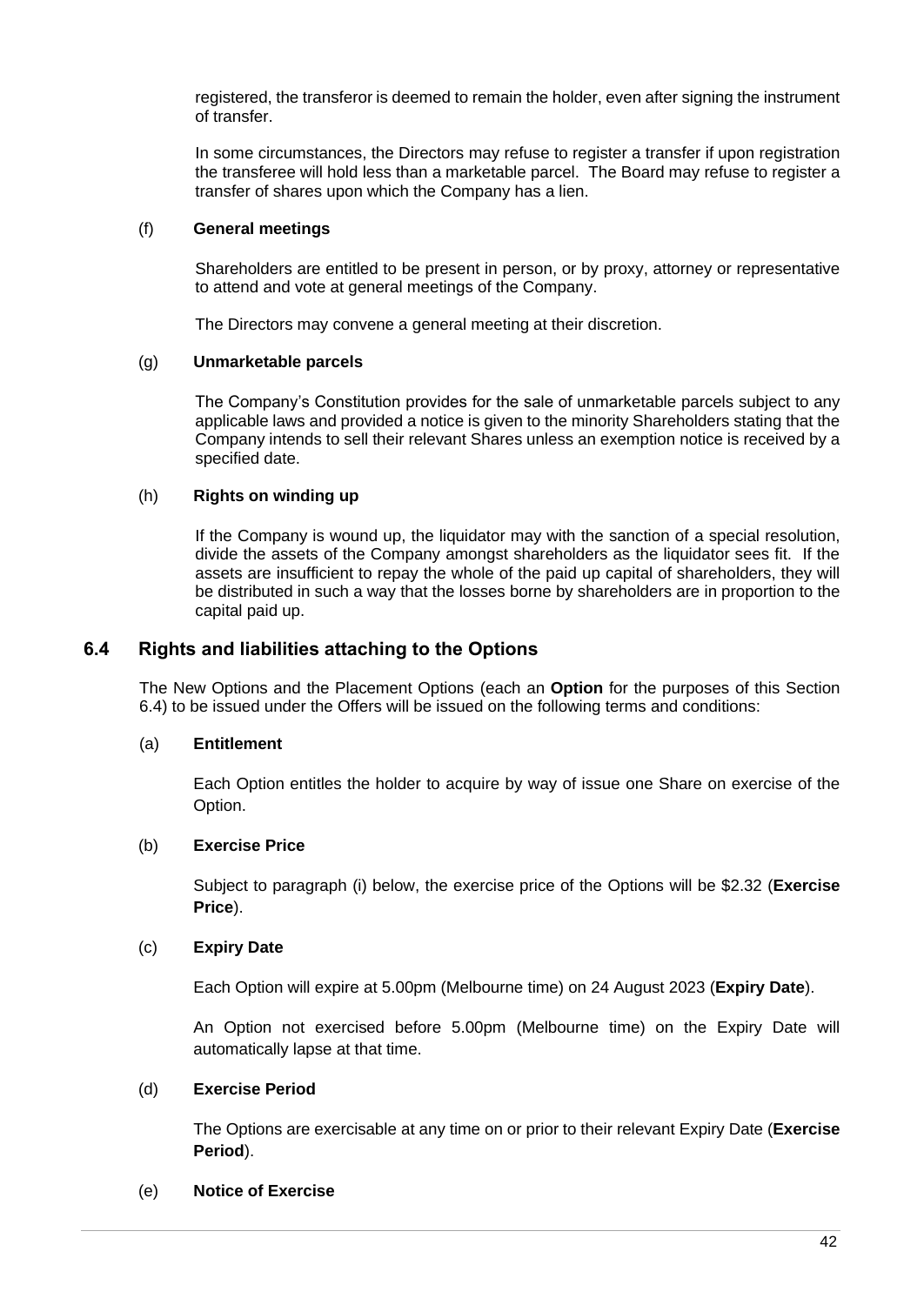The Options may be exercised during the relevant Exercise Periods by notice in writing to the Company in the manner specified on the Option certificate or holding statement (**Notice of Exercise**) and payment of the relevant Exercise Price for each Option being exercised in Australian currency by electronic funds transfer or other means of payment acceptable to the Company.

#### (f) **Exercise Date**

A Notice of Exercise is only effective on and from the later of the date of receipt of the Notice of Exercise and the date of receipt of the payment of the applicable Exercise Price for each Option being exercised in cleared funds (**Exercise Date**).

#### (g) **Timing of issue of Shares on exercise**

As soon as practicable after the relevant Exercise Date, the Company will:

- (i) issue the number of Shares required under these terms and conditions in respect of the number of Options specified in the Notice of Exercise and for which cleared funds have been received by the Company; and
- (ii) if admitted to the official list of ASX at the time, apply for official quotation on ASX of Shares issued on the exercise of the Options.

#### (h) **Shares issued on exercise**

Shares issued on exercise of the Options will rank equally in all respects with the then issued Shares.

#### <span id="page-44-0"></span>(i) **Reconstruction of capital**

If at any time the issued capital of the Company is reconstructed, all rights of a holder of Options are to be changed in a manner consistent with the Corporations Act and the ASX Listing Rules at the time of the reconstruction.

#### (j) **Participation in new issues**

There are no participation rights or entitlements inherent in the Options and holders will not be entitled to participate in new issues of capital offered to Shareholders during the currency of the Options without exercising the Options and unless Shares have been allotted in respect of the Options before the record date for determining entitlements to the issue.

#### (k) **Change in Exercise Price**

There will be no change to the applicable Exercise Price of an Option or the number of Shares over which an Option is exercisable in the event of the Company making a pro rata issue of Shares or other securities to the holders of Shares (other than for a Bonus Issue).

#### (l) **Bonus issue**

If before the expiry of any Options, the Company makes a pro rata issue of Shares to Shareholders for no consideration (**Bonus Issue**), the number of Shares over which an Option is exercisable will be increased by the number of Shares which the holder would have received if the Option had been exercised before the record date for the Bonus Issue.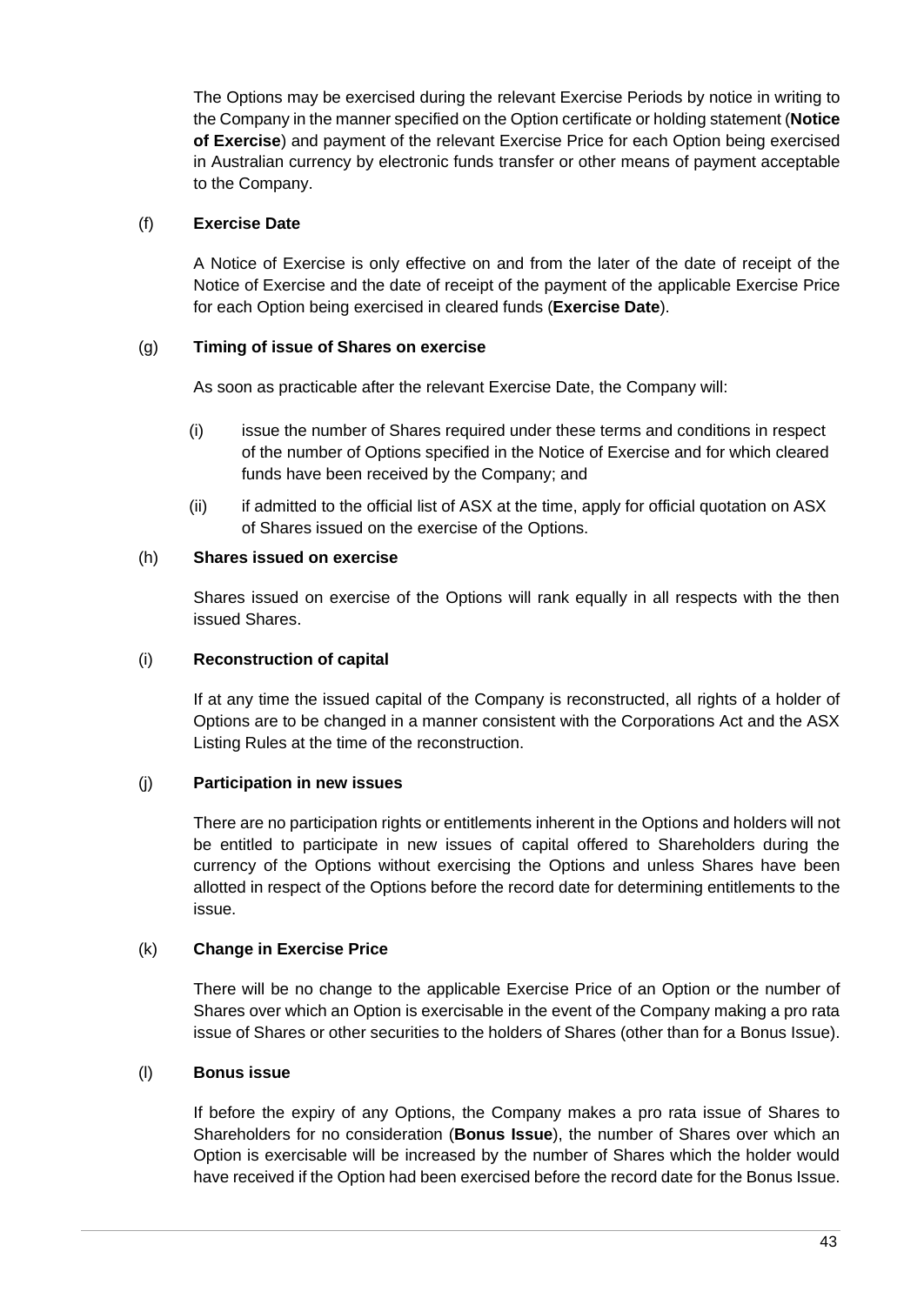#### (m) **Voting**

Holders of Options have no voting rights until the Options are exercised and Shares issued on exercise of those Options in accordance with the ASX Listing Rules.

#### (n) **Transferability**

The Options will be quoted on the ASX.

#### **6.5 Interests of Directors, experts and advisors**

- (a) Other than as set out below or elsewhere in this Prospectus, no:
	- Director or proposed Director;
	- person named in this Prospectus as performing a function in a professional, advisory or other capacity in connection with the preparation or distribution of this Prospectus;
	- promoter of the Company; or
	- financial services licensee named in this Prospectus as a financial services licensee involved in the Offers,

holds, or has held within 2 years before the date of this Prospectus, any interest in the Offers or in the formation or promotion of, or in any property acquired or proposed to be acquired by, the Company in connection with its formation or promotion or the Offers.

- (b) Other than as set out in Sectio[n 6.6](#page-45-0) or elsewhere in the Prospectus, no amounts have been paid or agreed to be paid and no benefits have been given or agreed to be given:
	- (i) to a Director or proposed Director to induce him to become, or to qualify him as, a director of the Company; or
	- (ii) for services provided in connection with the formation or promotion of the Company or the Offers by any Director or proposed Director, any person named in this Prospectus as performing a function in a professional, advisory or other capacity in connection with the preparation or distribution of this Prospectus, any promoter of the Company, or any underwriter or financial services licensee named in this Prospectus as an underwriter or financial services licensee involved in the Offers.

#### <span id="page-45-0"></span>**6.6 Details of interests**

#### (a) **Directors' security holdings**

The relevant interests of the Directors in securities of the Company as at the date of this Prospectus are as follows:

| <b>Director</b>                                      | <b>Shares</b> | <b>Unlisted Options under the</b><br>'BARD1 Incentive Plan' |
|------------------------------------------------------|---------------|-------------------------------------------------------------|
| Dr Geoff Cumming<br>(Non-Executive Chairman)         | 125,093       | 52,000                                                      |
| Mr Robert (Max) Johnston<br>(Non-Executive Director) | 311,289       |                                                             |
| Mr Philip Powell<br>(Non-Executive Director)         | 267,277       |                                                             |
| Professor Allan Cripps<br>(Non-Executive Director)   |               |                                                             |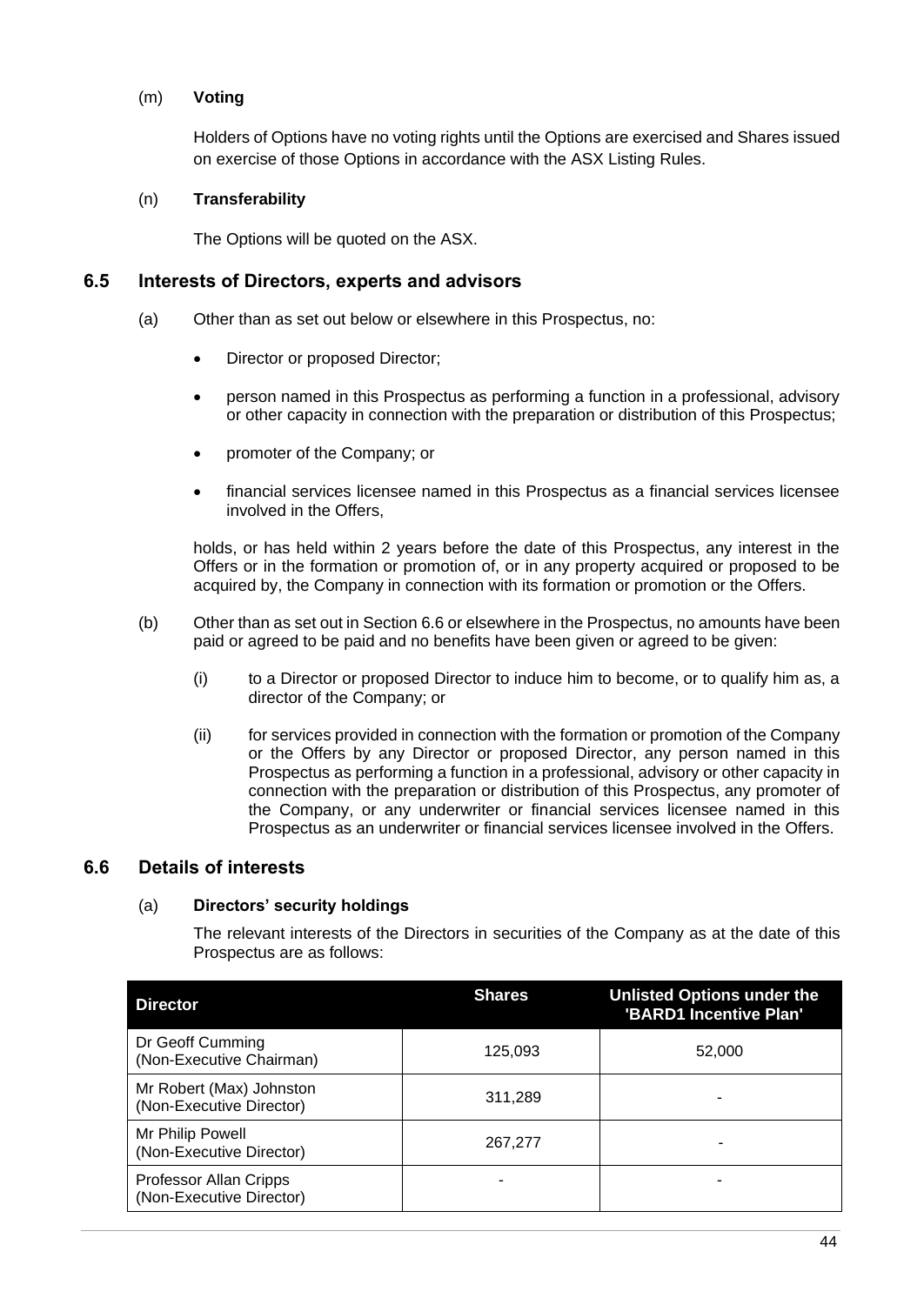#### (b) **Directors' participation in the SPP**

All Directors propose to take up their full entitlements under the SPP Offer.<sup>2</sup>

#### (c) **Director's remuneration**

As Chairman and non-executive Director, Dr Geoff Cumming is currently paid \$75,000 in directors fees per annum, plus superannuation.

As a non-executive Director, Mr Robert (Max) Johnston is currently paid \$50,000 in directors fees per annum, plus superannuation.

As a non-executive Director, Mr Philip Powell is currently paid \$50,000 in directors fees per annum, plus superannuation.

As a non-executive Director, Professor Allan Cripps is currently paid \$50,000 in directors fees per annum, plus superannuation.

#### (d) **Related party arrangements**

Not applicable.

#### <span id="page-46-0"></span>**6.7 Consents**

Chapter 6D of the Corporations Act imposes a liability regime on the Company (as the offeror of the Securities), the Directors, the persons named in the Prospectus with their consent as proposed directors, any underwriters, persons named in the Prospectus with their consent having made a statement in the Prospectus and persons involved in a contravention in relation to the Prospectus, with regard to misleading and deceptive statements made in the Prospectus. Although the Company bears primary responsibility for the Prospectus, the other parties involved in the preparation of the Prospectus can also be responsible for certain statements made in it.

#### (a) **Consenting parties**

Kidder Williams Ltd has given and has not, before lodgement of this Prospectus, withdrawn its written consent to be named in this Prospectus as financial adviser to the Company in respect of the Offers in the form and context in which it is named.

MinterEllison has given and has not, before lodgement of this Prospectus, withdrawn its written consent to be named in this Prospectus as legal adviser to the Company in respect of the Offers in the form and context in which it is named.

Bell Potter Securities Limited has given and has not, before lodgement of this Prospectus, withdrawn its written consent to be named in this Prospectus as lead manager of the Offers in the form and context in which it is named.

Computershare Investor Services Pty Limited has given and has not, before lodgement of this Prospectus, withdrawn its written consent to be named in this Prospectus as share registry to the Company in respect of the Offers in the form and context in which it is named.

#### (b) **Basis of consents**

Each of the persons named as providing consents above:

- did not authorise or cause the issue of this Prospectus;
- does not make, or purport to make, any statement in this Prospectus nor is any statement in this Prospectus based on any statement by any of those parties other than as specified in this Section [6.7](#page-46-0); and

<sup>&</sup>lt;sup>2</sup> The issue of New Options in connection with the SPP Offer to Directors is subject to the grant of a waiver by ASX to permit those New Options to be issued to Directors without Shareholder approval. If the waiver is not granted by ASX, the Directors will forgo their entitlement to the New Options and may seek Shareholder approval for the issue of the New Options at a subsequent date.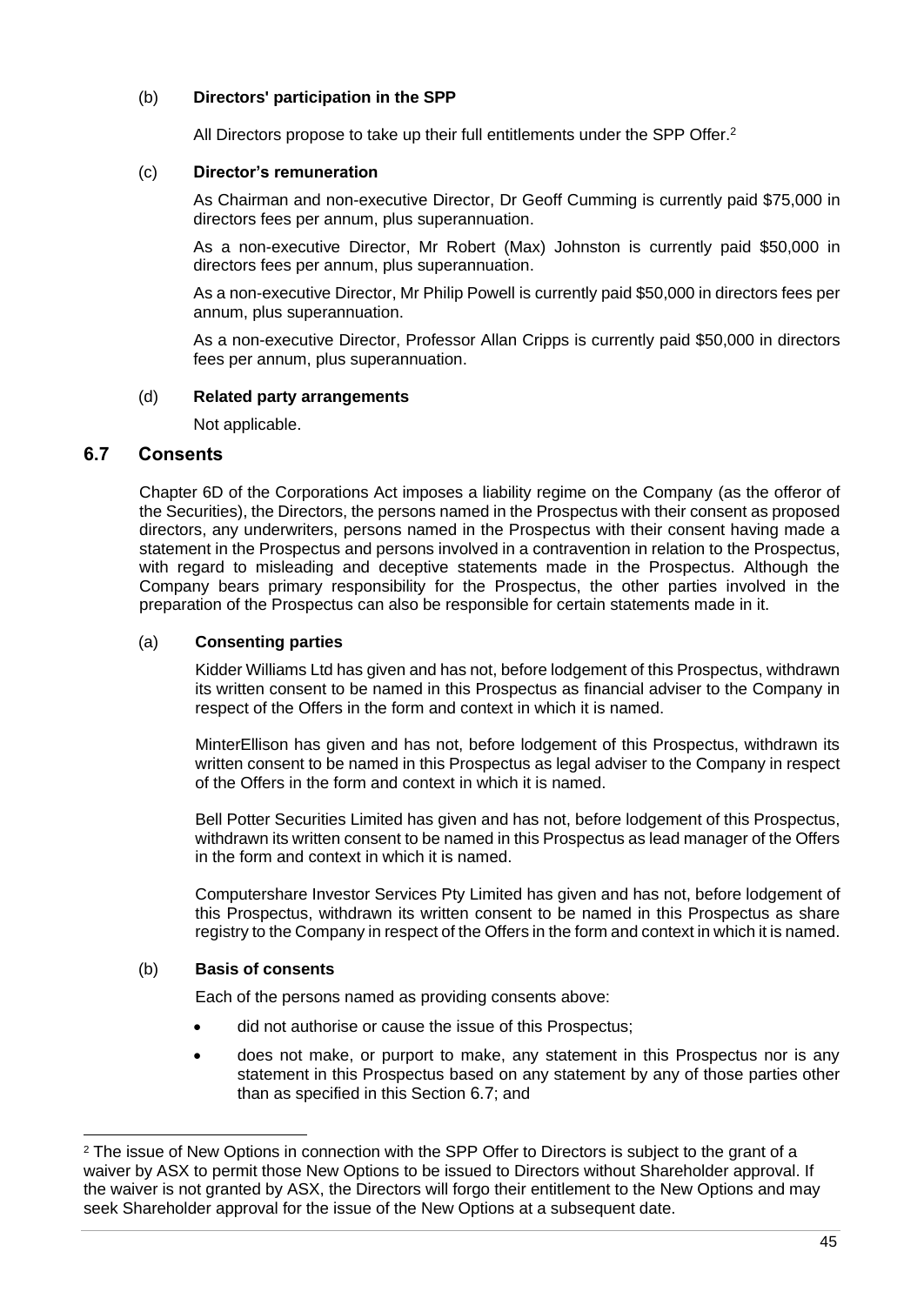• to the maximum extent permitted by law, expressly disclaims any responsibility or liability for any part of this Prospectus other than a reference to its name and a statement contained in this Prospectus with the consent of that party as specified in this Section [6.7.](#page-46-0)

#### <span id="page-47-0"></span>**6.8 Expenses of the Offers**

The total expenses of the Offers and the Placement are estimated to be approximately \$1,286,000 (including GST), the table below sets out the breakdown of these expenses:

| Item of expenditure                              | Amount (\$)* |
|--------------------------------------------------|--------------|
|                                                  |              |
| ASX and ASIC fees                                | 33,000       |
| Bell Potter Securities Limited Lead Manager fees | 660,000      |
| MinterEllison legal fees                         | 131,000      |
| Kidder Williams Ltd corporate advisory fees      | 374,000      |
| Miscellaneous                                    | 5,000        |
| Administration                                   | 83,000       |
| <b>TOTAL</b>                                     | 1,286,000    |

\* This table assumes that \$2,000,000 is raised under the SPP (before expenses) and excludes retainers totaling \$60,000 (excluding GST) paid or payable to Kidder Williams Ltd.

#### **6.9 ASX waiver**

The Company has applied to ASX for a waiver of Listing Rule 10.11 to permit the issue of New Options in connection with the SPP Offer to Directors without Shareholder approval. If the waiver is not granted by ASX, the Directors will forgo their entitlement to the New Options and may seek Shareholder approval for the issue of the New Options at a subsequent date.

#### **6.10 Governing law**

The information in this Prospectus, the Offers, and the contracts formed on acceptance of the Application Form are governed by the law applicable in Victoria, Australia. Any person who applies for Securities under the Offers submits to the non-exclusive jurisdiction of the courts of Victoria, Australia.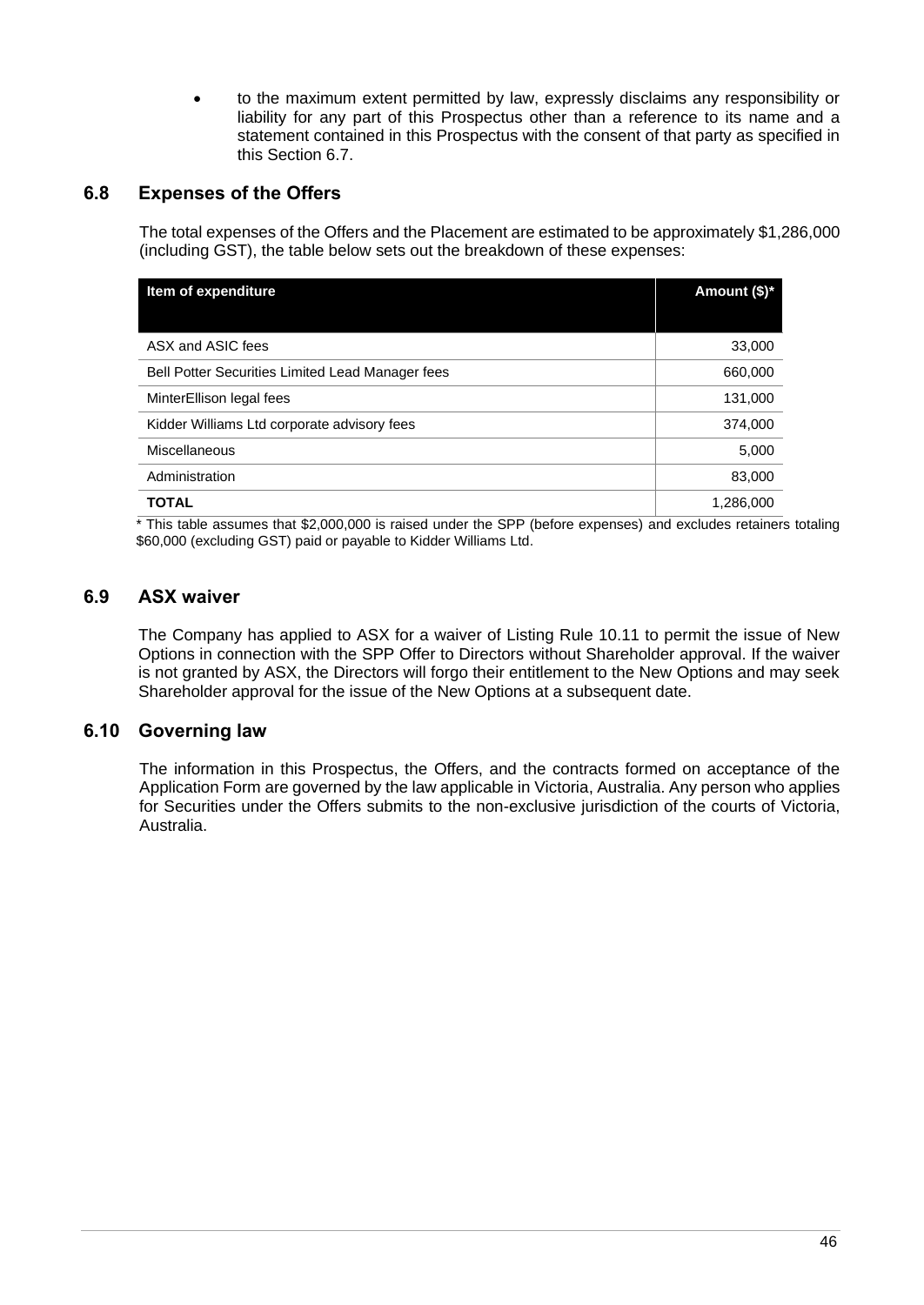## <span id="page-48-0"></span>**7. DIRECTORS' AUTHORISATION**

This Prospectus is issued by the Company and its issue has been authorised by a resolution of the Directors.

In accordance with section 720 of the Corporations Act, each Director has consented to the lodgement of this Prospectus with ASIC and has not withdrawn that consent.

Signed for and on behalf of the Company on 30 July 2021.

Dunming

**Dr Geoff Cumming** Non-Executive Chairman BARD1 Life Sciences Limited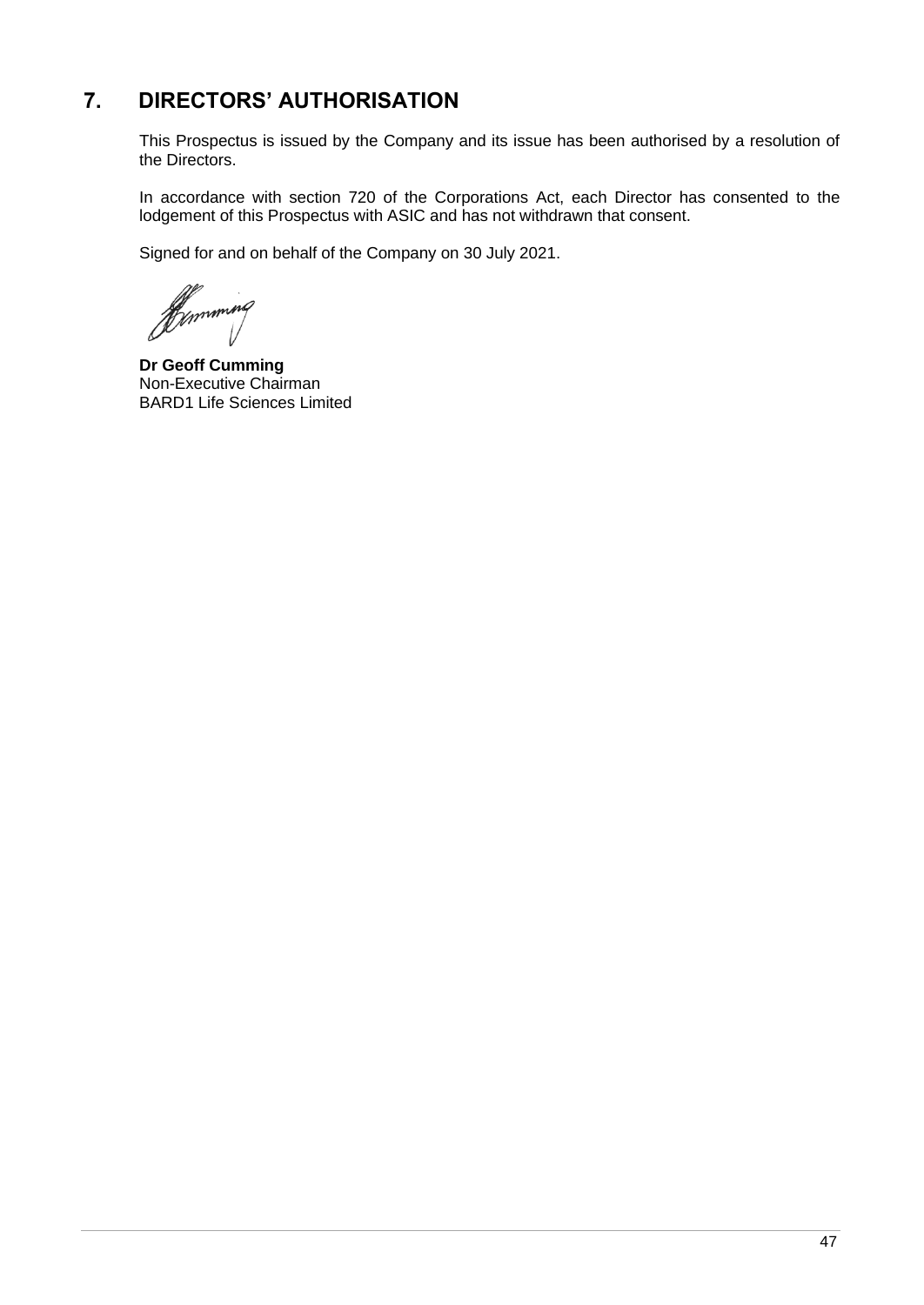## <span id="page-49-0"></span>**8. DEFINITIONS**

Definitions used in this Prospectus are as follows:

**Applicant** means a person who submits an Application.

**Application** means an application for Securities under the Offers by way of the Company's receipt of a duly completed Application Form and, if required, with Application Monies, or payment of Application Monies by BPAY.

**Application Form** means the personalised application form included in or accompanying this Prospectus on which an Application for Securities may be made by Eligible SPP Shareholders or participants in the Placement (as applicable).

**Application Monies** means monies equal to the value of New Shares at the Offer Price applied for by an Eligible SPP Shareholder.

**ASIC** means the Australian Securities and Investments Commission.

**ASX Listing Rules** means the official listing rules of ASX Listing Rules as amended or waived from time to time.

**ASX** means ASX Limited ACN 008 624 691 or the financial market known as the 'Australian Securities Exchange' operated by it, as the context requires.

**ASTC Operating Rules** means the operating rules of ASTC in its capacity as a CS facility licensee, except to the extent of any relief given by ASTC in their application to the Company.

**Australian Accounting Standards** means the Australian accounting standards issued by the Australian Accounting Standards Board.

**AUD** means the Australian Dollar.

**Beneficiary** means a person who resides in either Australia or New Zealand for whom a Custodian (being an Eligible SPP Shareholder) held Shares on behalf of on the Record Date, and who is not, or is not acting for the account or benefit of, a U.S. Person.

**Board** means the board of Directors of the Company.

**CHESS** means Clearing House Electronic Subregister System operated by ASX Settlement and Transfer Corporation Pty Limited (ABN 49 008 504 532).

**CHF** means the Swiss Franc.

**Chi-X** means Chi-X Australia Pty Ltd ACN 129 584 667 or the financial market known as the 'Chi-X' operated by it, as the context requires.

**Class Order** means *ASIC Corporations (Share and Interest Purchase Plans) Instrument 2019/547*.

**Closing Date** means the date that the Offers close which is 5.00pm (Melbourne time) on 18 August 2021 or such other time and date as the Directors determine, being the last day on which Applications will be accepted.

**Company** or **BARD1** means BARD1 Life Sciences Limited ACN 009 070 384.

**Constitution** means the constitution of the Company.

**Corporations Act** means the *Corporations Act 2001* (Cth).

**Corporations Regulations** means *Corporations Regulations 2001* (Cth).

**Custodian** has the meaning given to that term in Section [2.12](#page-19-0) of this Prospectus.

**Custodian Certificate** has the meaning given to that term in Section [2.12](#page-19-0) of this Prospectus.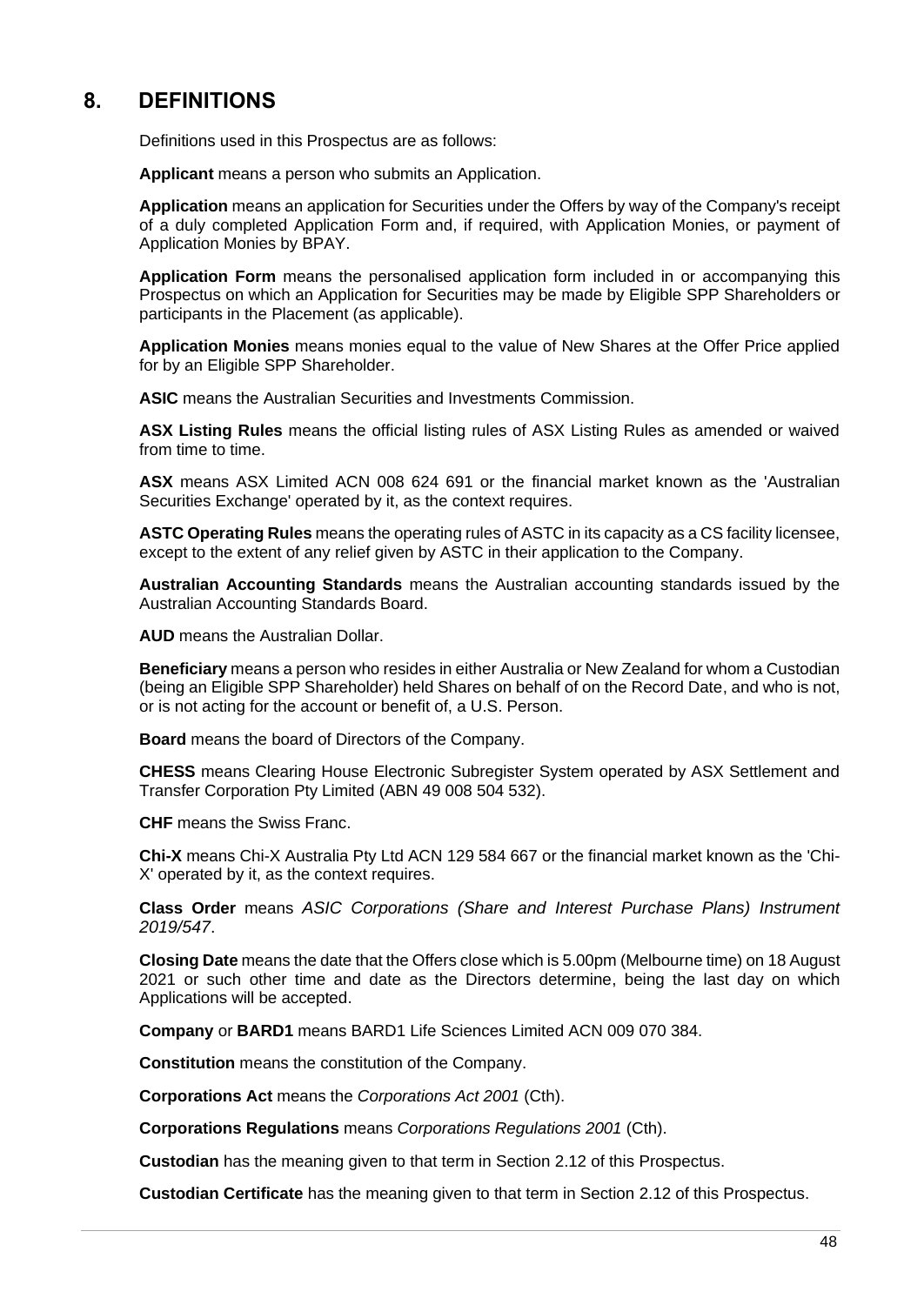**Director** means a director of the Company.

**Eligible Shareholder** means a Shareholder as at the Record Date whose registered address is situated in Australia or New Zealand.

**Eligible SPP Shareholder** means a person who is an eligible shareholder as defined in Section [2.4](#page-15-0) of this Prospectus.

**FDA (USA)** means the USA Food and Drug Administration.

**EU** means the European Union.

**New Options** means the free Options offered under the SPP Offer.

**New Shares** means the new Shares offered under the SPP Offer.

**Offers** means the SPP Offer and the Placement Offer.

**Offer Period** means the period commencing on the Opening Date and ending on the Closing Date.

**Offer Price** means the offer price of \$1.55 per New Share under the SPP Offer.

**Official List** means the official list of the ASX.

**Opening Date** means the day that the Offers open, being 4 August 2021.

**Option** means the right of the holder to be issued one new Share on payment of the applicable exercise price, offered under the SPP Offer and the Placement Offer on the terms and conditions set out in Section [6.4.](#page-43-0)

**Placement** means the issue of 9,677,420 Shares to certain sophisticated and institutional investors announced by the Company to the ASX on 23 July 2021.

**Placement Offer** means the offer of Placement Options to participants in the Placement under this Prospectus.

**Placement Options** means the free Options offered under the Placement Offer.

**Prospectus** means this prospectus dated 30 July 2021 and lodged with ASIC, including any supplementary or replacement prospectus in relation to this prospectus.

**Record Date** means 7.00pm (Sydney time) on 22 July 2021, being the date on which Eligible SPP Shareholders who are permitted to participate in the SPP are determined.

**Securities** means New Shares, New Options and the Placement Options offered under this Prospectus.

**Share** means a fully paid ordinary share in the capital of the Company.

**Share Registry** means Computershare Investor Services Pty Limited.

**Shareholder** means a holder of at least one Share.

**SPP** means the share purchase plan to be conducted by BARD1 under this Prospectus.

**SPP Application Amount** means the dollar value of any application to participate in the SPP.

**SPP Offer** means the offer of New Shares and New Options to Eligible SPP Shareholders under this Prospectus.

**TGA (Australia)** means the Therapeutics Goods Administration in Australia.

**US** or **United States** means the United States of America.

**US Person** has the meaning given to that term in Regulation S under the US Securities Act.

**US Securities Act** means the United States Securities Act of 1933, as amended.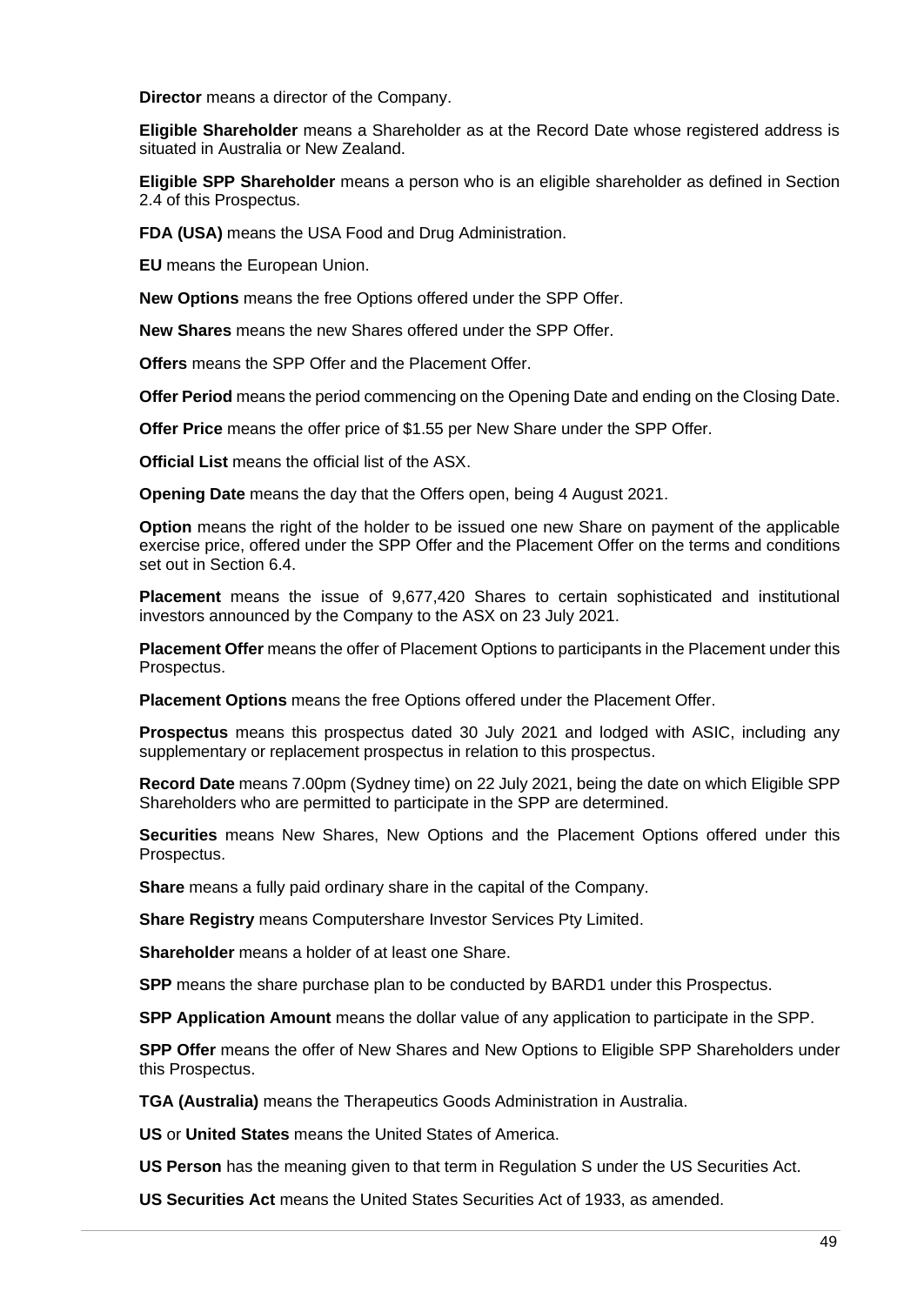**USD** means United States Dollar.